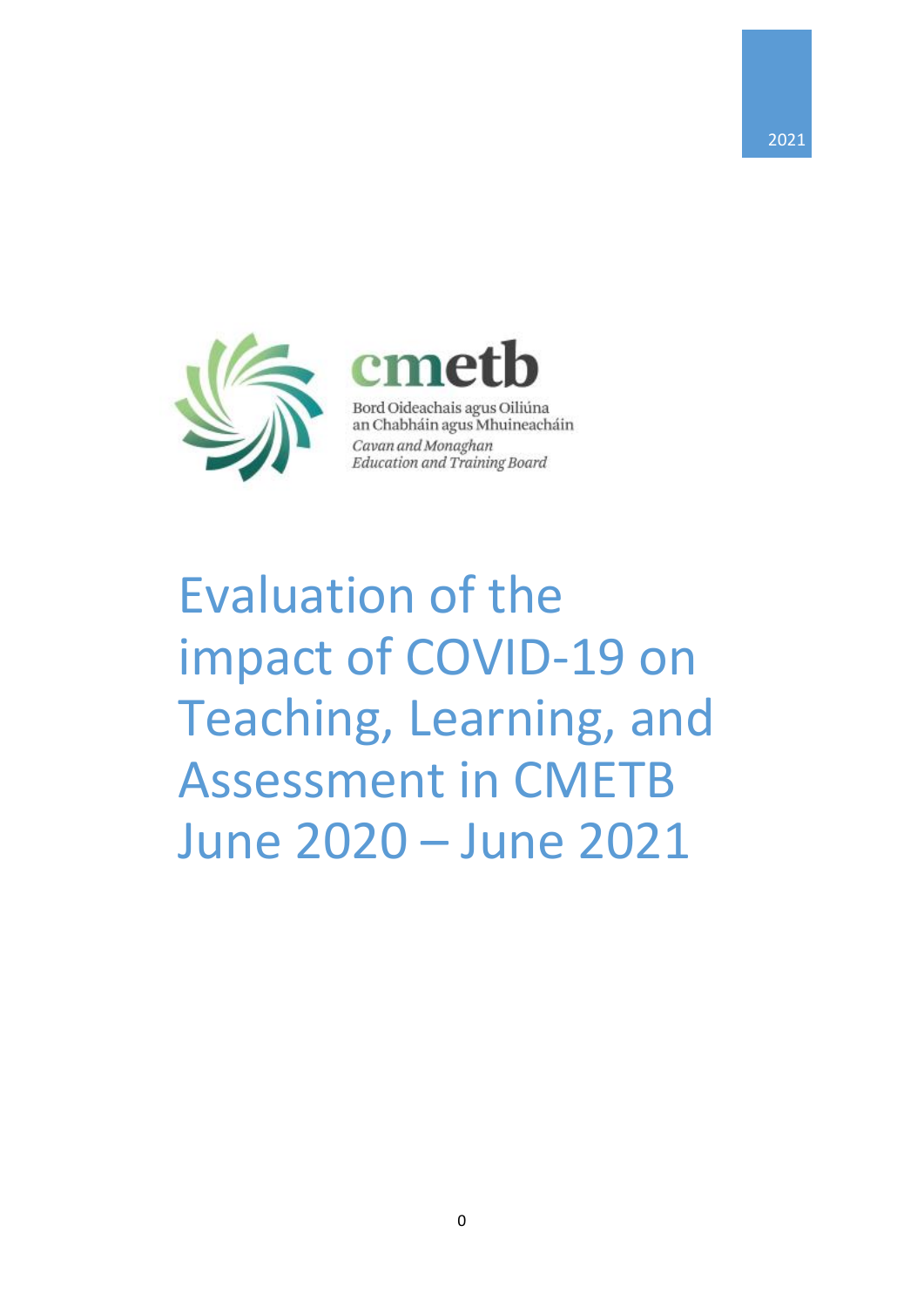## Table of Contents

| <b>Introduction</b>                                              | $\mathbf{2}$ |
|------------------------------------------------------------------|--------------|
| Section 1: IT- access and TEL ability                            | 3            |
| <b>Section 2: Learner Recruitment, Selection &amp; Retention</b> | 10           |
| <b>Section 3: Semesterisation</b>                                | 14           |
| <b>Section 4: Work Experience/Work Placement</b>                 | 16           |
| <b>Section 5: Remote Teaching and Learning</b>                   | 22           |
| <b>Section 6: Alternative Assessment</b>                         | 26           |
| <b>Section 6: PD &amp; Upskilling</b>                            | 29           |
| <b>Section 7: QA Procedures &amp; Supports</b>                   | 32           |
| <b>Section 8: College Life</b>                                   | 37           |
| <b>Section 9: Management &amp; Administration</b>                | 40           |
| <b>Section 10:Supports for Learners</b>                          | 44           |
| <b>Other</b>                                                     | 48           |
| <b>2nd Providers: National Learning Network</b>                  | 49           |
| <b>2nd Providers: Contracted Training (TMTS)</b>                 | 51           |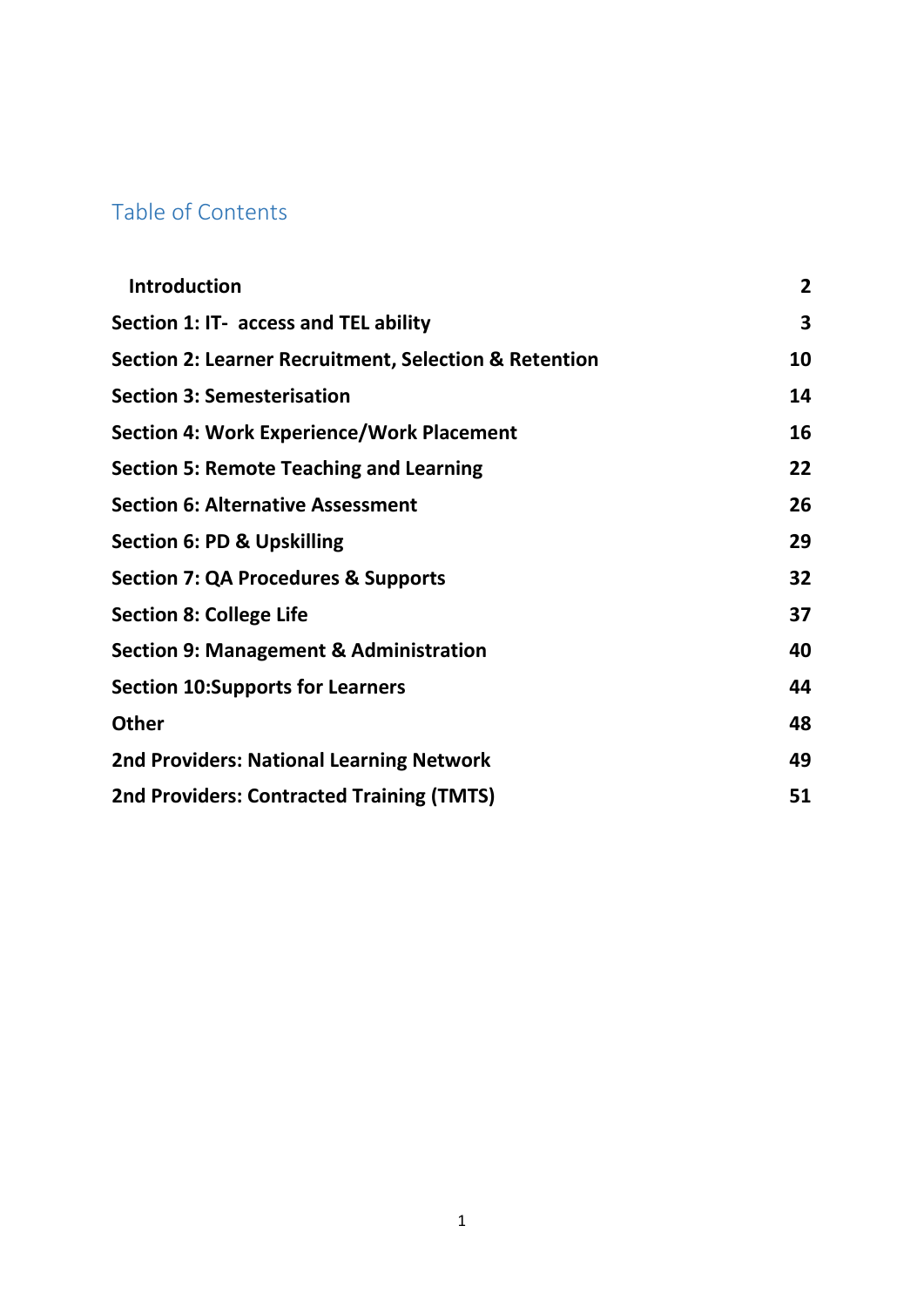### <span id="page-2-0"></span>Introduction

The Evaluation of the Impact of Covid-19 on Teaching, Learning and Assessment in CMETB from June 2020 to June 2021 represents the inputs received from all CMETB services and second providers. The report considers their individual centres key learnings from engaging with mitigating processes and procedures implemented as a response to the challenges posed by Covid-19 interruptions to teaching, learning and assessment.

The following CMETB centres are represented in the analysis:

- Adult Education
- Cavan Institute
- Monaghan Institute
- Apprenticeship Craft Apprenticeships and Post 2016 Apprenticeships
- Specific Skills Training
- Traineeships
- Youthreach

Second Providers were also consulted, with responses received from:

- the National Learning Network and
- Contracted Training (TMTS).

Four key questions were considered as part of this analysis:

- 1. What did you do that was different (in response to Covid-19)
- 2. What worked?
- 3. What did not go as expected and what did you learn from that?
- 4. What should be kept post Covid-19 and why?

These questions were answered with respect to 12 thematic areas:

- 1. IT access and TEL ability
- 2. Learner recruitment, selection and retention
- 3. Semesterisation
- 4. Work experience/work placement
- 5. Remote teaching and learning
- 6. Alternative Assessment
- 7. PD and upskilling
- 8. QA procedures and supports
- 9. College Life
- 10. Management and administration
- 11. Supports for learners
- 12. Other

The inputs under each thematic area are represented on a centre by centre basis in the report.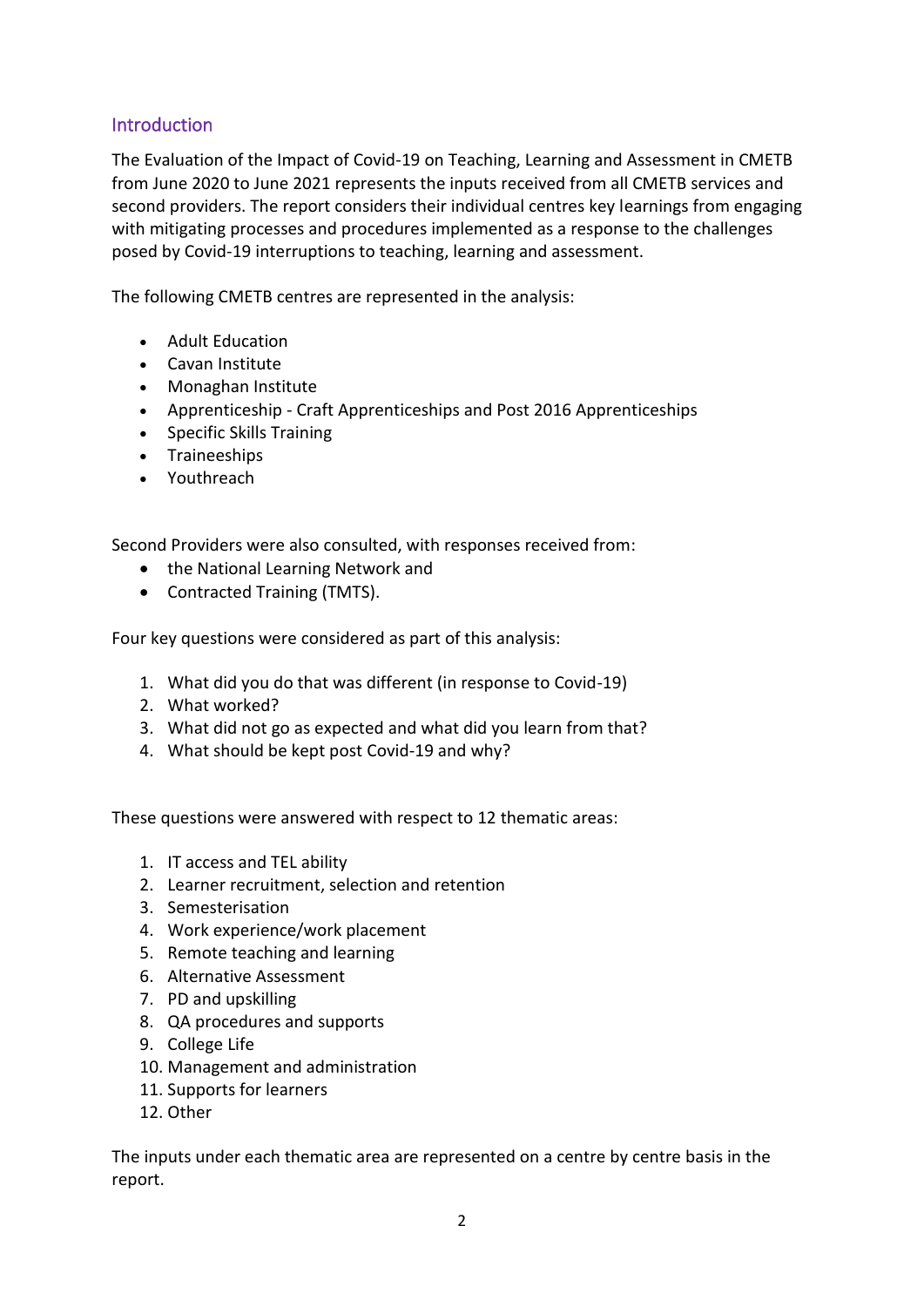#### **Enhanced process to capture learning from COVID 19 mitigation processes.**

#### **Section 1: IT- access and TEL ability**

<span id="page-3-0"></span>

| <b>Theme</b>                          | What did you do that was different?                                                                                                                                                                                                                                                                                                                                                                                                                                                                                                                                  | <b>What worked?</b>                                                                                                                                                                                                                                                                                                                                                                                                                                                                                                                                                                                                                              | What didn't go as<br>expected, and what                                                                                                                                                                                                                                                                                                                                                                                                                                   | What should be kept post<br>COVID 19 and why?                                                                                                                                                                                                   |
|---------------------------------------|----------------------------------------------------------------------------------------------------------------------------------------------------------------------------------------------------------------------------------------------------------------------------------------------------------------------------------------------------------------------------------------------------------------------------------------------------------------------------------------------------------------------------------------------------------------------|--------------------------------------------------------------------------------------------------------------------------------------------------------------------------------------------------------------------------------------------------------------------------------------------------------------------------------------------------------------------------------------------------------------------------------------------------------------------------------------------------------------------------------------------------------------------------------------------------------------------------------------------------|---------------------------------------------------------------------------------------------------------------------------------------------------------------------------------------------------------------------------------------------------------------------------------------------------------------------------------------------------------------------------------------------------------------------------------------------------------------------------|-------------------------------------------------------------------------------------------------------------------------------------------------------------------------------------------------------------------------------------------------|
|                                       |                                                                                                                                                                                                                                                                                                                                                                                                                                                                                                                                                                      |                                                                                                                                                                                                                                                                                                                                                                                                                                                                                                                                                                                                                                                  | did you learn from<br>that?                                                                                                                                                                                                                                                                                                                                                                                                                                               |                                                                                                                                                                                                                                                 |
|                                       |                                                                                                                                                                                                                                                                                                                                                                                                                                                                                                                                                                      | <b>Adult Ed</b>                                                                                                                                                                                                                                                                                                                                                                                                                                                                                                                                                                                                                                  |                                                                                                                                                                                                                                                                                                                                                                                                                                                                           |                                                                                                                                                                                                                                                 |
| $IT-$<br>access<br>and TEL<br>ability | Digital leaders trained within Adult Ed<br>to rollout TEL training to all tutors in<br>group and one to one sessions.<br>Loan device system implemented to<br>$\bullet$<br>enable learners to continue with<br>lessons.<br>CMETB email accounts setup for all<br>$\bullet$<br>learners to allow access to Microsoft<br>Office suite.<br>IT Inductions provided to all learners<br>$\bullet$<br>commencing programmes.<br>1:1 IT support provided to learners as<br>requested.<br>Delivered Get Connected to all literacy<br>$\bullet$<br>learners in September 2020. | All worked well.<br>$\bullet$<br>Tutors very flexible and quickly adopted to<br>$\bullet$<br>new way of working.<br>A tutor worked on updating old laptops, and<br>$\bullet$<br>these were lent out to learners.<br>Learners successfully used laptops to engage<br>$\bullet$<br>remotely.<br>'Get Connected' helped to get lower level<br>$\bullet$<br>learners to access technology.<br>At level 4 some classes adapted easily to<br>$\bullet$<br>online learning.<br>The Tutors work and determination enabled<br>$\bullet$<br>this to happen.<br>The Loan scheme for learner ensured<br>$\bullet$<br>learners had the resources to continue. | A lot of<br>$\bullet$<br>administrative<br>effort setting up<br>emails.<br>Some people<br>$\bullet$<br>simply don't want<br>to work online:<br>they are not<br>interested in<br>learning about<br>technology. This<br>included some<br>learners from CE<br>schemes as well<br>as some literacy<br>learners.<br>There was a fall<br>$\bullet$<br>off in level 3 and<br>below, this was<br>expected as not<br>all learners were<br>willing to engage<br>in online learning. | Tutors should be allowed<br>to continue to deliver on a<br>blended learning basis.<br>Have a pool of laptops to<br>lend out to disadvantaged<br>learners.<br>An online offering that can<br>be advertised that way, to<br>attract new learners. |
|                                       |                                                                                                                                                                                                                                                                                                                                                                                                                                                                                                                                                                      |                                                                                                                                                                                                                                                                                                                                                                                                                                                                                                                                                                                                                                                  | Some classes split<br>as those who<br>engaged online                                                                                                                                                                                                                                                                                                                                                                                                                      |                                                                                                                                                                                                                                                 |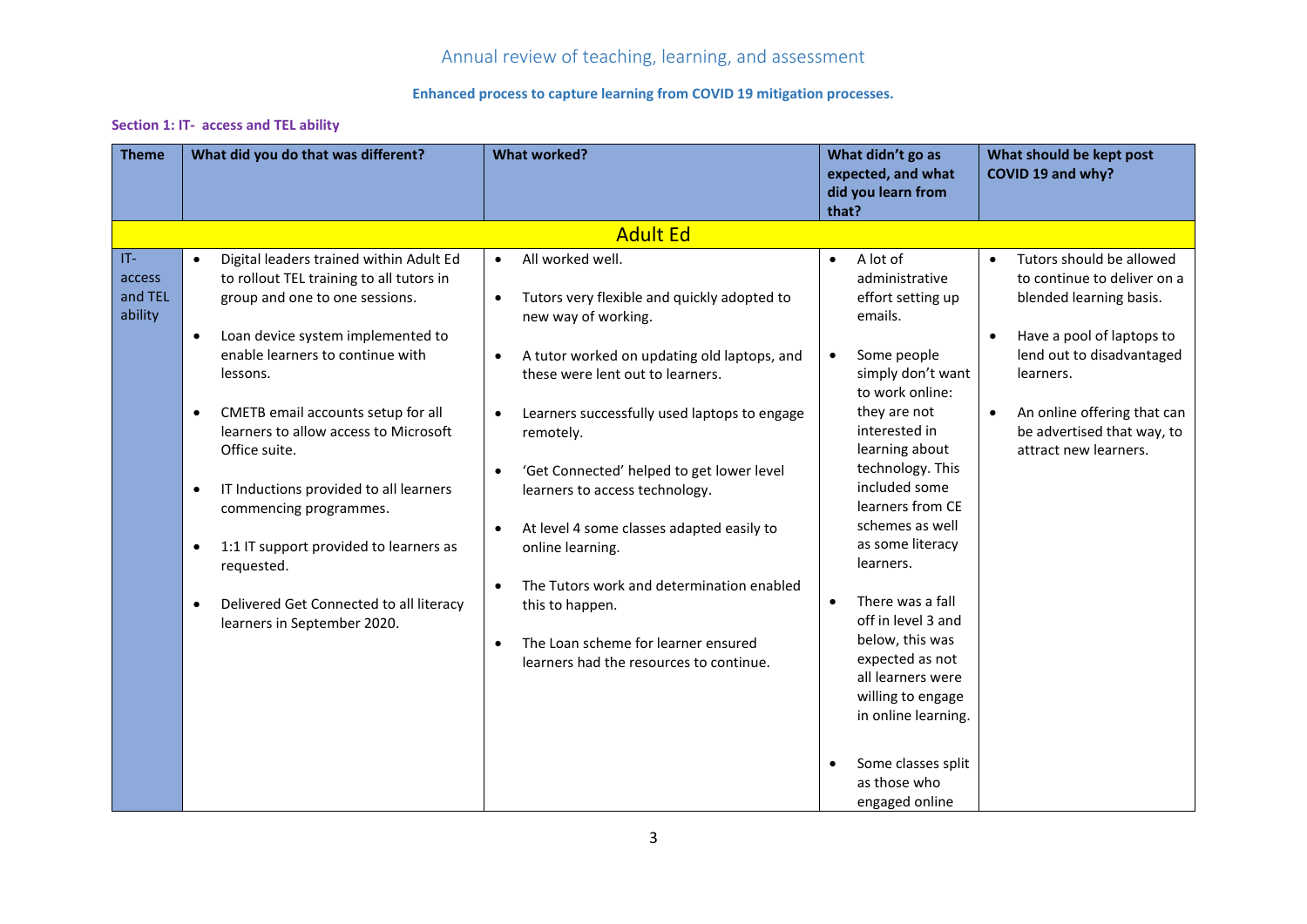|                                       |                                                                                                                                                                                                                                                                                                                                                                                                                                                                                                                                                                                                                                                                    |                                                                                                                                                                                                                                                                                                                                                                                                                                                                                                                                                                                                                                                                                                                                               | others preferred<br>to get their work<br>by Post and with<br>a follow up<br>phone call.                                                                                                                                                                                                                                                                     |                                                                                                                                                                                                                                                                                                                                                                                                                                                                                                                                                  |
|---------------------------------------|--------------------------------------------------------------------------------------------------------------------------------------------------------------------------------------------------------------------------------------------------------------------------------------------------------------------------------------------------------------------------------------------------------------------------------------------------------------------------------------------------------------------------------------------------------------------------------------------------------------------------------------------------------------------|-----------------------------------------------------------------------------------------------------------------------------------------------------------------------------------------------------------------------------------------------------------------------------------------------------------------------------------------------------------------------------------------------------------------------------------------------------------------------------------------------------------------------------------------------------------------------------------------------------------------------------------------------------------------------------------------------------------------------------------------------|-------------------------------------------------------------------------------------------------------------------------------------------------------------------------------------------------------------------------------------------------------------------------------------------------------------------------------------------------------------|--------------------------------------------------------------------------------------------------------------------------------------------------------------------------------------------------------------------------------------------------------------------------------------------------------------------------------------------------------------------------------------------------------------------------------------------------------------------------------------------------------------------------------------------------|
|                                       |                                                                                                                                                                                                                                                                                                                                                                                                                                                                                                                                                                                                                                                                    |                                                                                                                                                                                                                                                                                                                                                                                                                                                                                                                                                                                                                                                                                                                                               | Others did not<br>engage at all.                                                                                                                                                                                                                                                                                                                            |                                                                                                                                                                                                                                                                                                                                                                                                                                                                                                                                                  |
|                                       |                                                                                                                                                                                                                                                                                                                                                                                                                                                                                                                                                                                                                                                                    | <b>Cavan Institute</b>                                                                                                                                                                                                                                                                                                                                                                                                                                                                                                                                                                                                                                                                                                                        |                                                                                                                                                                                                                                                                                                                                                             |                                                                                                                                                                                                                                                                                                                                                                                                                                                                                                                                                  |
| $IT-$<br>access<br>and TEL<br>ability | Delivering classes and accepting<br>$\bullet$<br>assessment via Teams.<br>All student resources made<br>$\bullet$<br>available via teams.<br>Used instead of Moodle.<br>$\bullet$<br>Remote access.<br>$\bullet$<br>Hardware - surface pro, second<br>$\bullet$<br>screen, stylus, headphones<br>provided.<br>All modules taught online using<br>$\bullet$<br>alternative apps for video<br>recordings.<br>Theory based subjects delivered<br>$\bullet$<br>significantly on-line.<br>Software supplied to students.<br>$\bullet$<br>TEL support.<br>$\bullet$<br>Use of Microsoft 365 Apps for<br>$\bullet$<br>delivery - forms, stream, Flipgrid,<br>OneNote etc. | Training and Support.<br>$\bullet$<br>The platforms selected for ERL delivery were<br>$\bullet$<br>robust and fit for purpose.<br>Access to hardware, devices and software.<br>$\bullet$<br>Remote guest lecturers and workshops.<br>$\bullet$<br>Breakout Rooms.<br>$\bullet$<br>Recorded classes.<br>$\bullet$<br>Online Submission of<br>$\bullet$<br>assessments/assignments.<br>Corrections using a device stylus.<br>$\bullet$<br>Class Notebook.<br>$\bullet$<br>Microsoft Forms.<br>$\bullet$<br>Frontloading the delivery of Practical skills on<br>$\bullet$<br>each course wherever possible early in the<br>academic year worked really well and<br>allowed for a focus on academic content<br>during the post Christmas closure. | Interaction<br>$\bullet$<br>with the<br>students.<br>Student<br>$\bullet$<br>engagement.<br><b>Practicals</b><br>were<br>impacted,<br>standards<br>were not<br>reached and<br>students<br>were<br>unsuccessful<br>in some<br>cases.<br>Allocation of<br>class time<br>was<br>insufficient in<br>some<br>modules and<br>added to<br>anxiety for<br>students. | Digital<br>$\bullet$<br>Assessment/electronic<br>submission.<br>MS Teams as VLE.<br>$\bullet$<br>The ability to switch<br>$\bullet$<br>to remote learning<br>should be kept.<br>Training and support<br>$\bullet$<br>should be kept for<br>teaching staff and<br>students.<br>Continue to accept<br>assignments on Teams<br>(audit trail).<br>Classes split in two<br>$\bullet$<br>worked really well for<br>practical skills up to<br>Xmasthis was<br>hugely beneficial for<br>students as smaller<br>groups.<br>On-Line theory<br>worked well. |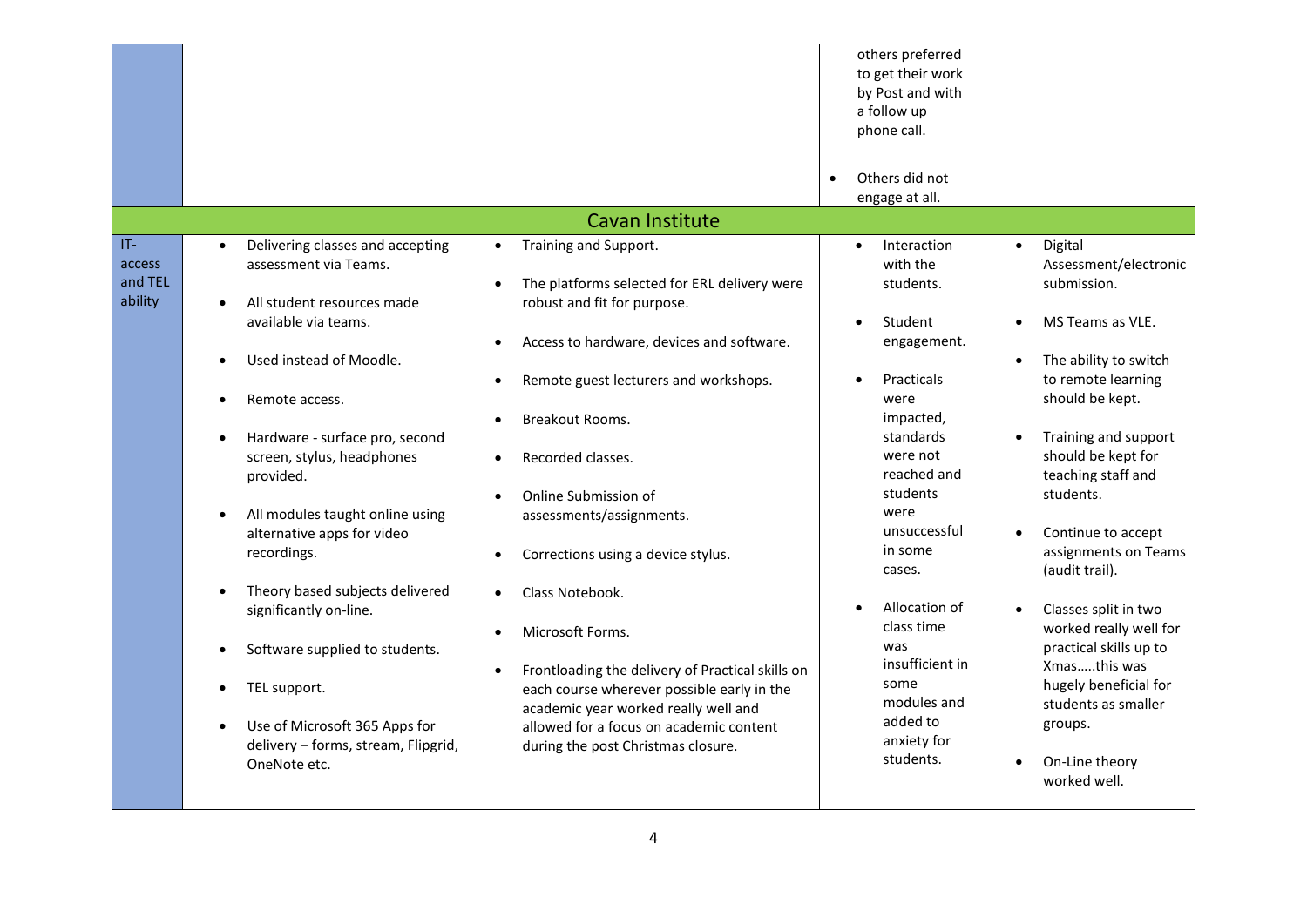| Kahoot Quizzes.<br>$\bullet$ | Timetabling - bringing students onsite for full<br>$\bullet$ | Online<br>$\bullet$      | Division of the student<br>$\bullet$ |
|------------------------------|--------------------------------------------------------------|--------------------------|--------------------------------------|
|                              | days                                                         | learning a               | week into four-days                  |
|                              | Assignments stored in one location and were<br>$\bullet$     | barrier for              | teaching and one day                 |
|                              | accessible while remaining securely stored.                  | some SEN                 | for work experience                  |
|                              |                                                              | students.                | worked well, in that                 |
|                              |                                                              |                          | some students were                   |
|                              |                                                              | Labelling<br>$\bullet$   | able to access work                  |
|                              |                                                              | assignments              | experience while                     |
|                              |                                                              | on Teams.                | others took the                      |
|                              |                                                              |                          | opportunity to catch                 |
|                              |                                                              | Timetabling<br>$\bullet$ | up on coursework.                    |
|                              |                                                              | issues to be             |                                      |
|                              |                                                              | resolved in              | Student messaging<br>$\bullet$       |
|                              |                                                              | consultation             | using teams.                         |
|                              |                                                              | with tutors.             |                                      |
|                              |                                                              |                          | Student engagement<br>$\bullet$      |
|                              |                                                              | Students<br>$\bullet$    | reports introduced                   |
|                              |                                                              | logging in i.e.          | after Christmas time                 |
|                              |                                                              | Connectivity             | flagged students who                 |
|                              |                                                              | issues.                  | may find it difficult to             |
|                              |                                                              |                          | complete their                       |
|                              |                                                              | The online<br>$\bullet$  | programmes.                          |
|                              |                                                              | nature of                |                                      |
|                              |                                                              | teaching.                |                                      |
|                              |                                                              |                          | Some elements of<br>$\bullet$        |
|                              |                                                              | Using one<br>$\bullet$   | blended learning.                    |
|                              |                                                              | note for work            |                                      |
|                              |                                                              | experience.              |                                      |
|                              |                                                              | Students                 |                                      |
|                              |                                                              | submitted                |                                      |
|                              |                                                              | work in dual             |                                      |
|                              |                                                              | ways.                    |                                      |
|                              |                                                              |                          |                                      |
|                              |                                                              | Correcting<br>$\bullet$  |                                      |
|                              |                                                              | online was               |                                      |
|                              |                                                              | very time                |                                      |
|                              |                                                              | consuming                |                                      |
|                              |                                                              | and                      |                                      |
|                              |                                                              | challenging.             |                                      |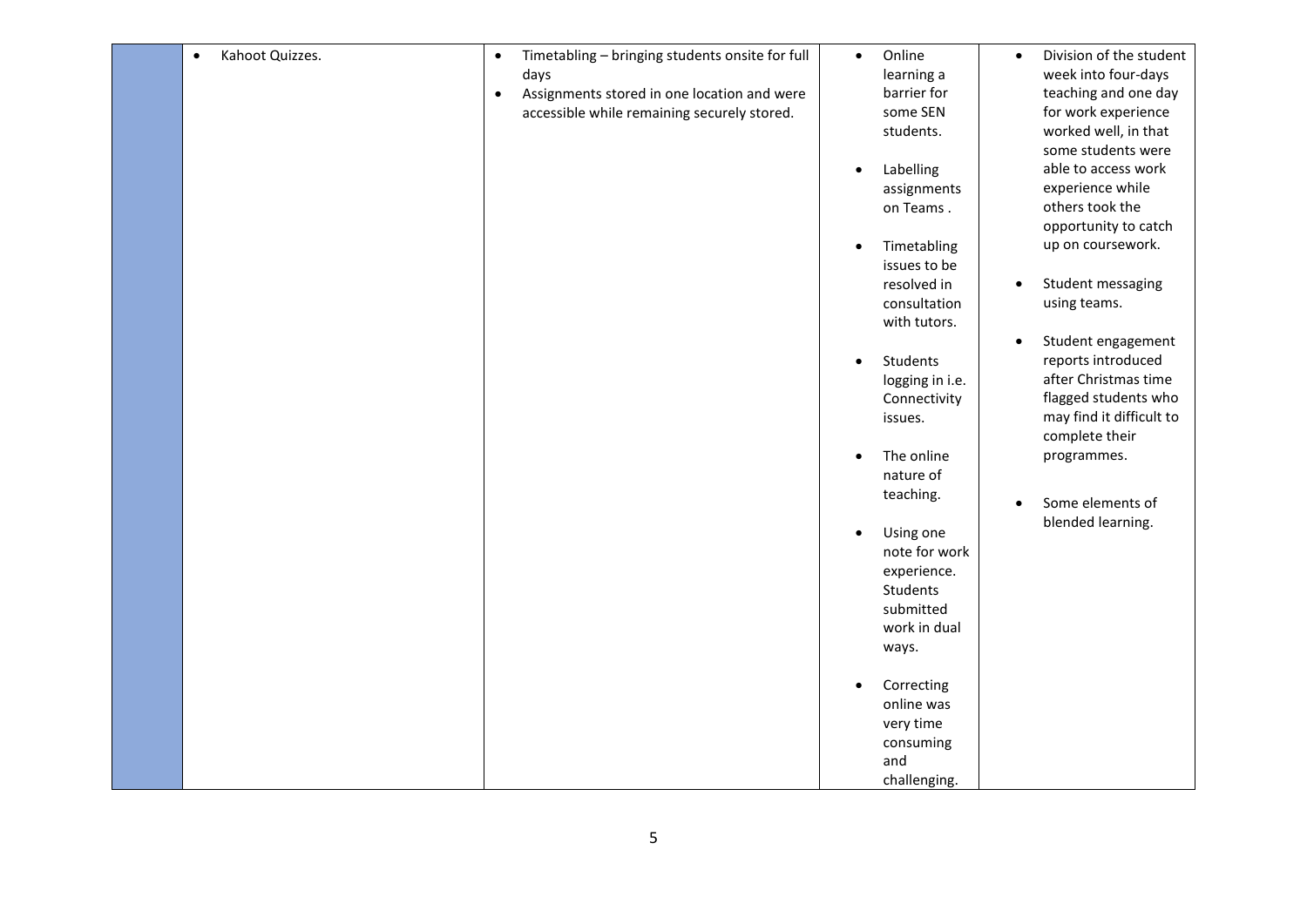|                                       |                                                                                                                                                                                                                                                                                                                                                                                                                                                                                                                                                                                                                                                                                                                                                               | Monaghan Institute                                                                                                                                                                                                                                                                                                                                                                                                                                                                                                                    | Student<br>engagement<br>once<br>assignments<br>submitted<br>decreased.<br>No extra<br>work<br>completed.                                                                                                                                                                                                                                                                                                                                                    |                                                                                                                                                                                                                                                                                                                                                                                                                                                                                                              |
|---------------------------------------|---------------------------------------------------------------------------------------------------------------------------------------------------------------------------------------------------------------------------------------------------------------------------------------------------------------------------------------------------------------------------------------------------------------------------------------------------------------------------------------------------------------------------------------------------------------------------------------------------------------------------------------------------------------------------------------------------------------------------------------------------------------|---------------------------------------------------------------------------------------------------------------------------------------------------------------------------------------------------------------------------------------------------------------------------------------------------------------------------------------------------------------------------------------------------------------------------------------------------------------------------------------------------------------------------------------|--------------------------------------------------------------------------------------------------------------------------------------------------------------------------------------------------------------------------------------------------------------------------------------------------------------------------------------------------------------------------------------------------------------------------------------------------------------|--------------------------------------------------------------------------------------------------------------------------------------------------------------------------------------------------------------------------------------------------------------------------------------------------------------------------------------------------------------------------------------------------------------------------------------------------------------------------------------------------------------|
|                                       |                                                                                                                                                                                                                                                                                                                                                                                                                                                                                                                                                                                                                                                                                                                                                               |                                                                                                                                                                                                                                                                                                                                                                                                                                                                                                                                       |                                                                                                                                                                                                                                                                                                                                                                                                                                                              |                                                                                                                                                                                                                                                                                                                                                                                                                                                                                                              |
| $IT-$<br>access<br>and TEL<br>ability | Introduced ICT Device Loan Scheme for<br>Learners.<br>Encouraged BYOD to college.<br>$\bullet$<br>Staff were encouraged to complete<br>$\bullet$<br>CMETB TEL CPD programmes to support<br>their teaching.<br>Emphasis on accessing TEAMS, Moodle,<br>$\bullet$<br>OneDrive at induction for all learners.<br>On line remote learning from home<br>$\bullet$<br>taster days held in the first term for<br>learners and staff.<br>During Registration & Induction, the<br>$\bullet$<br>Director's welcome, Covid-19<br>procedure's introduction to college<br>devices, office365, teams, moodle,<br>library were pre-recorded and tutors<br>delivered direct to learners. Also, these<br>videos were made accessible to all<br>learners online via MI website. | ICT Device Loan Scheme for Learners.<br>$\bullet$<br>CMETB TEL CPD programme.<br>$\bullet$<br>Emphasis on accessing TEAMS, Moodle,<br>$\bullet$<br>OneDrive at induction for all learners.<br>Online remote learning from home taster<br>$\bullet$<br>days.<br>Recorded induction.<br>$\bullet$<br>Learner agreement forms being digitised.<br>$\bullet$<br>STAFF meeting had good attendance being<br>$\bullet$<br>online.<br>Moving learner payments online.<br>$\bullet$<br>Moving learner applications fully online.<br>$\bullet$ | Reluctance on<br>$\bullet$<br>behalf of some<br>learners to return<br><b>ICT Devices at the</b><br>end of the year.<br>Some are living in<br>other counties<br>and are not<br>planning on<br>travelling to<br>Monaghan any<br>time soon, Others<br>didn't complete<br>the course and<br>are not<br>responding to<br>contacts.<br>Volume of staff<br>resources<br>required to<br>operate the IT<br>Device Loan<br>Scheme.<br>Volume of IT<br>support required | ICT Device Loan Scheme.<br>$\bullet$<br>Emphasis on accessing<br>$\bullet$<br>TEAMS, Moodle, OneDrive<br>at induction for all<br>learners.<br>Use of TEAMS for<br>$\bullet$<br>meetings/contact with<br>learners.<br>On line remote learning<br>from home taster days<br>held in the first term for<br>learners and staff.<br>Recorded induction.<br>$\bullet$<br>Learner agreement forms<br>being digitised.<br>STAFF meetings online.<br>Learner Payments online.<br>Learner applications fully<br>online. |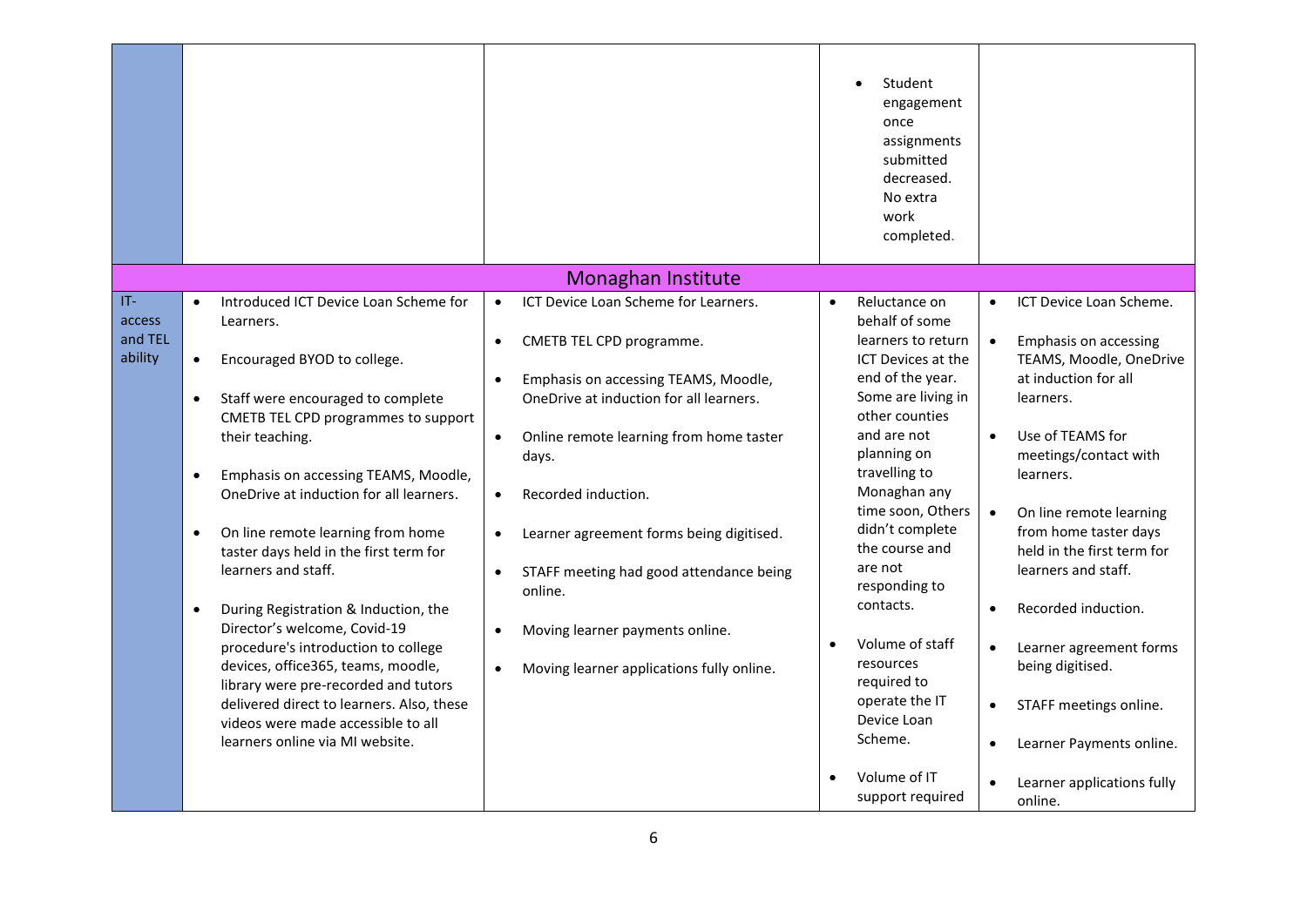|                                     | Learner agreement forms (BYOD,<br>$\bullet$<br>Internet usage, data protection) were<br>circulated and returned digitally.<br>Staff meeting all took place via MS<br>$\bullet$<br>teams.<br>Learners completed most monetary<br>$\bullet$<br>transactions online via MIT/Enrol<br>system.<br>Most administrative functions were<br>$\bullet$<br>provided remotely pre and post building<br>closure including: VTOS payments, staff<br>pay via DCS, processing accounts,<br>processing new applications, accepting<br>course fees from both current learners<br>and new applicants, PLSS<br>administration, upload of results on<br>QBS etc. |                                                                                                                                                                                                                        | in getting<br>learners set up<br>with devices and<br>then in<br>checking/cleaning<br>the machines<br>when they<br>return.<br>WiFi - Unreliable<br>$\bullet$<br>broadband at<br>home for both<br>staff and<br>learners.                                                       | Learner contact with the<br>office to be primarily by<br>email.                                                                                                                                                                                   |
|-------------------------------------|---------------------------------------------------------------------------------------------------------------------------------------------------------------------------------------------------------------------------------------------------------------------------------------------------------------------------------------------------------------------------------------------------------------------------------------------------------------------------------------------------------------------------------------------------------------------------------------------------------------------------------------------|------------------------------------------------------------------------------------------------------------------------------------------------------------------------------------------------------------------------|------------------------------------------------------------------------------------------------------------------------------------------------------------------------------------------------------------------------------------------------------------------------------|---------------------------------------------------------------------------------------------------------------------------------------------------------------------------------------------------------------------------------------------------|
| IT-<br>access<br>and TEL<br>ability | On line teaching.<br>$\bullet$<br>We used teams for class work,<br>$\bullet$<br>meeting and training.<br>Used Microsoft Teams to deliver<br>the Academic elements of the<br>program remotely.<br>Engaged with the apprentices<br>Monday to Thursday as opposed to<br>just Monday and Tuesday.<br>Individual calls on Friday.                                                                                                                                                                                                                                                                                                                | Apprenticeship & Apprenticeship 2016+<br>Math and Science.<br>$\bullet$<br>Training and meetings.<br>Teams worked really well engagement<br>was good.<br>Keeping them engaged every day.<br>Friday 1/1 was productive. | Difficult to teach<br>$\bullet$<br>the science<br>curriculum<br>online.<br>Access to teams (<br>$\bullet$<br>internet<br>connections).<br>Keeping cameras<br>$\bullet$<br>on proved vital<br>for proper<br>engagement.<br>Ability for<br>$\bullet$<br>students to<br>connect | Classroom is best if<br>$\bullet$<br>possible.<br>On-line not suitable for<br>apprentices.<br>Online training worked<br>well for some topics but<br>not all i.e. if they are<br>hands on topics.<br>A form of blended<br>learning should be kept. |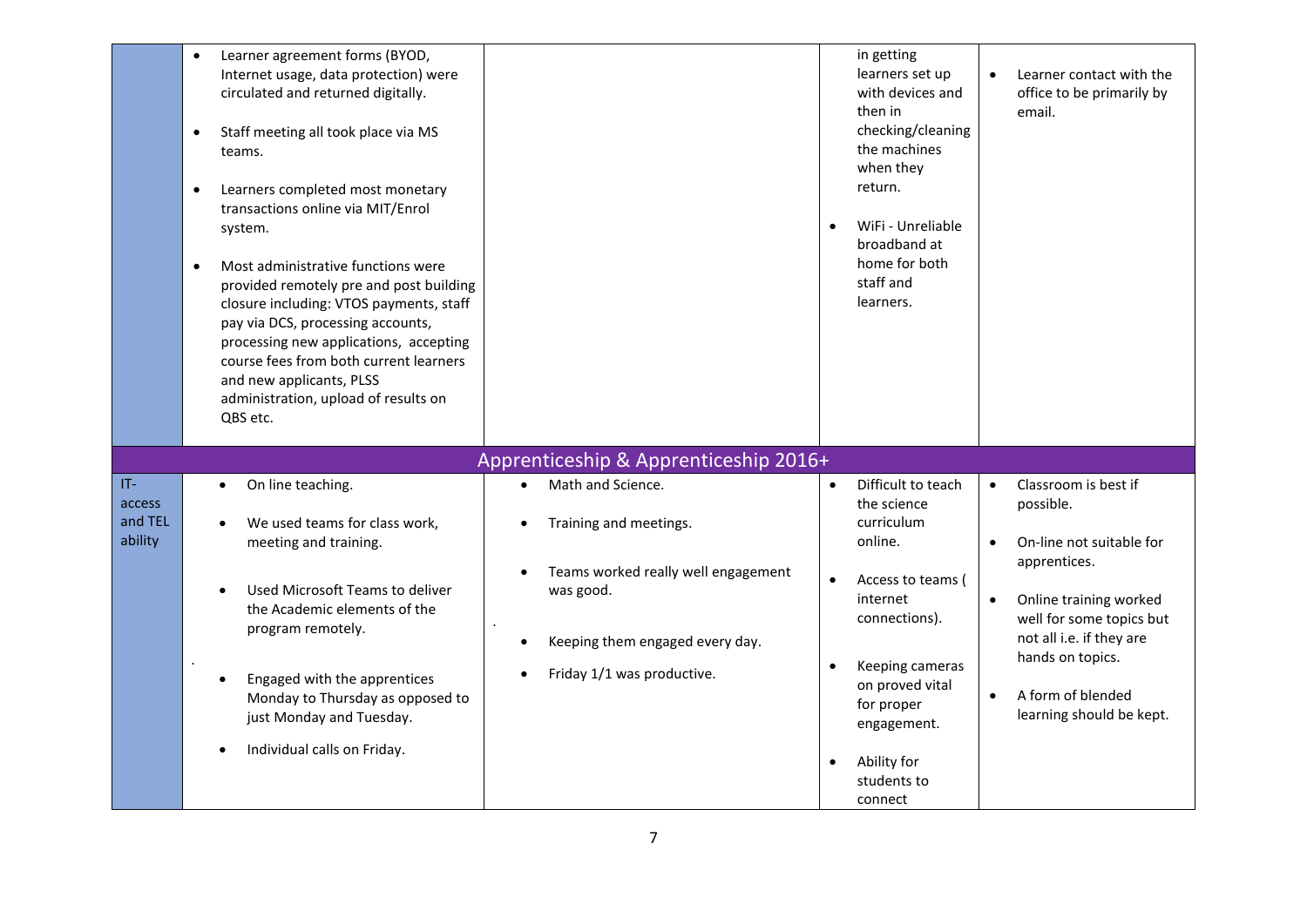| IT-<br>access<br>and TEL<br>ability   | The course was delivered using MS<br>Teams. Email and Phone was used<br>for review and feedback.                                                                                                                                                                                                                                                                                                                          | <b>Specific Skills Training</b><br>All worked well.<br>$\bullet$                                                                                                                                                                                                                                                                                                                                                                                                       | regarding wifi<br>issues.<br>Substandard IT<br>$\bullet$<br>software.<br>Occasionally<br>$\bullet$<br>internet and IT<br>issues were a<br>problem.<br>Hardware was a<br>problem for some<br>but laptop loans<br>scheme worked<br>well.                                                                                                                                                                          | Laptop loan scheme<br>$\bullet$<br>should be enhanced and<br>kept. Also blended<br>approach to delivering<br>course.                                                                                                                                                                                                                                                                                                                                                                                                           |
|---------------------------------------|---------------------------------------------------------------------------------------------------------------------------------------------------------------------------------------------------------------------------------------------------------------------------------------------------------------------------------------------------------------------------------------------------------------------------|------------------------------------------------------------------------------------------------------------------------------------------------------------------------------------------------------------------------------------------------------------------------------------------------------------------------------------------------------------------------------------------------------------------------------------------------------------------------|-----------------------------------------------------------------------------------------------------------------------------------------------------------------------------------------------------------------------------------------------------------------------------------------------------------------------------------------------------------------------------------------------------------------|--------------------------------------------------------------------------------------------------------------------------------------------------------------------------------------------------------------------------------------------------------------------------------------------------------------------------------------------------------------------------------------------------------------------------------------------------------------------------------------------------------------------------------|
|                                       |                                                                                                                                                                                                                                                                                                                                                                                                                           | Traineeships                                                                                                                                                                                                                                                                                                                                                                                                                                                           |                                                                                                                                                                                                                                                                                                                                                                                                                 |                                                                                                                                                                                                                                                                                                                                                                                                                                                                                                                                |
| $IT-$<br>access<br>and TEL<br>ability | I had worked on-line at the end of<br>$\bullet$<br>last year so was reasonably<br>prepared this time.<br>Emergency blended learning via<br>Microsoft teams, all content<br>delivered from MS teams.<br>All learners were issued with a<br>laptop which they could use to<br>access remote learning & complete<br>assignments from home.<br>All learners were given training in<br>the use of Microsoft Teams &<br>Moodle. | Team sessions worked well overall.<br>$\bullet$<br>It all essentially worked very well.<br>$\bullet$<br>Provision of 2 <sup>nd</sup><br>$\bullet$<br>screen/stylus/headphones, IT support<br>from CI.<br>Laptop scheme for trainee's.<br>$\bullet$<br>Remote live lessons on Microsoft Teams<br>worked very well & learners engaged<br>well.<br>Uploading of class files to Moodle &<br>$\bullet$<br>having learners submit assignments on<br>Moodle worked well also. | Internet<br>$\bullet$<br>connections<br>would sometimes<br>drop on earners<br>or some were hot<br>spotting from<br>their phones to<br>laptops. It was<br>always best to<br>keep cameras off<br>which prevented<br>some of the<br>outage.<br>Wi-Fi issues for<br>trainees. Some of<br>their assignments<br>not syncing or<br>updating as a<br>result of their<br>poor Wi-Fi.<br>Highlight this<br>with trainee's | Loan of Laptops to<br>students. It enables them<br>to have a strong hardware<br>to complete tasks at home<br>as required.<br>IT support, support for<br>$\bullet$<br>trainees in relation to the<br>laptop scheme and<br>additional funding if<br>required. IT support for<br>trainees throughout the<br>year.<br>Learners should be issued<br>with laptops for their own<br>use every year as some<br>would not have their own<br>device & would struggle to<br>complete work at home.<br>The option to work<br>remotely when |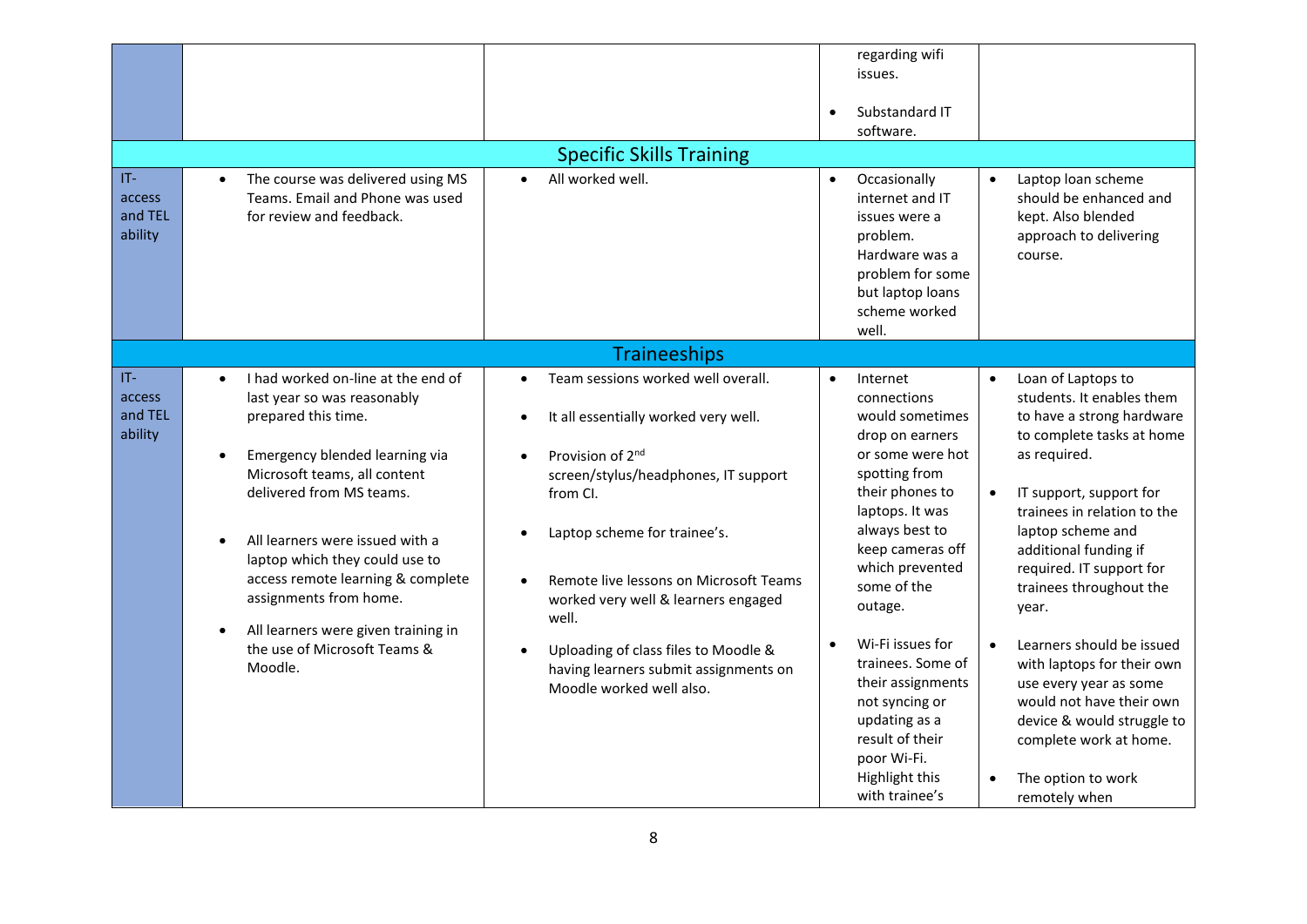|                                       |                                                                                                                                                                             |                                                                                                                                 | $\bullet$ | earlier to ensure<br>their<br>understanding of<br>this.<br>All went well.                                   |           | completing theory classes<br>in certain conditions e.g.<br>bad weather, snow,<br>people unable to travel<br>etc.                                              |
|---------------------------------------|-----------------------------------------------------------------------------------------------------------------------------------------------------------------------------|---------------------------------------------------------------------------------------------------------------------------------|-----------|-------------------------------------------------------------------------------------------------------------|-----------|---------------------------------------------------------------------------------------------------------------------------------------------------------------|
|                                       |                                                                                                                                                                             | Youthreach                                                                                                                      |           |                                                                                                             |           |                                                                                                                                                               |
| $IT-$<br>access<br>and TEL<br>ability | Learners and staff received training on<br>One drive and Teams.<br>Centres moved from individual servers<br>to One drive.<br>Purchased laptops and dongles for<br>learner.s | Teams worked well for online classes.<br>Dongles worked in giving learners<br>$\bullet$<br>accessibility to the online classes. | $\bullet$ | Learners and<br>some staff had<br>difficulty using<br>the One Drive,;<br>more training will<br>be required. | $\bullet$ | Laptops for all learners.<br>Learners to have the<br>option to work from home<br>when necessary.<br>Using Teams and One<br>Drive.<br>TEL support to continue. |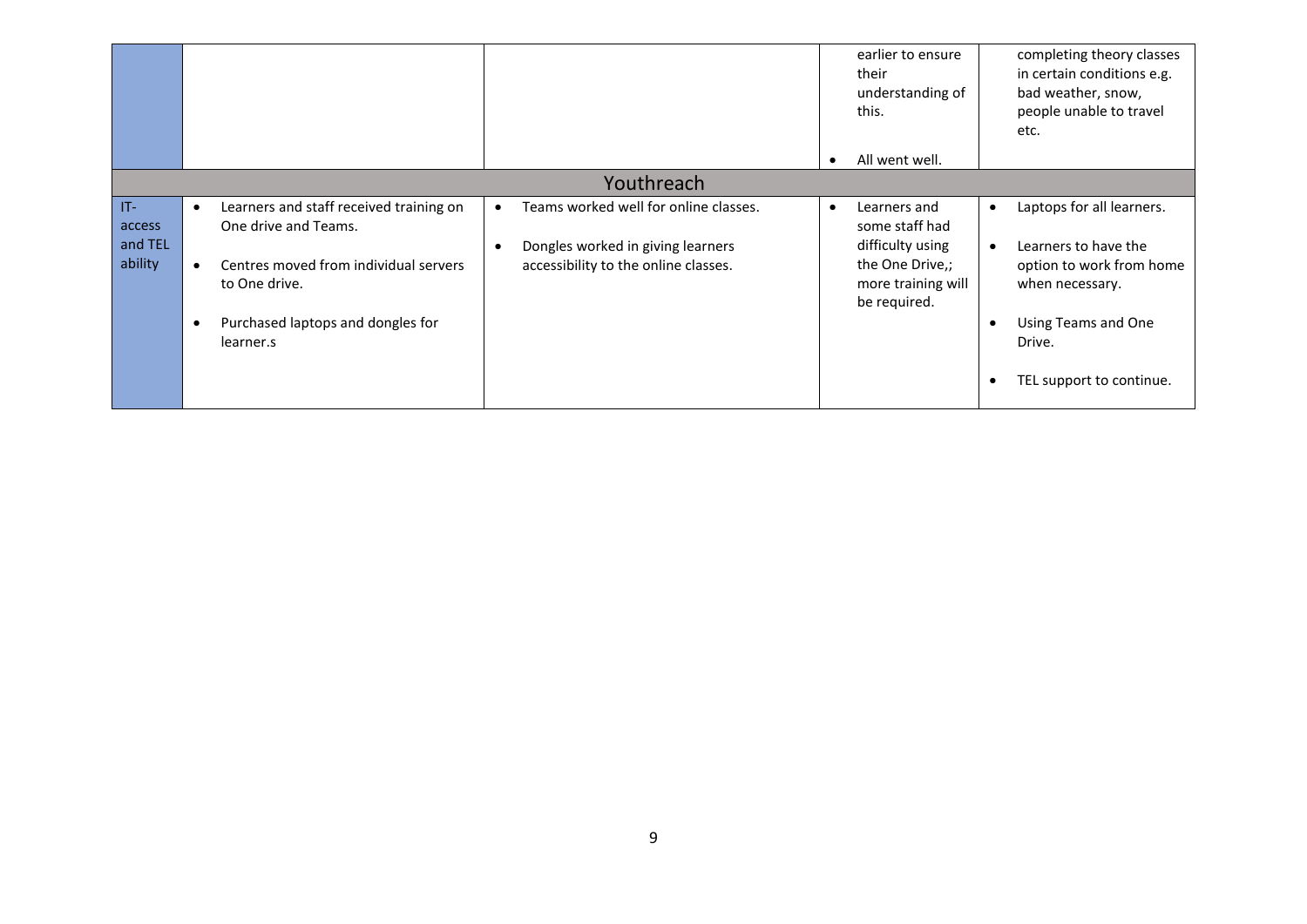#### **Section 2: Learner Recruitment, Selection & Retention**

<span id="page-10-0"></span>

| <b>Theme</b>                                        | What did you do that was different?                                                                                                                                                                                                                                                                                                                                                                                                                                               | <b>What worked?</b>                                                                                                                                                                                                                                                                                                                                                                                                                                                                                                                                            | What didn't go as expected,<br>and what did you learn from<br>that?                                                                                                                                                                                                                                                                                                                                                                                                                                                                                                                                                                                                      | <b>What should be</b><br><b>kept post COVID</b><br>19 and why?                  |
|-----------------------------------------------------|-----------------------------------------------------------------------------------------------------------------------------------------------------------------------------------------------------------------------------------------------------------------------------------------------------------------------------------------------------------------------------------------------------------------------------------------------------------------------------------|----------------------------------------------------------------------------------------------------------------------------------------------------------------------------------------------------------------------------------------------------------------------------------------------------------------------------------------------------------------------------------------------------------------------------------------------------------------------------------------------------------------------------------------------------------------|--------------------------------------------------------------------------------------------------------------------------------------------------------------------------------------------------------------------------------------------------------------------------------------------------------------------------------------------------------------------------------------------------------------------------------------------------------------------------------------------------------------------------------------------------------------------------------------------------------------------------------------------------------------------------|---------------------------------------------------------------------------------|
|                                                     |                                                                                                                                                                                                                                                                                                                                                                                                                                                                                   | <b>Adult Ed</b>                                                                                                                                                                                                                                                                                                                                                                                                                                                                                                                                                |                                                                                                                                                                                                                                                                                                                                                                                                                                                                                                                                                                                                                                                                          |                                                                                 |
| Learner<br>Recruitment,<br>selection &<br>retention | Strong promotion of Adult Ed courses<br>$\bullet$<br>on Social Media.<br>Pre assessment continued via Guidance<br>$\bullet$<br>and use of MS Forms.<br>FETCH was promoted via text and<br>$\bullet$<br>Tutors.<br>Learners were asked if they had access<br>$\bullet$<br>to Wi Fi, and technical equipment when<br>being recruited. Those that did not have<br>WI FI had to be waitlisted until the<br>classroom teaching resumed, if an<br>alternative option was not available. | FETCH.<br>$\bullet$<br>Adult Learners Week was very<br>$\bullet$<br>successful: there was a huge<br>demand for hobby type courses<br>as part of this.<br>Some classes attracted learners<br>who normally won't engage in<br>the service because the classes<br>were predominately on-line and<br>allowed more flexibility for the<br>learner.<br>Also some classes attracted<br>$\bullet$<br>learners from other counties.<br>Learners from level 3 and below<br>it were difficult to complete<br>portfolios especially where<br>there was a language barrier. | Some learners couldn't<br>$\bullet$<br>participate due to family<br>constraints e.g. childcare not<br>available, so kids were<br>disruptive when participant<br>was trying to attend online<br>lesson.<br>Some learners couldn't<br>participate due to wellbeing<br>issues.<br>Some learners couldn't<br>$\bullet$<br>participate due to technology<br>issues e.g. poor broadband, old<br>device.<br>Very hard to cater for low level<br>$\bullet$<br>learners: any that were<br>referred are generally waiting<br>for classes to return in person.<br>Early on in Covid-19, there was<br>$\bullet$<br>a noticeable drop in enquiries<br>and referrals from all sources. | Offer hobby-type<br>$\bullet$<br>courses both<br>online and in-<br>person.      |
|                                                     |                                                                                                                                                                                                                                                                                                                                                                                                                                                                                   | <b>Cavan Institute</b>                                                                                                                                                                                                                                                                                                                                                                                                                                                                                                                                         |                                                                                                                                                                                                                                                                                                                                                                                                                                                                                                                                                                                                                                                                          |                                                                                 |
| Learner<br>Recruitment,<br>selection &<br>retention | Increased planning with a shift in<br>$\bullet$<br>emphasis to online recruitment.<br>New website.<br>Online interactions with applicants.<br>$\bullet$                                                                                                                                                                                                                                                                                                                           | Applications are increasing<br>$\bullet$<br>due to virtual marketing and<br>recruitment measures.<br>Additional Student support<br>structures within schools.                                                                                                                                                                                                                                                                                                                                                                                                  | Enrolment numbers were<br>$\bullet$<br>down.<br>Class sizes were limited -<br>issues in timetabling.                                                                                                                                                                                                                                                                                                                                                                                                                                                                                                                                                                     | <b>Blended Learning</b><br>$\bullet$<br>approach.<br>Small groups.<br>$\bullet$ |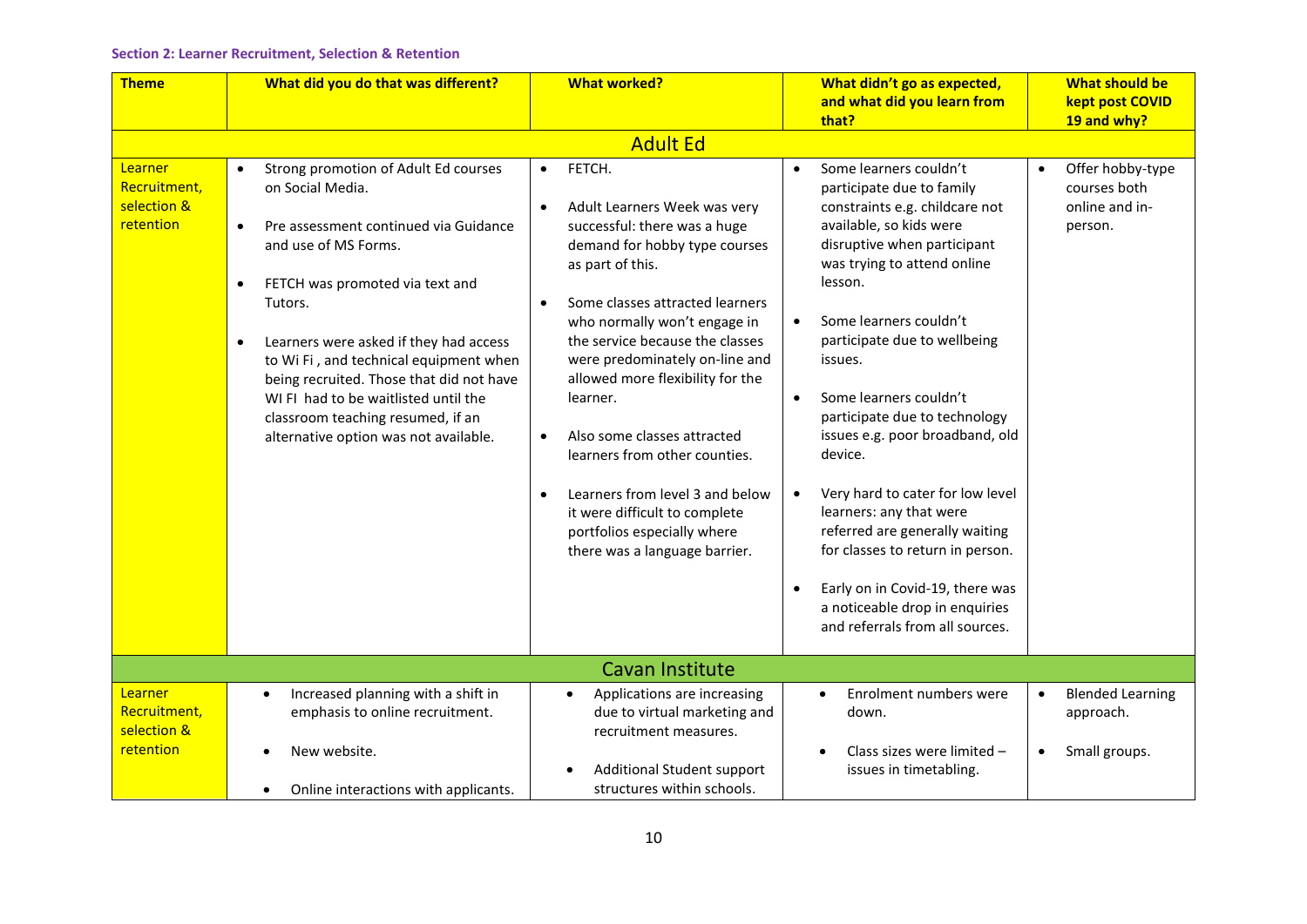| Contact with applicants via email.                                                                                                                                                                                                                                                                                                                                             | Students more willing to<br>engage on a one-to-one<br>basis via Teams.                                                                                                                                                                                             | Some students didn't<br>$\bullet$<br>complete due to a range of<br>issues outside the control<br>of tutors e.g. getting work.                                                                                                                                                                                 | As much practical<br>$\bullet$<br>content as<br>possible.                                    |
|--------------------------------------------------------------------------------------------------------------------------------------------------------------------------------------------------------------------------------------------------------------------------------------------------------------------------------------------------------------------------------|--------------------------------------------------------------------------------------------------------------------------------------------------------------------------------------------------------------------------------------------------------------------|---------------------------------------------------------------------------------------------------------------------------------------------------------------------------------------------------------------------------------------------------------------------------------------------------------------|----------------------------------------------------------------------------------------------|
| Development of evergreen content.<br>Selection - Class sizes were smaller<br>due to space restrictions/social<br>distancing. Waiting lists applied.<br><b>Additional Student Support</b><br>structure within schools.<br>The level of planning undertaken.<br>Smaller groups allowed for better<br>$\bullet$<br>opportunity to engage with<br>students and support them during | Students who stayed the<br>course and completed done<br>really well.<br>Teams platform worked<br>well.<br>Timetable blocking practical<br>classes worked well.<br>Teams worked well for<br>communication with<br>students and also ensured<br>staff had records of | Some students really<br>$\bullet$<br>struggled with full online<br>learning.<br>Practical contact hours<br>$\bullet$<br>reduced, poor student<br>experience.<br>Students expect<br>$\bullet$<br>immediate replies to<br>emails and messaging.<br>Retention rates for<br>$\bullet$<br>students were very good. | Time to be<br>$\bullet$<br>allocated to<br>maintaining one-<br>one contact with<br>students. |
| the year.<br>Registration online.                                                                                                                                                                                                                                                                                                                                              | communication with<br>students.                                                                                                                                                                                                                                    | This may be due to<br>blended learning.                                                                                                                                                                                                                                                                       |                                                                                              |
| Student induction online.                                                                                                                                                                                                                                                                                                                                                      | Semesterisation - worked<br>well in some areas $-$ e.g.                                                                                                                                                                                                            | Difficult to know if student<br>$\bullet$<br>had course resources open                                                                                                                                                                                                                                        |                                                                                              |
| Webinar and Virtual open week for<br>recruitment of students.                                                                                                                                                                                                                                                                                                                  | Beauty Therapy. End of year<br>theory and practical exams<br>were not as daunting as a                                                                                                                                                                             | in front of them during<br>online classes.                                                                                                                                                                                                                                                                    |                                                                                              |
| Student retention increased and<br>was managed more effectively via<br>Teams.                                                                                                                                                                                                                                                                                                  | section was already<br>completed.<br>Could see when students<br>were last active on teams.                                                                                                                                                                         | Initial expectations from<br>$\bullet$<br>students around instant<br>replies from staff even<br>outside of college hours.                                                                                                                                                                                     |                                                                                              |
| Student engagement reports.                                                                                                                                                                                                                                                                                                                                                    | Recording of online classes<br>$\bullet$                                                                                                                                                                                                                           | Student fatigue with full<br>$\bullet$<br>online delivery during                                                                                                                                                                                                                                              |                                                                                              |
| Breakout rooms for feedback to<br>support student retention.                                                                                                                                                                                                                                                                                                                   | helped students who missed<br>a class for any reason to<br>catch up, aiding retention.                                                                                                                                                                             | closures post Christmas.<br>Virtual open week went<br>$\bullet$<br>better than expected.                                                                                                                                                                                                                      |                                                                                              |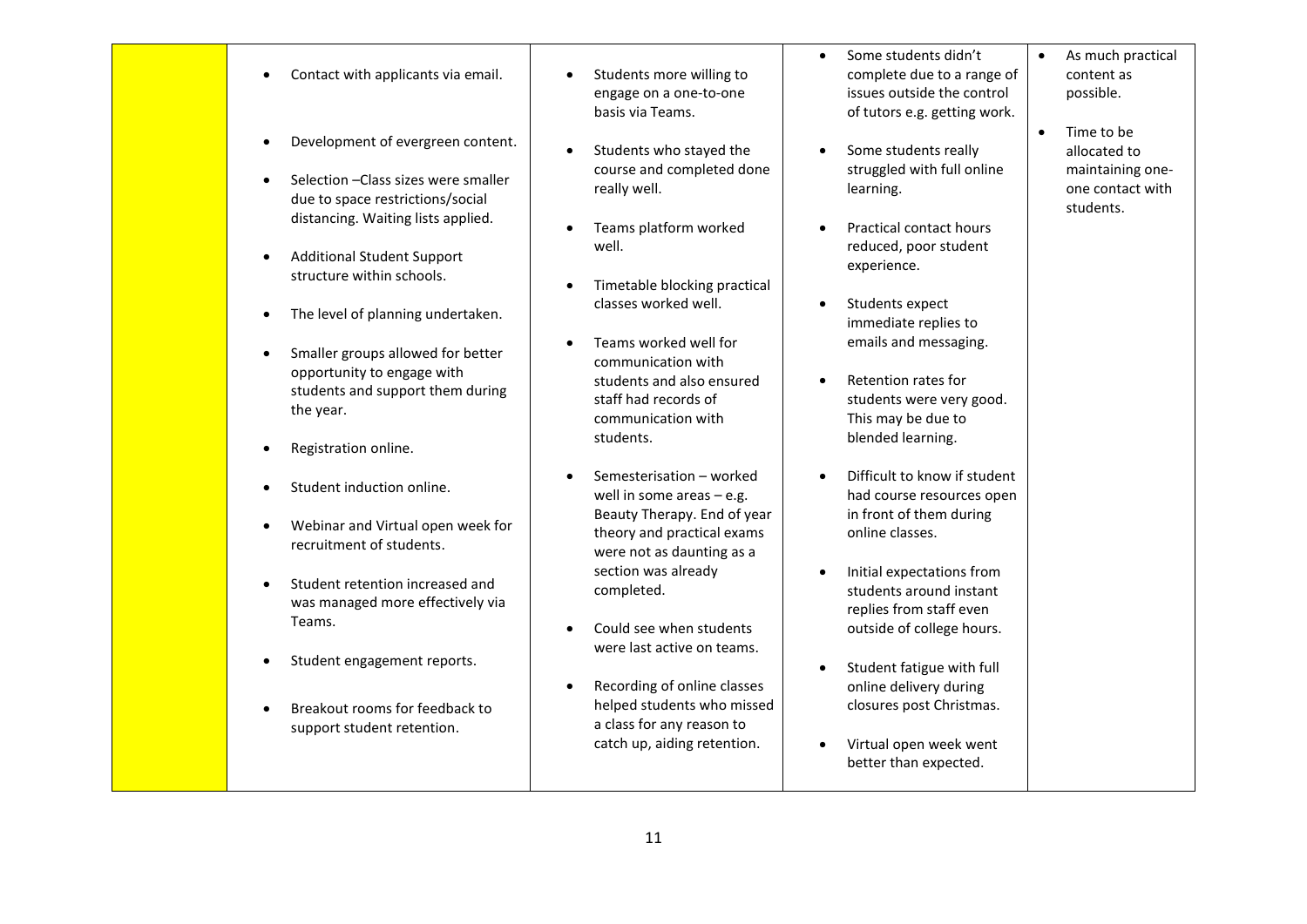|                                                            |                                                                                                                                                                                                                                                                                                                                                                                                                                              | Monaghan Institute                                                                                    |                                                                                                                                                                                                                                                                                                                                                                                          |                                                                                                                                                                          |
|------------------------------------------------------------|----------------------------------------------------------------------------------------------------------------------------------------------------------------------------------------------------------------------------------------------------------------------------------------------------------------------------------------------------------------------------------------------------------------------------------------------|-------------------------------------------------------------------------------------------------------|------------------------------------------------------------------------------------------------------------------------------------------------------------------------------------------------------------------------------------------------------------------------------------------------------------------------------------------------------------------------------------------|--------------------------------------------------------------------------------------------------------------------------------------------------------------------------|
| <b>Learner</b><br>Recruitment,<br>selection &<br>retention | All applications taken on line for<br>$\bullet$<br>2021/22.<br>No printed prospectus, just digital<br>$\bullet$<br>format.<br>Virtual Open Day/Evenings held.<br>$\bullet$<br>Virtual School Visits.<br>$\bullet$<br>Non-standard applicants contacted by<br>$\bullet$<br>phone/email for additional<br>information/advice, no interviews held.<br>Staff liaised with learners who were not<br>$\bullet$<br>attending via Teams calls/email. | Applications taken online.<br>$\bullet$<br>Digital prospectus.<br>$\bullet$                           | Virtual Open Day events, not<br>$\bullet$<br>well attended. TEAMS may not<br>be a user friendly platform for<br>the general public - ZOOM<br>easier.<br>If learners are opting out of on<br>$\bullet$<br>line classes they can be<br>difficult to reach/engage if<br>they choose to switch off<br>technology. Easier to talk to<br>them face to face in college.<br>Impact on retention. | All applications<br>$\bullet$<br>taken on line.<br>No printed<br>$\bullet$<br>prospectus, just<br>digital format-<br>less costly and<br>easier to amend, if<br>required. |
|                                                            |                                                                                                                                                                                                                                                                                                                                                                                                                                              | Apprenticeship & Apprenticeship 2016+                                                                 |                                                                                                                                                                                                                                                                                                                                                                                          |                                                                                                                                                                          |
| Learner<br>Recruitment,<br>selection &<br><b>retention</b> | No new program was started.<br>$\bullet$<br>Recruitment process went ahead a<br>constant engagement with<br>employers went on throughout.<br>· Good retention - all apprentices stayed<br>on the current program.                                                                                                                                                                                                                            | The PUP payment kept the<br>apprentice secured in their<br>employment which assisted in<br>retention. | On the job assessments<br>$\bullet$<br>couldn't be fulfilled.<br>Decoupling of on the job and<br>$\bullet$<br>off the job, came with a bit of<br>negativity from apprentices.                                                                                                                                                                                                            | $\bullet$                                                                                                                                                                |
|                                                            |                                                                                                                                                                                                                                                                                                                                                                                                                                              | <b>Specific Skills Training</b>                                                                       |                                                                                                                                                                                                                                                                                                                                                                                          |                                                                                                                                                                          |
| Learner<br>Recruitment,<br>selection &<br>retention        | Online course briefing.<br>$\bullet$<br>Online interviews using MS Teams.<br>$\bullet$                                                                                                                                                                                                                                                                                                                                                       | Online Interviews for<br>$\bullet$<br>recruitment worked well.                                        | $N/a$ .<br>$\bullet$                                                                                                                                                                                                                                                                                                                                                                     | Online course<br>$\bullet$<br>briefing and<br>interviews should<br>be kept as it allows<br>for greater chance<br>of attendance.                                          |
|                                                            |                                                                                                                                                                                                                                                                                                                                                                                                                                              | <b>Traineeships</b>                                                                                   |                                                                                                                                                                                                                                                                                                                                                                                          |                                                                                                                                                                          |
| Learner<br>Recruitment,                                    | Classes managed to stay on campus<br>$\bullet$<br>and then moved on-line after<br>Christmas.                                                                                                                                                                                                                                                                                                                                                 | 4 students required loan of<br>$\bullet$<br>laptops from college. This<br>worked reasonably well,     | A lot of extra hours required as<br>$\bullet$<br>there are more individual<br>needs of learners that cannot                                                                                                                                                                                                                                                                              | It worked well so<br>$\bullet$<br>remain the same.                                                                                                                       |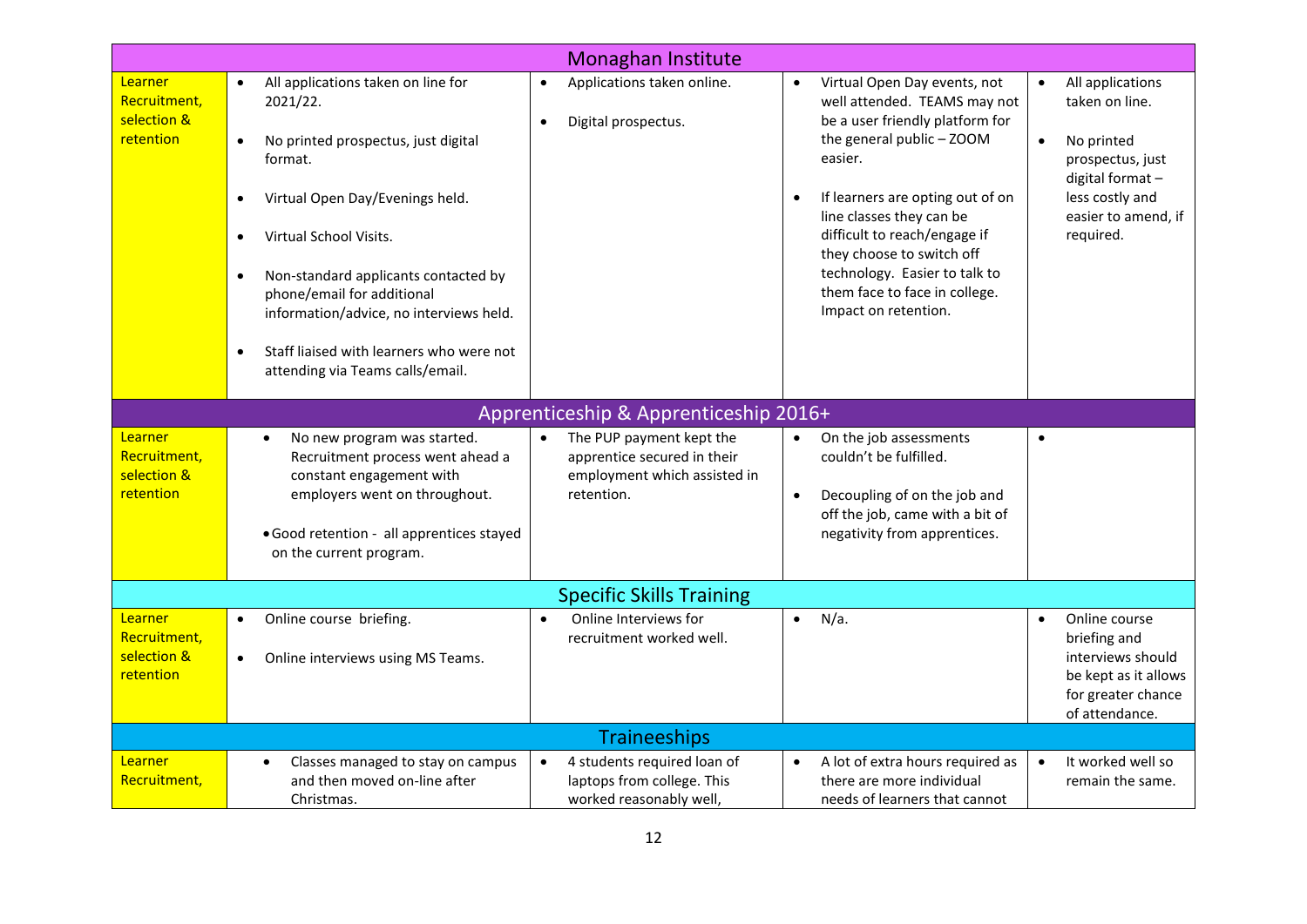| selection &<br>retention |           | Got practical on-site work carried<br>out before Christmas.                                                                                                                                                                                                                                                                                                                         |           | however the makeup of the<br>laptops just about managed the<br>specific software required for<br>3D.                                                                                                                                                                                                                                                              |                                     | be achieved in a Teams group<br>environment. One to one<br>facetime was necessary for<br>added learner support.                                                                                                                                                   | $\bullet$ | The option to<br>conduct some<br>theory classes<br>online remotely. |
|--------------------------|-----------|-------------------------------------------------------------------------------------------------------------------------------------------------------------------------------------------------------------------------------------------------------------------------------------------------------------------------------------------------------------------------------------|-----------|-------------------------------------------------------------------------------------------------------------------------------------------------------------------------------------------------------------------------------------------------------------------------------------------------------------------------------------------------------------------|-------------------------------------|-------------------------------------------------------------------------------------------------------------------------------------------------------------------------------------------------------------------------------------------------------------------|-----------|---------------------------------------------------------------------|
|                          |           | Spreading the classes over a longer<br>day to suit internet<br>connections/shared household<br>computers etc. kept the group<br>intact and retained.<br>Classroom sizes were limited to 12<br>due to the numbers in facilities<br>being restricted. Impacted on<br>recruitment.<br>Engagement with online remote<br>learning was almost 100%.<br>Only one learner did not return to | $\bullet$ | Spreading the classes over a<br>longer day with shorter team<br>time sessions allowed learners<br>to have short constructed<br>classes / manage work<br>loads/class recap etc.<br>The small class worked well.<br>Excellent classroom in CI.<br>Having live lessons commencing<br>at 9:30 each day kept learners in<br>the course routine & kept them<br>engaged. | $\bullet$<br>$\bullet$<br>$\bullet$ | Groupwork was difficult when<br>there was not the class<br>interface.<br>Some trainees were<br>disadvantaged due to<br>emergency blended learning<br>however I am not sure these<br>trainee's would have received<br>their full award regardless.<br>Worked well. |           |                                                                     |
|                          |           | training after lockdown.                                                                                                                                                                                                                                                                                                                                                            |           | Managed to cover all theory<br>components of Modules online.                                                                                                                                                                                                                                                                                                      |                                     |                                                                                                                                                                                                                                                                   |           |                                                                     |
|                          |           |                                                                                                                                                                                                                                                                                                                                                                                     |           | Youthreach                                                                                                                                                                                                                                                                                                                                                        |                                     |                                                                                                                                                                                                                                                                   |           |                                                                     |
| Learner<br>Recruitment,  | $\bullet$ | Online interviews.                                                                                                                                                                                                                                                                                                                                                                  |           | Online interviews worked.                                                                                                                                                                                                                                                                                                                                         | $\bullet$                           | Lower numbers than expected.                                                                                                                                                                                                                                      | $\bullet$ | Return to face-to-<br>face interviews.                              |
| selection &<br>retention | $\bullet$ | Learners started the programme online.                                                                                                                                                                                                                                                                                                                                              | $\bullet$ | Learners adapted to working<br>online from the outset.                                                                                                                                                                                                                                                                                                            | $\bullet$                           | Unable to fully assess the new<br>learners.                                                                                                                                                                                                                       |           |                                                                     |
|                          | $\bullet$ | Offer of an additional year to learners<br>who struggled with the online classes.                                                                                                                                                                                                                                                                                                   |           |                                                                                                                                                                                                                                                                                                                                                                   | $\bullet$                           | Some learners left the<br>programme due to relocating<br>because of the pandemic.                                                                                                                                                                                 |           |                                                                     |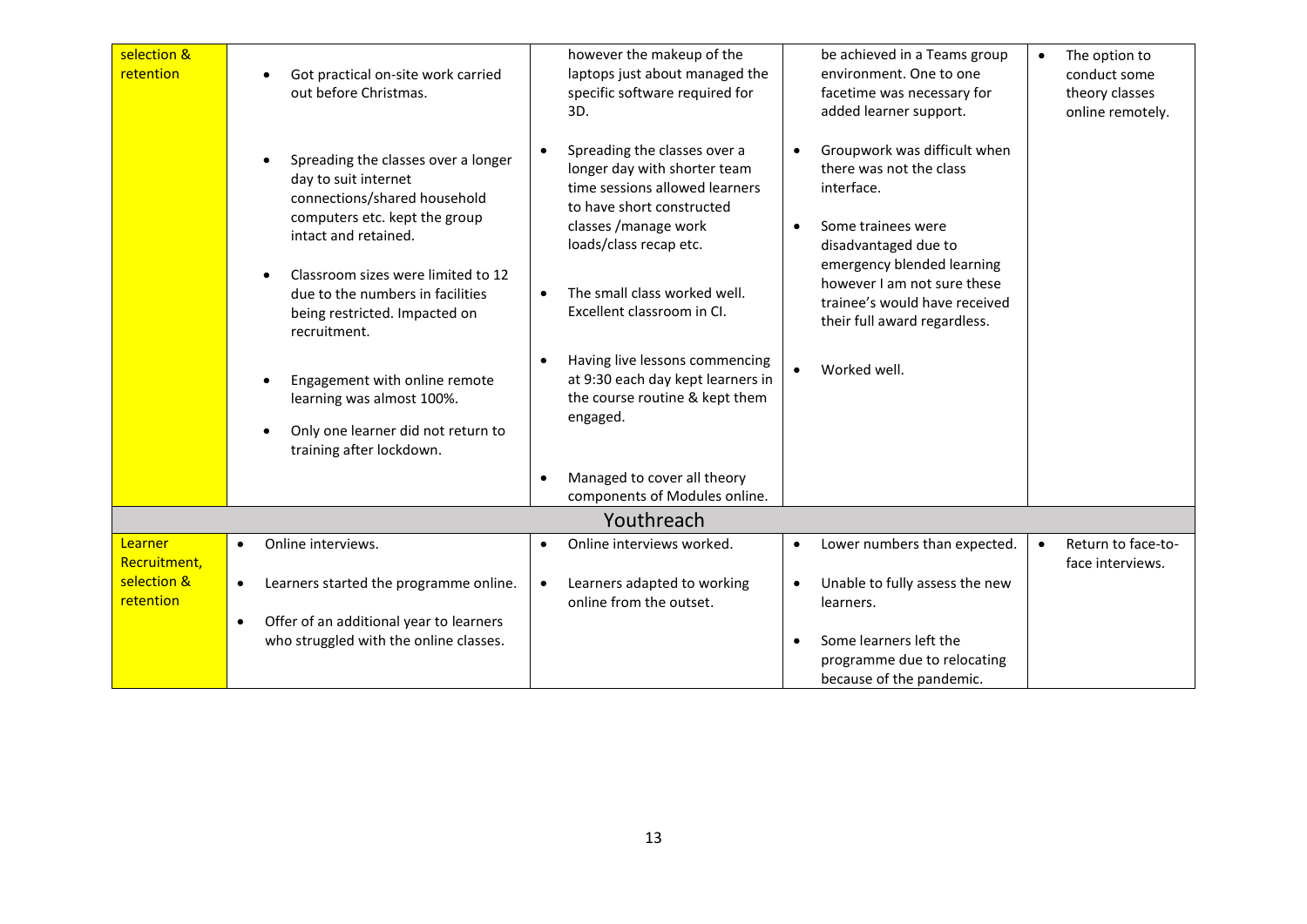#### **Section 3: Semesterisation**

<span id="page-14-0"></span>

| Theme                         | What did you do that                                                                                                                                                                                                                                                                            | What worked?                                                                                                                                                                                                                                                                                                                                 | What didn't go as expected, and what                                                                                                                                                                                                                                                                                                             | What should be kept post COVID                                                                                                                                                                                                                                                                                                                                                                                                                                                                                                                                                            |
|-------------------------------|-------------------------------------------------------------------------------------------------------------------------------------------------------------------------------------------------------------------------------------------------------------------------------------------------|----------------------------------------------------------------------------------------------------------------------------------------------------------------------------------------------------------------------------------------------------------------------------------------------------------------------------------------------|--------------------------------------------------------------------------------------------------------------------------------------------------------------------------------------------------------------------------------------------------------------------------------------------------------------------------------------------------|-------------------------------------------------------------------------------------------------------------------------------------------------------------------------------------------------------------------------------------------------------------------------------------------------------------------------------------------------------------------------------------------------------------------------------------------------------------------------------------------------------------------------------------------------------------------------------------------|
|                               | was different?                                                                                                                                                                                                                                                                                  |                                                                                                                                                                                                                                                                                                                                              | did you learn from that?<br><b>Adult Ed</b>                                                                                                                                                                                                                                                                                                      | 19 and why?                                                                                                                                                                                                                                                                                                                                                                                                                                                                                                                                                                               |
| Semesterisation               | Classes had to be given<br>$\bullet$<br>further extension to<br>deliver modules.                                                                                                                                                                                                                | Class such as L4 Book<br>$\bullet$<br>keeping and L4 Word<br>Processing and L4 General<br>office skills kept within the<br>12 week schedule because<br>of learner selection,<br>access and existing IT<br>ability.                                                                                                                           | The length of extensions that had to be<br>$\bullet$<br>given to some modules and the<br>individual support that was needed for<br>some learners to complete portfolio<br>work, which would have been easier in<br>the classroom. This was a huge drain<br>on resources and has affected learner<br>numbers on recruitment and<br>certification. | $\bullet$                                                                                                                                                                                                                                                                                                                                                                                                                                                                                                                                                                                 |
|                               |                                                                                                                                                                                                                                                                                                 |                                                                                                                                                                                                                                                                                                                                              | <b>Cavan Institute</b>                                                                                                                                                                                                                                                                                                                           |                                                                                                                                                                                                                                                                                                                                                                                                                                                                                                                                                                                           |
| Semesterisation<br>Cavan Inst | Semesterisation<br>$\bullet$<br>continued for some<br>Computing modules.<br>Semesterisation in<br>$\bullet$<br><b>Beauty Therapy</b><br>Department - Body<br>Treatments.<br>Front loaded all the<br>$\bullet$<br>practical skills to<br>ensure students were<br>equipped prior to<br>placement. | Staff and students being<br>$\bullet$<br>flexible.<br>Students felt that they had<br>$\bullet$<br>achieved something by<br>Christmas and it<br>encouraged them to<br>continue with their<br>programme.<br>For AIT students, having<br>$\bullet$<br>all practical classes<br>timetabled on the same<br>day worked to the groups<br>advantage. | Teachers had to deviate from their<br>timetable.<br>Students engaged with the practical<br>skills but fell down on the academic<br>side of the course.<br>Had to enrol students and liaise<br>with exam body.<br>Learning how to navigate the ITEC<br>booking system and how to use e-<br>portfolio.                                             | Practical hours should be<br>$\bullet$<br>allocated as per pre-Covid-<br>19times.<br>Semersterisation could be<br>an option for some of our<br>modules, particularly for<br>students on courses who can<br>struggle in the later part of<br>the year.<br>Overall semesterisation<br>allows students to complete<br>an element of their<br>programme and to then be<br>assessed immediately. Puts<br>less pressure on students.<br><b>ITEC Eportfolio meant that</b><br>student work was all located<br>in one area. ITEC had access<br>to it and it was backed up if<br>system went down. |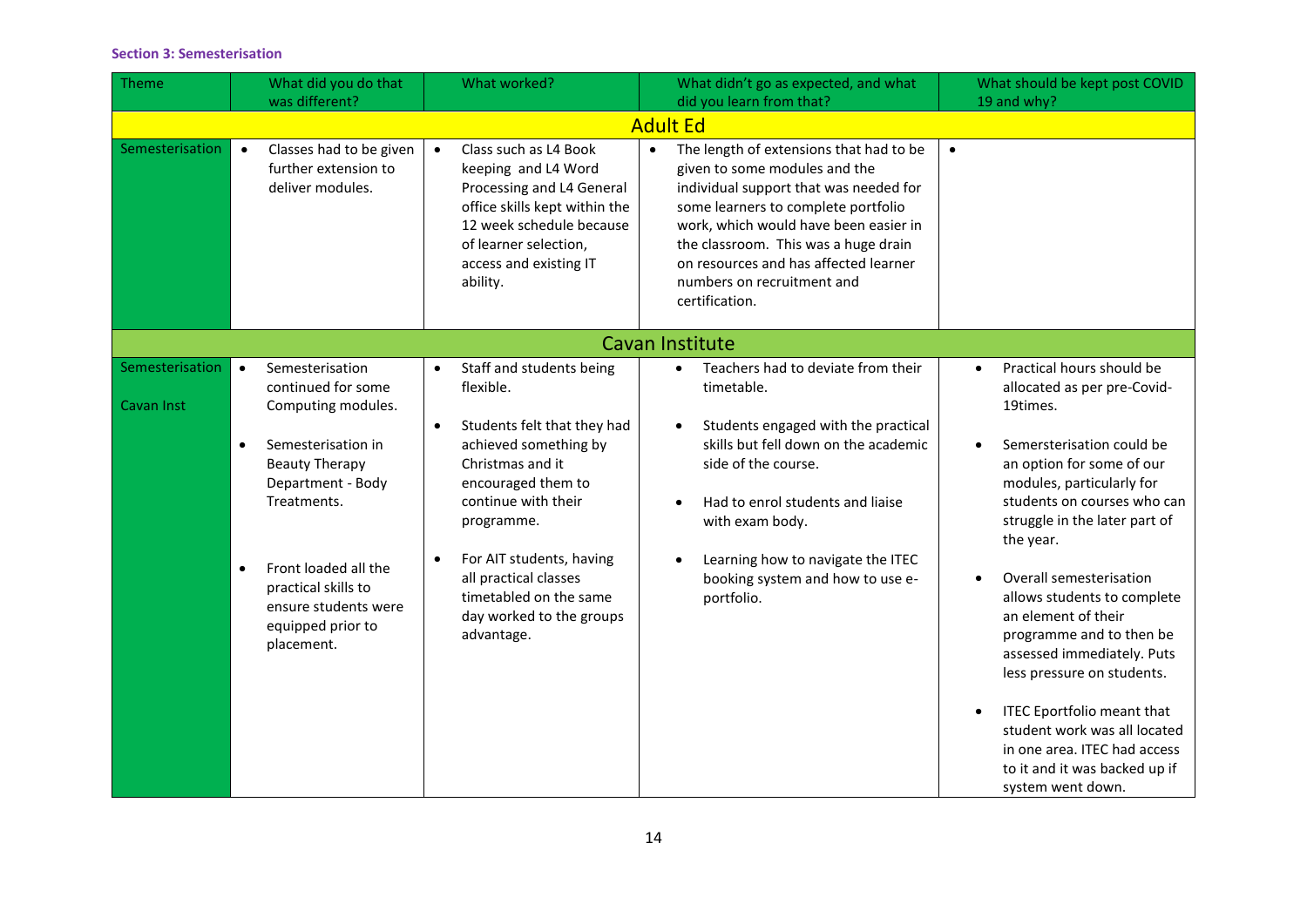|                 |           |                                                                          |           |                                                                                                       |           |                                                                                       | $\bullet$ | Students have access to<br>their results and reports<br>from ITEC.<br>Possibly semesterise other ITEC<br>subjects -manicure and pedicure. |
|-----------------|-----------|--------------------------------------------------------------------------|-----------|-------------------------------------------------------------------------------------------------------|-----------|---------------------------------------------------------------------------------------|-----------|-------------------------------------------------------------------------------------------------------------------------------------------|
|                 |           |                                                                          |           |                                                                                                       |           | Monaghan Institute                                                                    |           |                                                                                                                                           |
| Semesterisation | $\bullet$ | $N/A$ .                                                                  | $\bullet$ |                                                                                                       |           |                                                                                       | $\bullet$ |                                                                                                                                           |
|                 |           |                                                                          |           |                                                                                                       |           | Apprenticeship & Apprenticeship 2016+                                                 |           |                                                                                                                                           |
| Semesterisation | $\bullet$ | Communications &<br>Team Leading online.                                 | $\bullet$ | Don't know as it was a<br>different tutor.                                                            | $\bullet$ | Because of frontloading there was a lot<br>of academic work out for submission.       | $\bullet$ | <b>Communications &amp; Team</b><br>Leading online.                                                                                       |
|                 | $\bullet$ | We still used<br>Semesterisation but<br>front loaded theory<br>elements. | $\bullet$ | This worked well, but it<br>was a lot of theory in<br>places at once.                                 |           |                                                                                       | $\bullet$ | Keep semesterisation of the<br>program.                                                                                                   |
|                 |           |                                                                          |           |                                                                                                       |           | <b>Traineeships</b>                                                                   |           |                                                                                                                                           |
| Semesterisation | $\bullet$ | Classes were moved<br>on-line from<br>Christmas.                         | $\bullet$ | On-line classes worked<br>but there was no real peer<br>working as groups would<br>do in a classroom. | $\bullet$ | Group did not get to know each other<br>as well as they could have being on-<br>line. | $\bullet$ |                                                                                                                                           |
| Youthreach      |           |                                                                          |           |                                                                                                       |           |                                                                                       |           |                                                                                                                                           |
| Semesterisation | $\bullet$ | $N/A$ .                                                                  | $\bullet$ | $N/A$ .                                                                                               | $\bullet$ | $N/A$ .                                                                               | $\bullet$ | $N/A$ .                                                                                                                                   |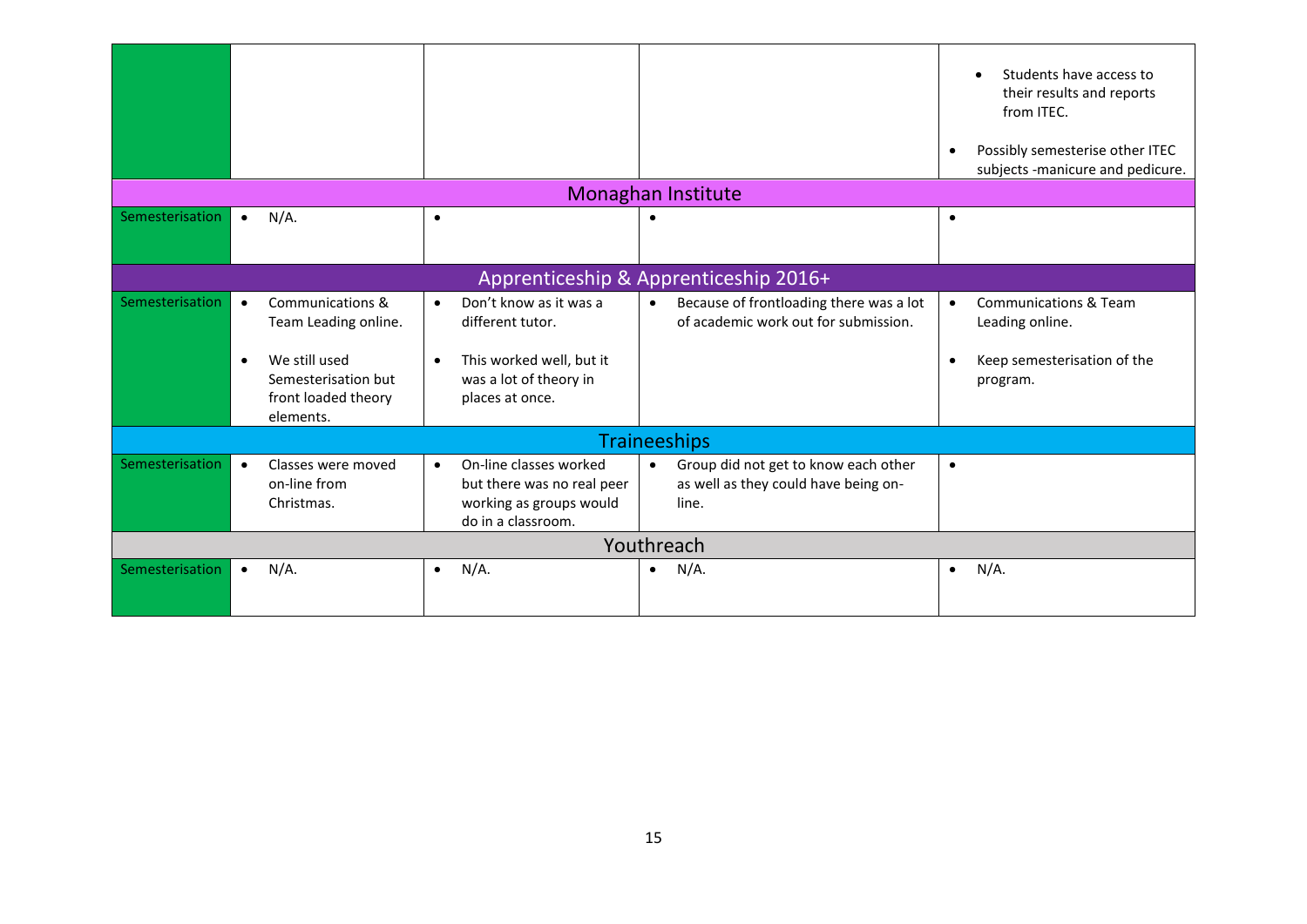#### **Section 4: Work Experience/Work Placement**

<span id="page-16-0"></span>

| Theme                                                                                       | What did you do that was<br>different?                                                                                                                                                                                                                                                                                                                                                                                                                                                                                                                                                                                                                                                                                                                 | What worked?                                                                                                                                          | What didn't go as expected,<br>and what did you learn from<br>that?                                                                                                                                                                                                                                                                                                                                 | What should be kept post<br>COVID 19 and why?                                                                                                                             |
|---------------------------------------------------------------------------------------------|--------------------------------------------------------------------------------------------------------------------------------------------------------------------------------------------------------------------------------------------------------------------------------------------------------------------------------------------------------------------------------------------------------------------------------------------------------------------------------------------------------------------------------------------------------------------------------------------------------------------------------------------------------------------------------------------------------------------------------------------------------|-------------------------------------------------------------------------------------------------------------------------------------------------------|-----------------------------------------------------------------------------------------------------------------------------------------------------------------------------------------------------------------------------------------------------------------------------------------------------------------------------------------------------------------------------------------------------|---------------------------------------------------------------------------------------------------------------------------------------------------------------------------|
|                                                                                             |                                                                                                                                                                                                                                                                                                                                                                                                                                                                                                                                                                                                                                                                                                                                                        | <b>Adult Ed</b>                                                                                                                                       |                                                                                                                                                                                                                                                                                                                                                                                                     |                                                                                                                                                                           |
| Work<br>Experience/Work<br>Placement<br><b>Full hours</b><br>Reduced<br>hours<br>Simulation | The format for work<br>$\bullet$<br>experience depended on the<br>group of learners completing<br>the module. Those working in<br>the discipline field were able<br>to fully carry out all hours<br>within the setting.<br>We usually expect 120hrs for<br>$\bullet$<br>Health Services Skills and<br>80hrs for ECCE. Allowed all<br>other participants to do<br>minimum 60hrs.<br>Simulation was carried out as<br>$\bullet$<br>part of skills demonstrations<br>that could not take place on<br>the job and these went<br>through our alternative<br>assessment.<br>Level 5 Personal and<br>$\bullet$<br><b>Professional Development</b><br>was offered as part of a Level<br>5 award in Business<br>Administration, in place of<br>Work Experience. | Reduction in hrs for Work<br>$\bullet$<br>Experience.<br>Introduction of PPD in place<br>$\bullet$<br>of Work Experience for<br>Business Admin Award. | Some learners were let go<br>$\bullet$<br>due to COVID so had to<br>delay submitting portfolios<br>until return to work when<br>they could complete<br>Supervisors Report and<br>Timesheets.<br>Learners wanted to<br>complete the Work<br>Experience module, as they<br>wanted to use it as a path<br>into employment. They<br>asked a few times if it was<br>possible to do it instead of<br>PPD. | 60 hours for Work Placement.<br>$\bullet$<br>Revert to the Work<br>$\bullet$<br>Experience module, as it is of<br>more benefit, and learners<br>would prefer that option. |
|                                                                                             |                                                                                                                                                                                                                                                                                                                                                                                                                                                                                                                                                                                                                                                                                                                                                        | <b>Cavan Institute</b>                                                                                                                                |                                                                                                                                                                                                                                                                                                                                                                                                     |                                                                                                                                                                           |
| Work<br>Experience/Work<br>Placement                                                        | PPD in place of Work<br>$\bullet$<br>Experience.                                                                                                                                                                                                                                                                                                                                                                                                                                                                                                                                                                                                                                                                                                       | The module was excellently<br>$\bullet$<br>laid out in OneNote.                                                                                       | Tutors would like to<br>$\bullet$<br>have the option of<br>choosing Work                                                                                                                                                                                                                                                                                                                            | Return to offering Erasmus<br>$\bullet$<br>work experience<br>opportunities - restrictions<br>permitting.                                                                 |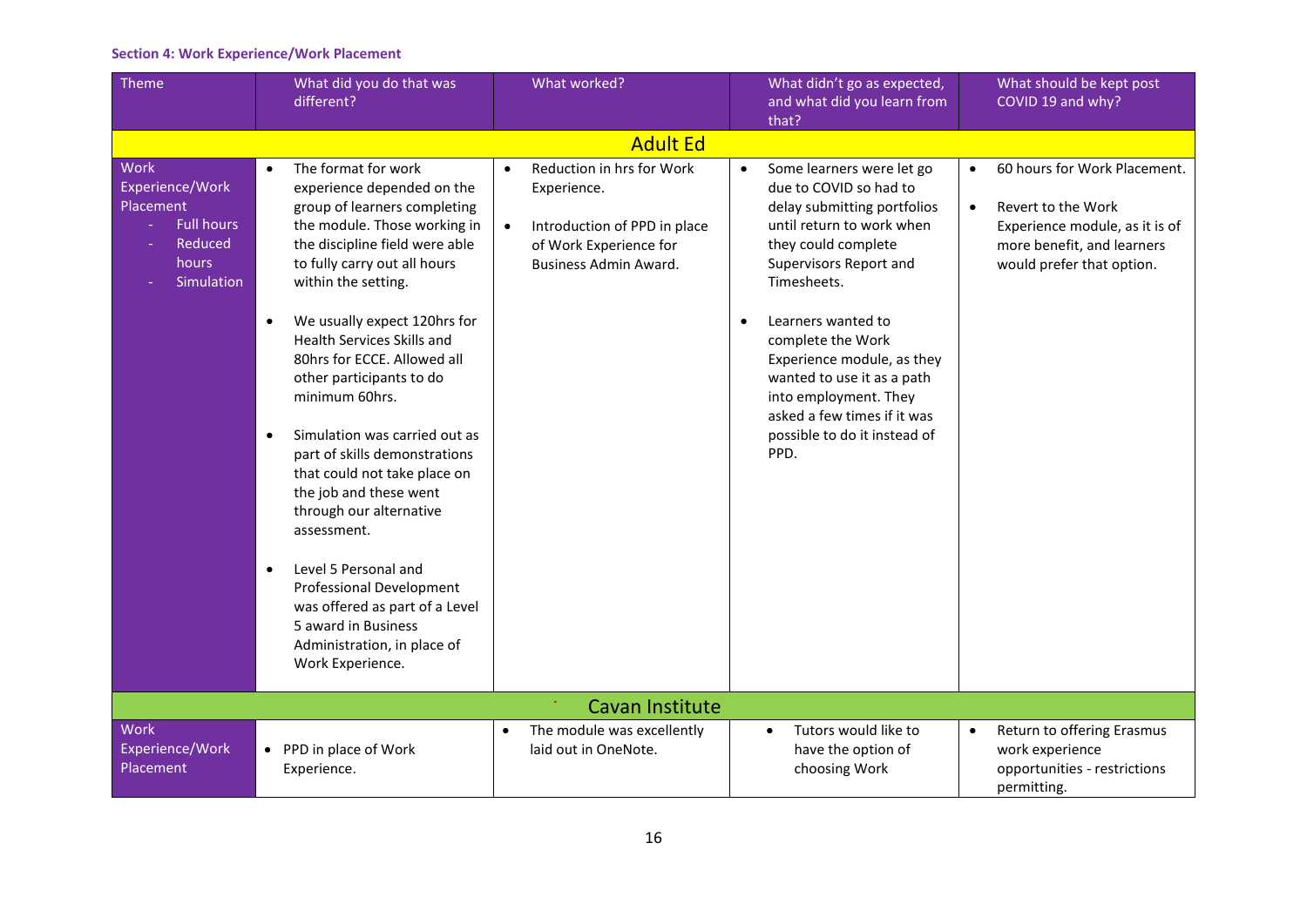| • Work simulation in place of<br>external placement.<br>• Reduced external work<br>placement combined with<br>Learning outcomes developed<br>across the award in place of full<br>external placement. | PPD was a good alternative to<br>$\bullet$<br>work experience.<br>One note worked well for:<br>$\bullet$<br>Submission<br>$\circ$<br>Live feedback<br>$\circ$<br>Live teaching and<br>$\circ$<br>correcting.<br>Centrally developed CI resources,<br>materials and supports for<br>delivery of PPD module were very<br>useful.<br>Professional Cookery -<br>$\bullet$<br>combination of reduced<br>external placement for Work<br>Practice combined with Work<br>Simulation to allow for<br>teaching, learning and<br>assessment opportunities for<br>Los.<br>Healthcare/Nursing -<br>$\bullet$<br>Microsoft Forms created<br>worked really well.<br>Opportunity also for face to<br>$\bullet$<br>face interaction with<br>students. | Experience rather than<br>PPD.<br>Not enough timetabled<br>hours were allocated to<br>the delivery of this<br>module.<br>PPD was a suitable<br>replacement in the<br>pandemic but post<br>pandemic it should not<br>be considered as a<br>replacement for the<br>work placement<br>experience in most<br>programmes.<br>Some students felt that<br>it was a tick box exercise<br>and were not content<br>with this.<br>Students struggled to<br>$\bullet$<br>engage with the module<br>as some do not have<br>enough life experience<br>required to be reflective<br>in this area.<br>Some classes engaged<br>with PPD and other<br>groups did not.<br>When students knew<br>simulated placements<br>were an option, they did | Continue to use Class<br>$\bullet$<br>Notebook for submission of<br>portfolio for Work<br>Experience/Work Practice.<br>Excellent tool.<br>Actual Work Placement is<br>essential for Healthcare /<br>Nursing Students.<br>A computer room would be<br>$\bullet$<br>more suited to the delivery of<br>the PPD module if it was<br>scheduled for face to face<br>delivery.<br>Work placement is a<br>requirement to increase<br>students learning and<br>experience.<br>More discussion needed in<br>relation to length of work<br>placement. In a COVID<br>environment Work<br>simulation allowed the<br>college the flexibility to<br>increase the simulation hours<br>completed by students to<br>ensure they met had the<br>necessary skills to progress as<br>a safe novice into industry.<br>This is not possible usually<br>when students complete<br>Work Experience.<br>Where a return to Work<br>$\bullet$<br>Experience is possible in the<br>next academic year, this is |
|-------------------------------------------------------------------------------------------------------------------------------------------------------------------------------------------------------|--------------------------------------------------------------------------------------------------------------------------------------------------------------------------------------------------------------------------------------------------------------------------------------------------------------------------------------------------------------------------------------------------------------------------------------------------------------------------------------------------------------------------------------------------------------------------------------------------------------------------------------------------------------------------------------------------------------------------------------|-------------------------------------------------------------------------------------------------------------------------------------------------------------------------------------------------------------------------------------------------------------------------------------------------------------------------------------------------------------------------------------------------------------------------------------------------------------------------------------------------------------------------------------------------------------------------------------------------------------------------------------------------------------------------------------------------------------------------------|-----------------------------------------------------------------------------------------------------------------------------------------------------------------------------------------------------------------------------------------------------------------------------------------------------------------------------------------------------------------------------------------------------------------------------------------------------------------------------------------------------------------------------------------------------------------------------------------------------------------------------------------------------------------------------------------------------------------------------------------------------------------------------------------------------------------------------------------------------------------------------------------------------------------------------------------------------------------------------------|
|-------------------------------------------------------------------------------------------------------------------------------------------------------------------------------------------------------|--------------------------------------------------------------------------------------------------------------------------------------------------------------------------------------------------------------------------------------------------------------------------------------------------------------------------------------------------------------------------------------------------------------------------------------------------------------------------------------------------------------------------------------------------------------------------------------------------------------------------------------------------------------------------------------------------------------------------------------|-------------------------------------------------------------------------------------------------------------------------------------------------------------------------------------------------------------------------------------------------------------------------------------------------------------------------------------------------------------------------------------------------------------------------------------------------------------------------------------------------------------------------------------------------------------------------------------------------------------------------------------------------------------------------------------------------------------------------------|-----------------------------------------------------------------------------------------------------------------------------------------------------------------------------------------------------------------------------------------------------------------------------------------------------------------------------------------------------------------------------------------------------------------------------------------------------------------------------------------------------------------------------------------------------------------------------------------------------------------------------------------------------------------------------------------------------------------------------------------------------------------------------------------------------------------------------------------------------------------------------------------------------------------------------------------------------------------------------------|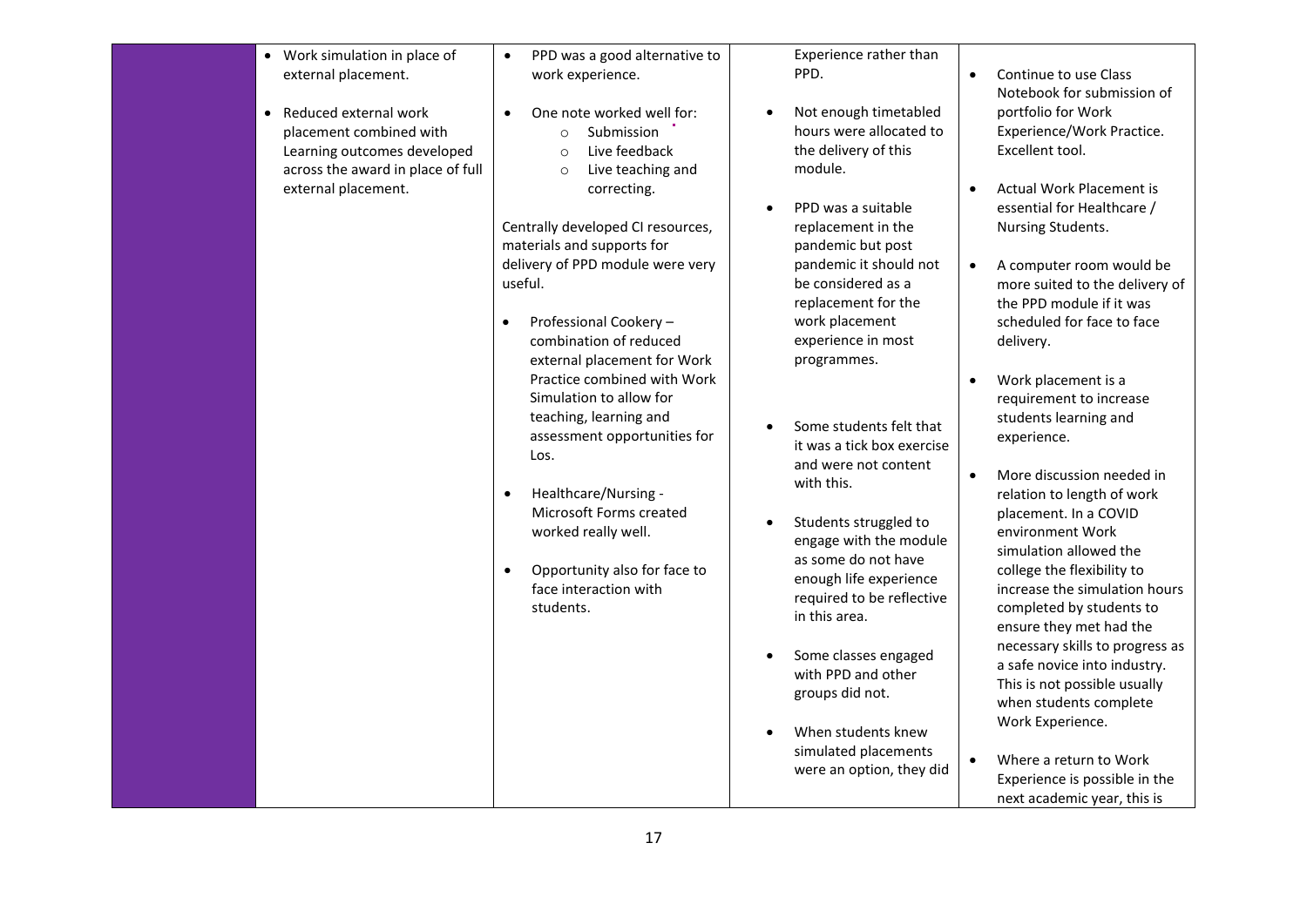|                                                                                                    |                                                                                                                                                                                                                                                                                                                                                                                                                                                                    |                    | not look for Work<br>Placements.<br>Animal Care completed<br>$\bullet$<br>work experience<br>· module using work<br>simulation. As some<br>students had completed<br>work experience in<br>industry by the time<br>that simulation was<br>approved the simulation<br>was disjointed and<br>confusing for students<br>who had to change to<br>simulated experiences.                                                                                                                                                                    | the preferable option in all<br>class groups.                                                                                                                                                                                                                                                                                                                                                                                                                                                                                                                                              |
|----------------------------------------------------------------------------------------------------|--------------------------------------------------------------------------------------------------------------------------------------------------------------------------------------------------------------------------------------------------------------------------------------------------------------------------------------------------------------------------------------------------------------------------------------------------------------------|--------------------|----------------------------------------------------------------------------------------------------------------------------------------------------------------------------------------------------------------------------------------------------------------------------------------------------------------------------------------------------------------------------------------------------------------------------------------------------------------------------------------------------------------------------------------|--------------------------------------------------------------------------------------------------------------------------------------------------------------------------------------------------------------------------------------------------------------------------------------------------------------------------------------------------------------------------------------------------------------------------------------------------------------------------------------------------------------------------------------------------------------------------------------------|
|                                                                                                    |                                                                                                                                                                                                                                                                                                                                                                                                                                                                    | Monaghan Institute |                                                                                                                                                                                                                                                                                                                                                                                                                                                                                                                                        |                                                                                                                                                                                                                                                                                                                                                                                                                                                                                                                                                                                            |
| <b>Work</b><br>Experience/Work<br>Placement<br><b>Full hours</b><br>Reduced<br>hours<br>Simulation | Replacement of Work<br>$\bullet$<br>Experience module with<br>Personal & Professional<br>Development for many<br>awards e.g. Business,<br>Multimedia etc.<br>Simulation of Childcare<br>observations using Siren<br>Films for Child<br>Development and to<br>complete Learner<br>Records for Early Care<br>Education & Practice.<br><b>Reduced Hours for Work</b><br><b>Placement</b><br>All Health Service Skills<br>learners and 43% of<br>Nursing group got the |                    | Marking sheet that was<br>$\bullet$<br>presented for full Work<br><b>Experience simulation</b><br>didn't really cater for<br>the learner who had<br>partial simulation and<br>partial placement -had<br>to be adapted (10<br>Diaries).<br>Decision re reduced<br>$\bullet$<br>hours for Work Exp and<br>what alternatives were<br>in place re simulation<br>was made too late in the<br>year (March 2021) - it<br>was stressful for the<br>learners not knowing<br>what was happening re<br>a mandatory module.<br>Staff couldn't give | Option to complete PPD<br>$\bullet$<br>module as an alternative to<br>Work Experience for learners<br>across many awards. This<br>would allow learners to<br>achieve a full award in<br>instances where they cannot<br>get suitable work placement<br>locally or where they are<br>unable to complete<br>placement for some reason,<br>for example ill health/<br>pregnancy.<br>Simulation of Childcare<br>$\bullet$<br>observations using Siren<br>Films for Child Development<br>and to complete Learner<br>Records for Early Care<br>Education & Practice. N.B<br>The new ELC programme |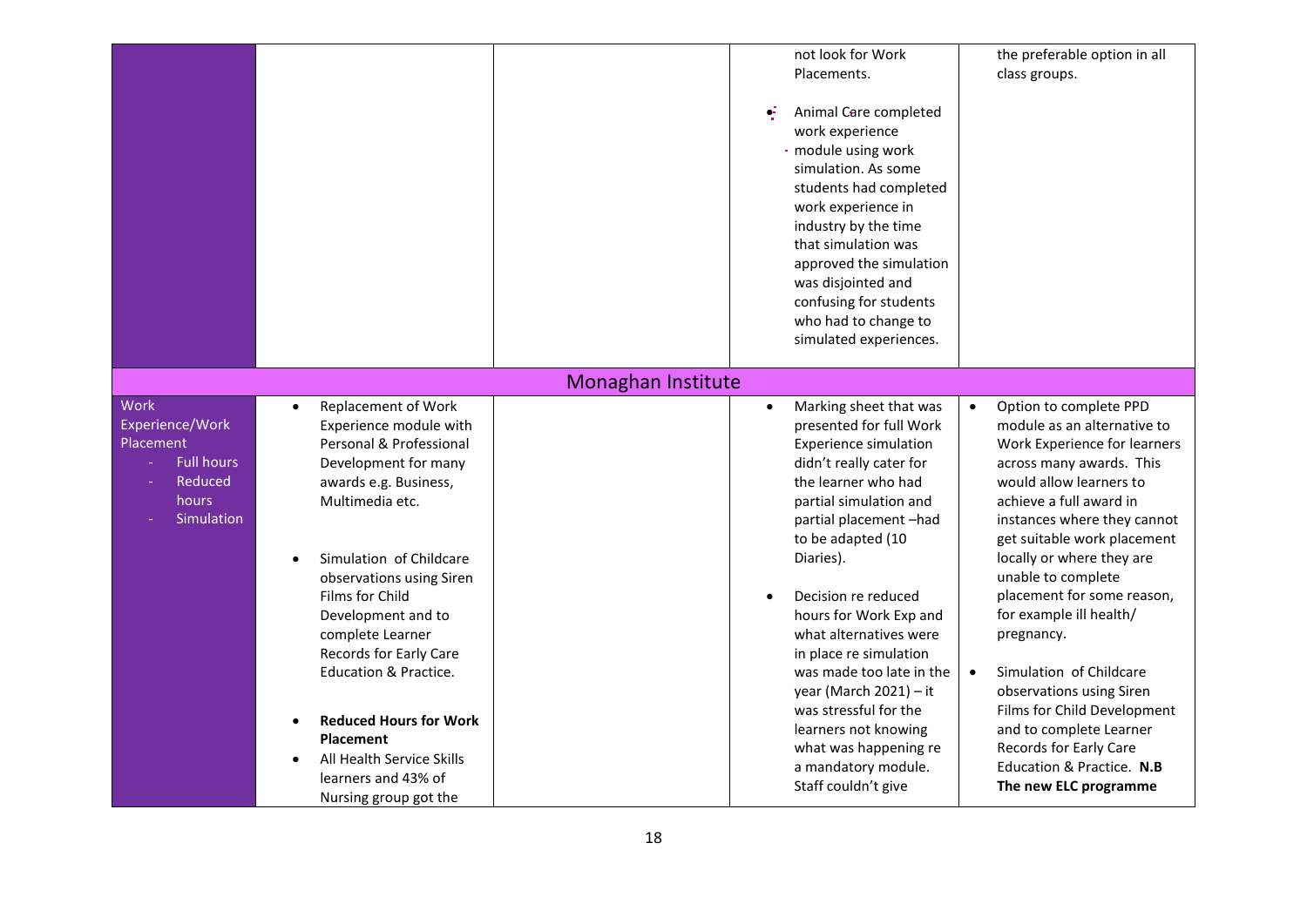|                                                                                                           | reduced 60 hrs Work<br>Experience and more in<br>some cases -depending<br>on where they were<br>placed, the vaccination                                                                                                                                                                                                                                                                                                                                                    |                                                                                           | guidance to learners,<br>when they didn't know<br>the decision themselves.                                            | doesn't allow for<br>observations outside of a<br>TUSLA setting. This may not<br>be realistic with ongoing<br><b>Covid restrictions.</b>                                                                                                                                                                                                                                                      |
|-----------------------------------------------------------------------------------------------------------|----------------------------------------------------------------------------------------------------------------------------------------------------------------------------------------------------------------------------------------------------------------------------------------------------------------------------------------------------------------------------------------------------------------------------------------------------------------------------|-------------------------------------------------------------------------------------------|-----------------------------------------------------------------------------------------------------------------------|-----------------------------------------------------------------------------------------------------------------------------------------------------------------------------------------------------------------------------------------------------------------------------------------------------------------------------------------------------------------------------------------------|
|                                                                                                           | schedule for clients, the<br>providers policies re<br>taking students, the no of<br>clients with Covid in the<br>setting, the results of the<br>Covid testing regime for<br>workers in the setting.<br>Simulation<br>For learners who didn't<br>get placement, full<br>simulation for Work<br>Experience, with<br>additional assignments<br>was used.<br>For learners who got<br>some work placement,<br>but less that then min 60<br>hrs, partial simulation<br>was used. |                                                                                           |                                                                                                                       | Propose to retain the option<br>$\bullet$<br>of simulation an/or reduced<br>hours for Work Experience,<br>as policies in care settings<br>may not allow student<br>placements going forward.<br>Decision to be made early in<br>the year e.g. Sept when<br>assignment briefs are being<br>written, so that integration of<br>assignments can happen<br>earlier and in an organised<br>manner. |
|                                                                                                           |                                                                                                                                                                                                                                                                                                                                                                                                                                                                            | Apprenticeship & Apprenticeship 2016+                                                     |                                                                                                                       |                                                                                                                                                                                                                                                                                                                                                                                               |
| <b>Work</b><br><b>Experience/Work</b><br>Placement<br><b>Full hours</b><br>Reduced<br>hours<br>Simulation | No work experience was<br>$\bullet$<br>available.<br>The program with regard to<br>$\bullet$<br>on the job and off the job got<br>decoupled.                                                                                                                                                                                                                                                                                                                               | This worked ok it enabled us<br>$\bullet$<br>to get the off the job<br>elements finished. | The apprentices had to do<br>$\bullet$<br>their off the job hours on<br>return to work. It extended<br>their program. | Back to original plan for<br>$\bullet$<br>program where modules are<br>thought and assessed across<br>the board in college and<br>industry at the same time.                                                                                                                                                                                                                                  |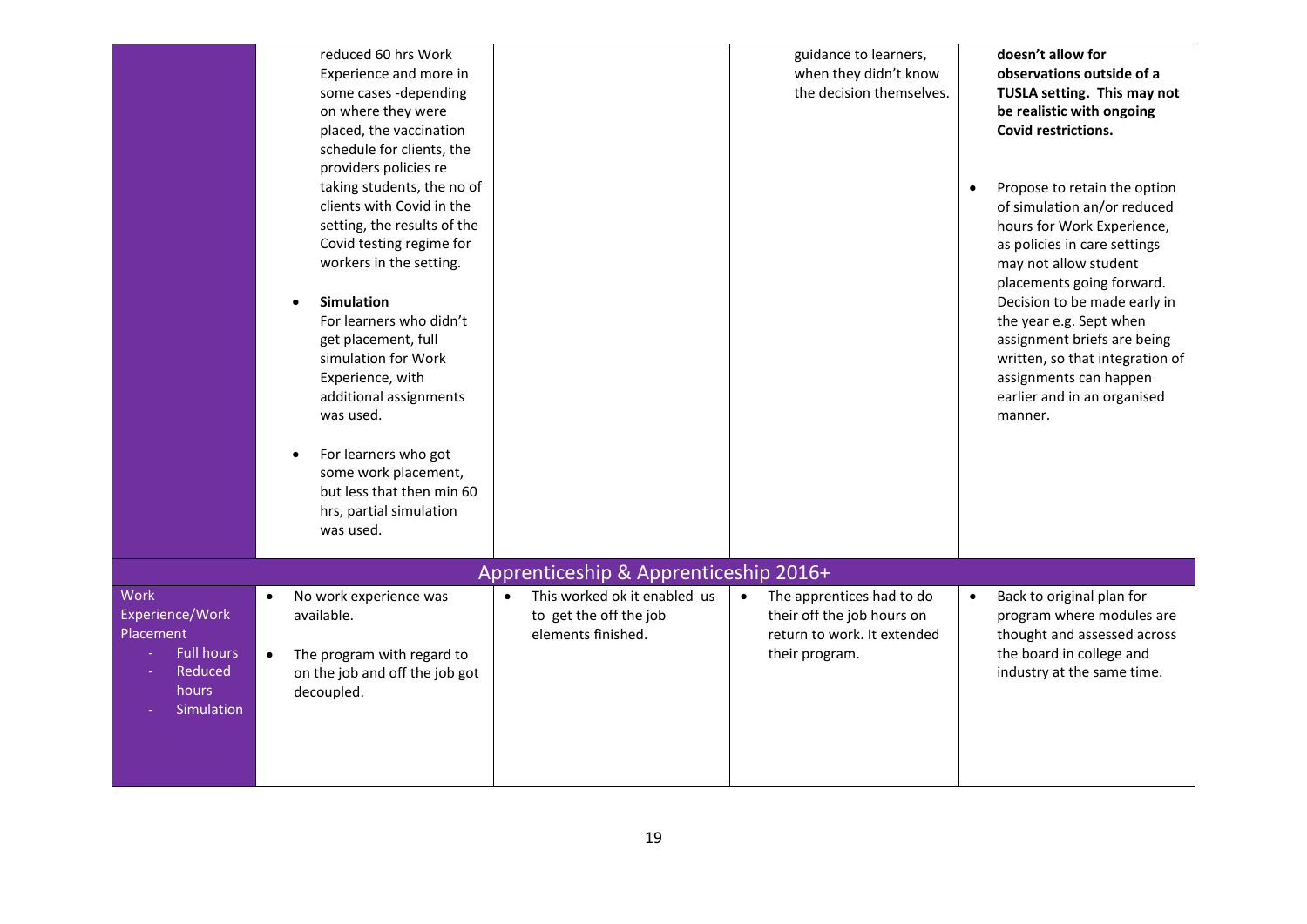|                                                                                             |                                                                                                                                                                                                                                                                                                                                                                                                                                                           | <b>Traineeships</b>                                                                                                                                                                                                                                                                                                                                                                                                                                                                                                                                                                                                                                                                                                                                      |                                                                                                                                                                                                                                               |                                                                                                                                                                                                                                                                                                                                                                                                                        |
|---------------------------------------------------------------------------------------------|-----------------------------------------------------------------------------------------------------------------------------------------------------------------------------------------------------------------------------------------------------------------------------------------------------------------------------------------------------------------------------------------------------------------------------------------------------------|----------------------------------------------------------------------------------------------------------------------------------------------------------------------------------------------------------------------------------------------------------------------------------------------------------------------------------------------------------------------------------------------------------------------------------------------------------------------------------------------------------------------------------------------------------------------------------------------------------------------------------------------------------------------------------------------------------------------------------------------------------|-----------------------------------------------------------------------------------------------------------------------------------------------------------------------------------------------------------------------------------------------|------------------------------------------------------------------------------------------------------------------------------------------------------------------------------------------------------------------------------------------------------------------------------------------------------------------------------------------------------------------------------------------------------------------------|
| Work<br>Experience/Work<br>Placement<br><b>Full hours</b><br>Reduced<br>hours<br>Simulation | Group did not get out to<br>$\bullet$<br>workplace until May. All<br>workplace training was done<br>in the college classroom with<br>the Host company coming in<br>to do the training.<br>Trainees completed work<br>$\bullet$<br>experience on two weekly<br>blocks instead of two days per<br>week.<br>We changed from the Work<br>$\bullet$<br>Placement Module to the<br>Work Experience Module<br>which has a reduced work<br>placement requirement. | Classroom training worked<br>$\bullet$<br>with company, however<br>there was limited resources<br>compared to what was on<br>their own site in-house.<br>This worked extremely well. It<br>$\bullet$<br>allowed for the trainees to<br>get their COVID screening<br>prior to each two weekly<br>work experience block. It<br>allowed for continuity in their<br>work experience.<br>Very positive feedback from<br>their work experience<br>employers.<br>COVID 19 vaccinations<br>$\bullet$<br>provided to trainees work<br>experience.<br>Learners were able to fulfil<br>$\bullet$<br>the module requirements &<br>get credits.<br>Learners still got to complete<br>$\bullet$<br>a work placement giving<br>them valuable instructing<br>experience. | The class number restricted<br>$\bullet$<br>the learner numbers<br>attending on site.<br>I did not anticipate the<br>$\bullet$<br>magnitude of the 3rd wave<br>of COVID-19 infections over<br>the Christmas period.<br>All good.<br>$\bullet$ | Weekly blocks for work<br>$\bullet$<br>experience rather than<br>two days per week.<br>COVID screening prior to<br>$\bullet$<br>starting work experience<br>will have to continue.<br>The provision of the<br>COVID-19 vaccine from<br>the work experience<br>employers.<br>Keep the option of switching<br>$\bullet$<br>between modules if<br>necessary.<br>Make sure we keep<br>$\bullet$<br>accreditation for both. |
|                                                                                             |                                                                                                                                                                                                                                                                                                                                                                                                                                                           | Youthreach                                                                                                                                                                                                                                                                                                                                                                                                                                                                                                                                                                                                                                                                                                                                               |                                                                                                                                                                                                                                               |                                                                                                                                                                                                                                                                                                                                                                                                                        |
| Work<br>Experience/Work<br>Placement                                                        | <b>Changed to Career Planning</b><br>$\bullet$<br>and Preparation module.                                                                                                                                                                                                                                                                                                                                                                                 | New module worked and we<br>$\bullet$<br>have had a successful<br>outcome.                                                                                                                                                                                                                                                                                                                                                                                                                                                                                                                                                                                                                                                                               | The Career Preparation<br>$\bullet$<br>module should be kept as an<br>option as learners and                                                                                                                                                  | Career Planning and<br>$\bullet$<br>Preparation should be kept as<br>an additional module so that                                                                                                                                                                                                                                                                                                                      |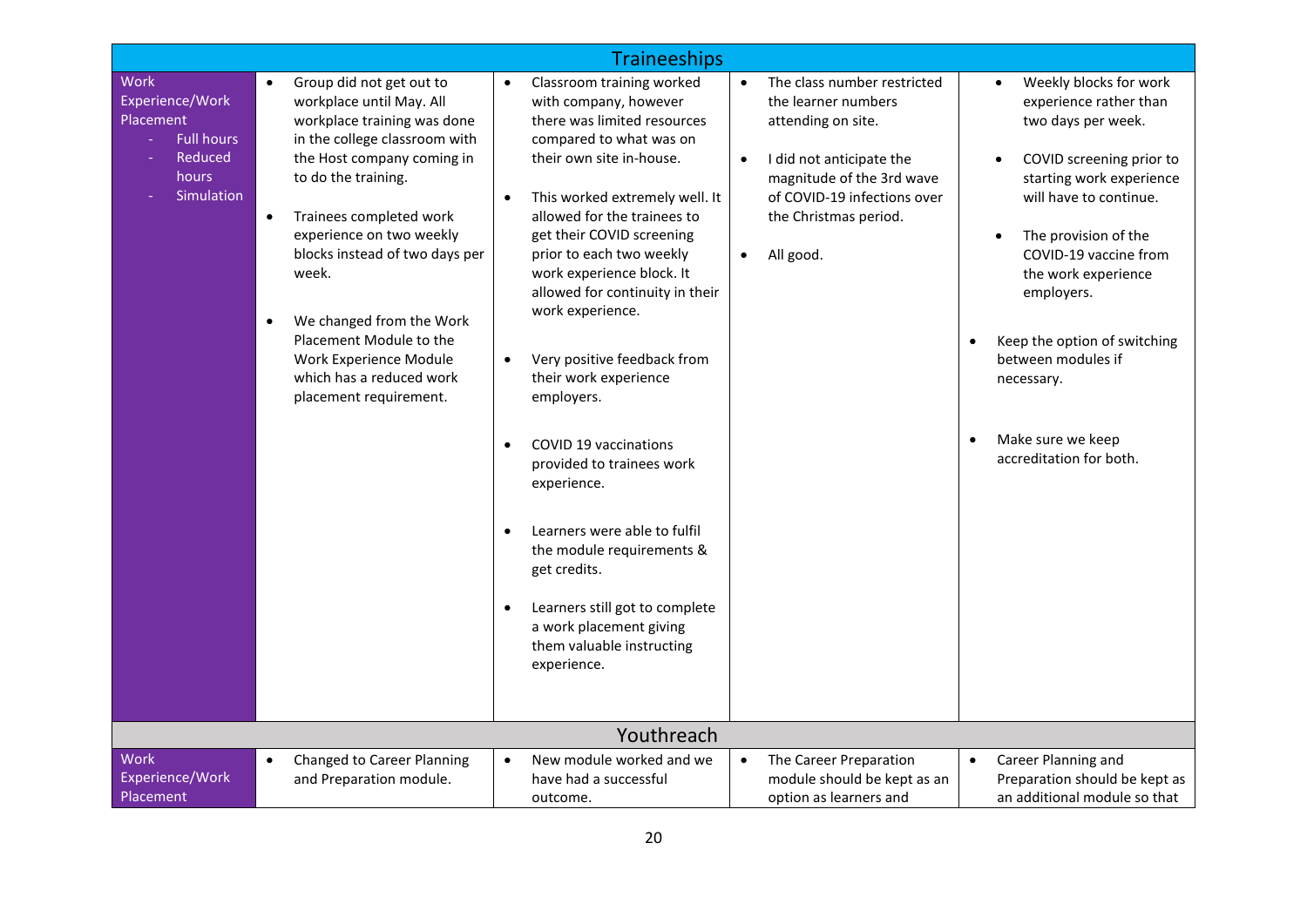| <b>Full hours</b> |  | Tutors found it an excellent | centres have a choice to use |
|-------------------|--|------------------------------|------------------------------|
| Reduced           |  | module that worked well for  | it when learners find it     |
| hours             |  | learners who would have      | difficult to gain Work       |
| Simulation        |  | difficulty in obtaining Work | Experience.                  |
|                   |  | Experience.                  |                              |
|                   |  |                              |                              |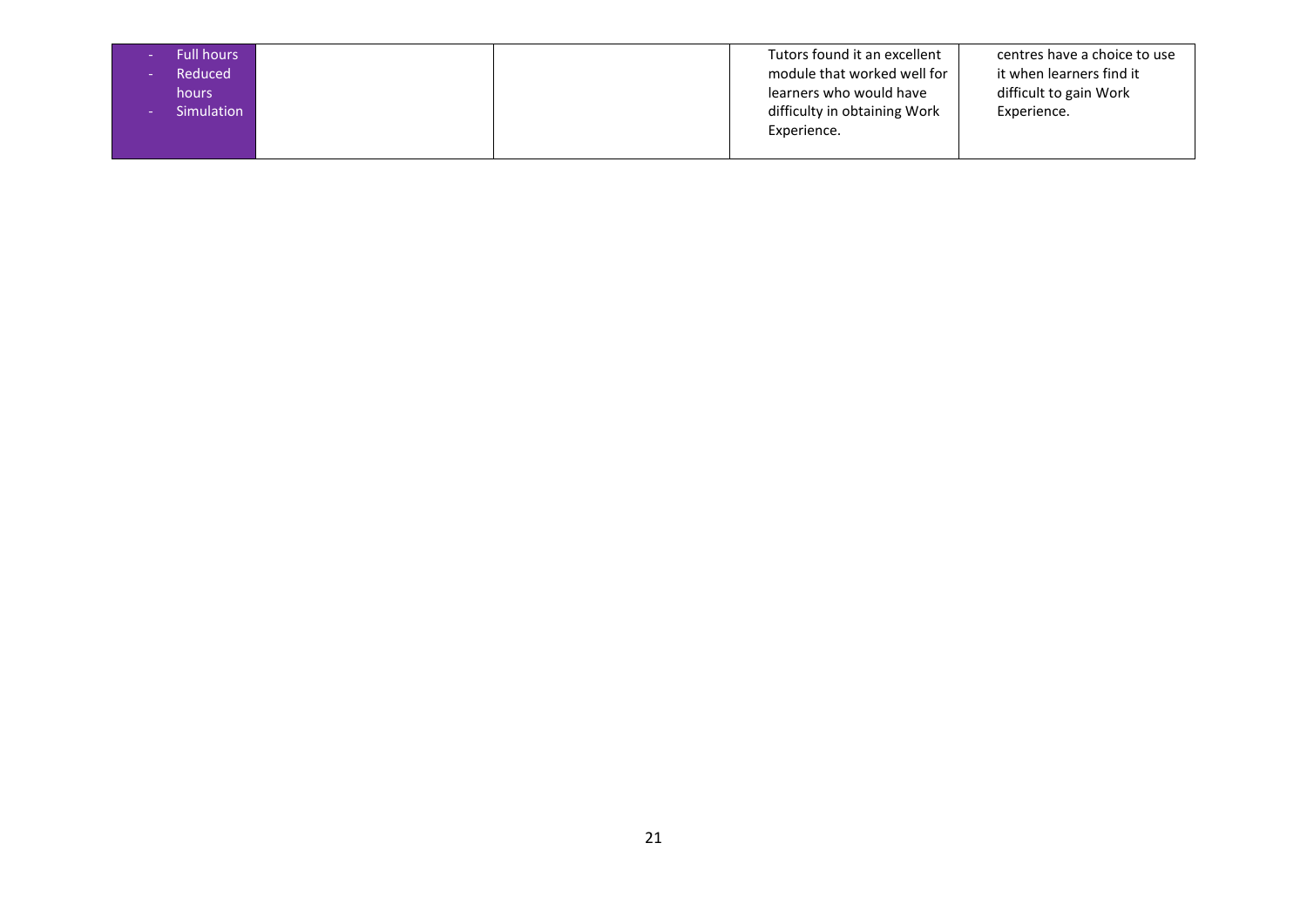#### **Section 5: Remote Teaching and Learning**

<span id="page-22-0"></span>

| Theme                               | What did you do that was                                                                                                                                                                                                                                                                                                                                                                                                                                                                                                                                                                               | What worked?                                                                                                                                                                                                                                                                                                                                                                                                       | What didn't go as expected, and                                                                                                                                                                                                                                                                                                                                                                                                                                                                                                                                                                                                                                                                                                                                                     | What should be kept post                                                                                                                                                                                                                                                                                                                                                                                                                                                                            |  |  |  |
|-------------------------------------|--------------------------------------------------------------------------------------------------------------------------------------------------------------------------------------------------------------------------------------------------------------------------------------------------------------------------------------------------------------------------------------------------------------------------------------------------------------------------------------------------------------------------------------------------------------------------------------------------------|--------------------------------------------------------------------------------------------------------------------------------------------------------------------------------------------------------------------------------------------------------------------------------------------------------------------------------------------------------------------------------------------------------------------|-------------------------------------------------------------------------------------------------------------------------------------------------------------------------------------------------------------------------------------------------------------------------------------------------------------------------------------------------------------------------------------------------------------------------------------------------------------------------------------------------------------------------------------------------------------------------------------------------------------------------------------------------------------------------------------------------------------------------------------------------------------------------------------|-----------------------------------------------------------------------------------------------------------------------------------------------------------------------------------------------------------------------------------------------------------------------------------------------------------------------------------------------------------------------------------------------------------------------------------------------------------------------------------------------------|--|--|--|
|                                     | different?                                                                                                                                                                                                                                                                                                                                                                                                                                                                                                                                                                                             |                                                                                                                                                                                                                                                                                                                                                                                                                    | what did you learn from that?                                                                                                                                                                                                                                                                                                                                                                                                                                                                                                                                                                                                                                                                                                                                                       | COVID 19 and why?                                                                                                                                                                                                                                                                                                                                                                                                                                                                                   |  |  |  |
|                                     |                                                                                                                                                                                                                                                                                                                                                                                                                                                                                                                                                                                                        | <b>Adult Ed</b>                                                                                                                                                                                                                                                                                                                                                                                                    |                                                                                                                                                                                                                                                                                                                                                                                                                                                                                                                                                                                                                                                                                                                                                                                     |                                                                                                                                                                                                                                                                                                                                                                                                                                                                                                     |  |  |  |
| Remote<br>teaching<br>&<br>learning | All L5/6 classes went online<br>delivered though TEAMS during<br>lockdown.<br>Adult Ed Monaghan rolled out<br>$\bullet$<br>ERT from Sept-Dec to<br>accommodate all learners based<br>on capacity in room- learners<br>alternated on site each week<br>and participated remotely the<br>following week.<br>Classes on Zoom for<br>$\bullet$<br>unaccredited and Levels 1-4.<br>In addition we provided Teams<br>$\bullet$<br>training to Monaghan County<br>Council and Zoom training to<br>Clones Hen's Shed.<br>One-to-one IT support classes<br>$\bullet$<br>for learners and the general<br>public. | Classes worked best where<br>$\bullet$<br>learners had some IT ability,<br>and where tutor was<br>enthusiastic.<br>Learner and tutor attitude as<br>$\bullet$<br>well as ability played a part.<br>Supportive family also helped<br>$\bullet$<br>get learners online.<br>Teams and Zoom were very<br>$\bullet$<br>effective in the delivery of<br>classes.<br>Access to IT equipment for<br>$\bullet$<br>learners. | Some learners couldn't participate<br>$\bullet$<br>due to family constraints e.g.<br>childcare not available, so kids were<br>disruptive when participant was<br>trying to attend online lesson.<br>Some learners couldn't participate<br>$\bullet$<br>due to wellbeing issues.<br>Very low level learners struggled to<br>engage online. As time went on,<br>more were willing to try.<br>There is no easy way to work around<br>$\bullet$<br>lack of broadband or Wifi.<br>Some tutors found it difficult to<br>adapt and while others embraced<br>the online learning.<br>This was overcome by training, and<br>a lot of support by means of<br>technology and discussion and is still<br>not fully overcome or resolved.<br>Skills demonstration were more<br>difficult online. | ERT - participants need to<br>$\bullet$<br>keep up to date with<br>technology. Suits part time<br>learners to learn from<br>home. Attractslearners<br>from other counties.<br>Keep the option of online<br>$\bullet$<br>courses, for example for<br>apprentices who travel to<br>Dublin, and do not live near<br>the centre.<br>Some literacy learners<br>$\bullet$<br>prefer online, as there is no<br>risk of anyone seeing them<br>enter the classroom.<br>IT support for learners.<br>$\bullet$ |  |  |  |
|                                     | Cavan Institute                                                                                                                                                                                                                                                                                                                                                                                                                                                                                                                                                                                        |                                                                                                                                                                                                                                                                                                                                                                                                                    |                                                                                                                                                                                                                                                                                                                                                                                                                                                                                                                                                                                                                                                                                                                                                                                     |                                                                                                                                                                                                                                                                                                                                                                                                                                                                                                     |  |  |  |
| Remote<br>teaching<br>&<br>learning | Taught remotely for first time -<br>$\bullet$<br>used a variety of T&L tools to<br>enhance student learning - e.g.<br>One note, Kahoot quizzes,<br>Stream, Narrated PowerPoints,<br>Breakout rooms, whiteboard.                                                                                                                                                                                                                                                                                                                                                                                        | Excellent TEL support from<br>ERL Support staff in CI for<br>both staff and students.                                                                                                                                                                                                                                                                                                                              | Internet access/connectivity<br>$\bullet$<br>issues.<br>Hardware and software access<br>issues.                                                                                                                                                                                                                                                                                                                                                                                                                                                                                                                                                                                                                                                                                     | Online submission of<br>$\bullet$<br>assessments - do not<br>revert back to paper<br>submission.                                                                                                                                                                                                                                                                                                                                                                                                    |  |  |  |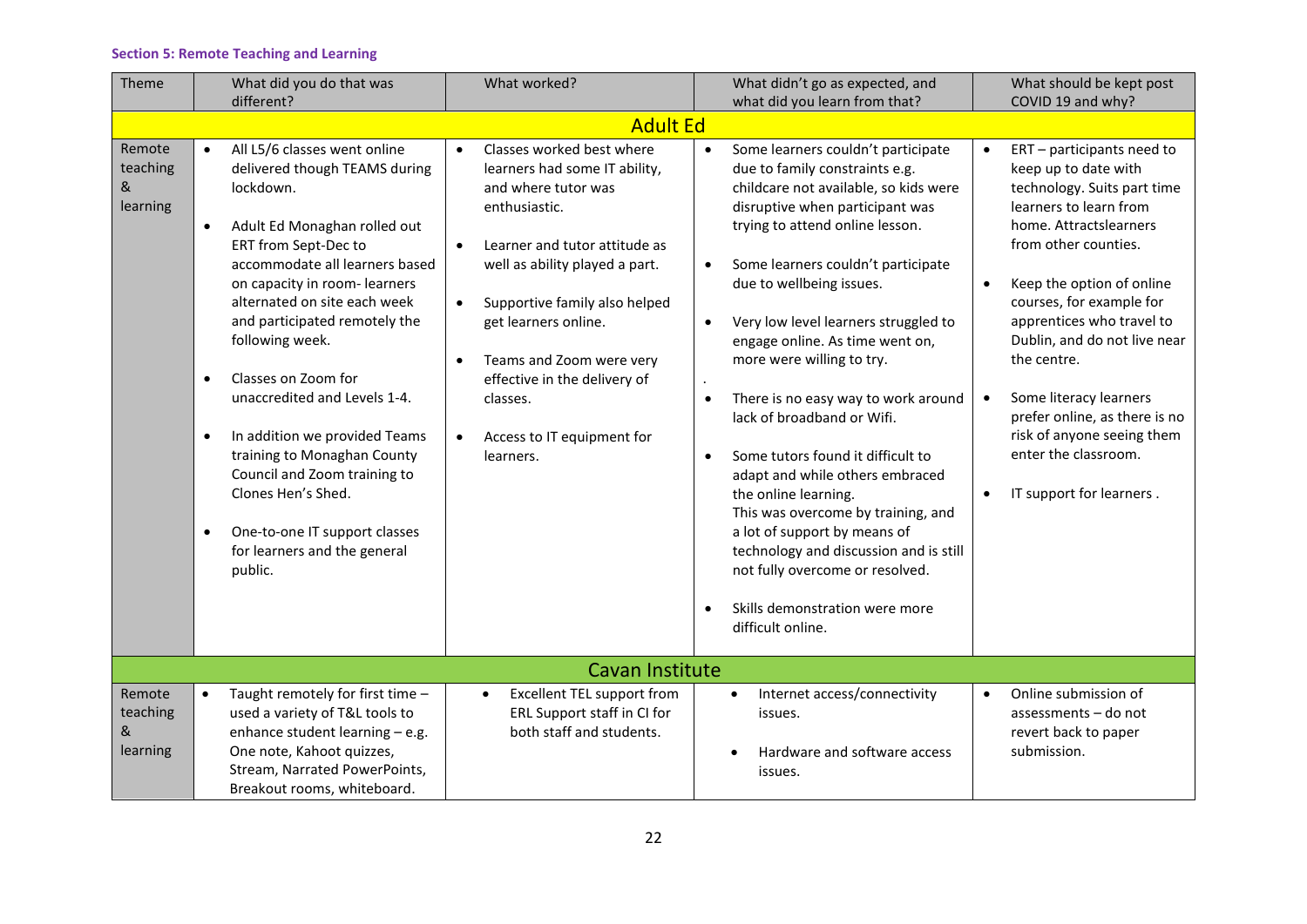| 2 Week Timetable.<br>$\bullet$                                                                                                    | Attendance across most<br>$\bullet$<br>class group was higher than<br>in other years. | Laptop scheme - some devices<br>$\bullet$<br>need to be hi spec to suit course<br>requirements. | A mixture of online and on-<br>$\bullet$<br>site would work if<br>scheduled correctly - |
|-----------------------------------------------------------------------------------------------------------------------------------|---------------------------------------------------------------------------------------|-------------------------------------------------------------------------------------------------|-----------------------------------------------------------------------------------------|
| Delivery of a significant portion<br>$\bullet$<br>of course/curriculum online.<br>Some modules were delivered<br>entirely online. | Collaborative space.<br>Microsoft Teams.                                              | Reduced class time caused a lot<br>$\bullet$<br>of stress and anxiety for<br>students.          | either all day online or all<br>day on-site for both staff<br>and students.             |
| Reduced practical class time<br>$\bullet$<br>with students.                                                                       | Ability to record classes.<br>$\bullet$                                               | Gaps in time between classes<br>$\bullet$<br>caused lack of continuity.                         | <b>Blended Learning Approach</b><br>$\bullet$<br>i.e. Teams, Sharepoint.                |
| A very new environment.<br>$\bullet$                                                                                              | Videos<br>$\bullet$<br>Using Breakout rooms to                                        | Students got demotivated and<br>$\bullet$<br>uninspired at times.                               | Teams as the preferred<br>$\bullet$<br>VLE.                                             |
| Submission of assessment<br>$\bullet$<br>online.                                                                                  | facilitate tutor engagement<br>with individual students to<br>discuss progress using  | Student engagement issues<br>$\bullet$<br>(attendance, camera,                                  | Student Laptop Loan<br>$\bullet$<br>scheme to be built upon.                            |
| You tube videos used as a<br>$\bullet$<br>resource to demonstrate a                                                               | Teams.                                                                                | participation, reluctant to do<br>on-line quizzes).                                             | Blended delivery at course<br>$\bullet$<br>and module level.                            |
| skill/activity in an online<br>environment.                                                                                       | Submission of assessment<br>online.                                                   | Some SEN students struggled<br>$\bullet$<br>with their assignments.                             | Theory modules, skills<br>$\bullet$<br>demo LOs onsite and                              |
| Live demonstrations when<br>$\bullet$<br>students were not in class.                                                              | Live demonstrations by<br>tutors.                                                     | Practical experience - difficult to<br>$\bullet$<br>maintain remotely.                          | collection of work LOs<br>online or perhaps a mix of<br>the above.                      |
| Self-directed learning.<br>$\bullet$                                                                                              |                                                                                       |                                                                                                 |                                                                                         |
| Teachers spent considerably<br>$\bullet$<br>more time preparing for classes                                                       |                                                                                       | Where classes were completely<br>$\bullet$<br>online it was hard to get to<br>know students.    | Ongoing support for Tutors<br>$\bullet$<br>will be essential.                           |
| and correcting assessments.                                                                                                       |                                                                                       | Too many different sections<br>$\bullet$<br>within the module.                                  | Ongoing support for<br>$\bullet$<br>students will also be<br>required.                  |
|                                                                                                                                   |                                                                                       | Students and staff IT issues.                                                                   | More collaboration<br>$\bullet$<br>between tutors teaching                              |
|                                                                                                                                   |                                                                                       | A minority of students did not<br>$\bullet$<br>engage.                                          | other modules.                                                                          |
|                                                                                                                                   |                                                                                       | Marking of class notebook was<br>challenging at times.                                          |                                                                                         |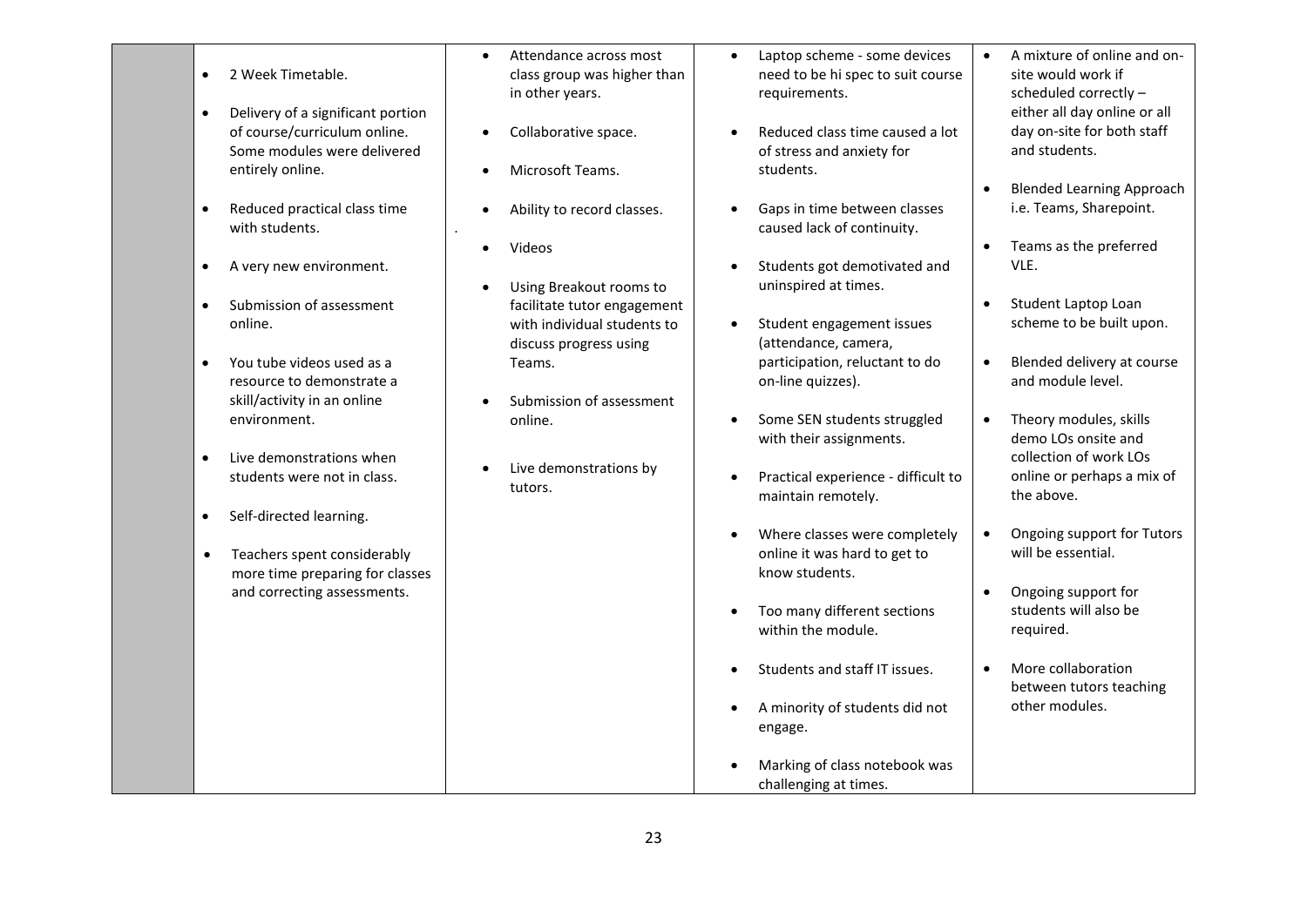|                                     |                                                                                                                                                                                                                                                                                                                                                                                                                                                                                                                                                                                                                                                                                                     | Monaghan Institute                                                                                                                                                                                                                                                      |                                                                                                                                                                                                                                                                                                                                             |                                                                                                                                                                                                                                                                    |
|-------------------------------------|-----------------------------------------------------------------------------------------------------------------------------------------------------------------------------------------------------------------------------------------------------------------------------------------------------------------------------------------------------------------------------------------------------------------------------------------------------------------------------------------------------------------------------------------------------------------------------------------------------------------------------------------------------------------------------------------------------|-------------------------------------------------------------------------------------------------------------------------------------------------------------------------------------------------------------------------------------------------------------------------|---------------------------------------------------------------------------------------------------------------------------------------------------------------------------------------------------------------------------------------------------------------------------------------------------------------------------------------------|--------------------------------------------------------------------------------------------------------------------------------------------------------------------------------------------------------------------------------------------------------------------|
| Remote<br>teaching<br>&<br>learning | Learner support classes were<br>$\bullet$<br>delivered online and via Teams.<br>Online classroom etiquette<br>$\bullet$<br>guidelines developed for<br>learners and tutors.<br>Staff were encouraged to<br>$\bullet$<br>investigate different teaching<br>methods such as flipped<br>classroom, pre-recording<br>lessons during summer 2020 to<br>prepare for return to college<br>during Covid.<br>Good learner feedback at end of<br>$\bullet$<br>year on the success of online<br>provision. They felt they had<br>more time to focus on<br>assignments rather than long<br>commutes to/from college.<br>IV, EA and RAP processes were<br>$\bullet$<br>completed online successfully in<br>2021. | Good feedback from staff and<br>$\bullet$<br>learners re. Online etiquette.<br>Staff were well prepared for<br>$\bullet$<br>the January 2021 lockdown and<br>move to emergency online<br>delivery due to focus on<br>preparation of alternative<br>teaching approaches. | Students with SEN requirements<br>$\bullet$<br>benefit from face-to-face resource<br>classes.<br>Volume of manpower required to<br>$\bullet$<br>operate the IV, EA and RAP<br>administration on line.<br>Some EAs required a lot of support<br>$\bullet$<br>to adequately complete their tasks<br>and to access the assessment<br>material. | Online etiquette guidelines.<br>$\bullet$<br>Will there be an<br>$\bullet$<br>expectation from some<br>learners for classes to be<br>available both in college<br>and on line?<br>Some remote Teaching &<br>$\bullet$<br>Learning days, for staff and<br>learners? |
|                                     |                                                                                                                                                                                                                                                                                                                                                                                                                                                                                                                                                                                                                                                                                                     | Apprenticeship & Apprenticeship 2016+                                                                                                                                                                                                                                   |                                                                                                                                                                                                                                                                                                                                             |                                                                                                                                                                                                                                                                    |
| Remote<br>teaching<br>&<br>learning | On line.<br>$\bullet$<br>I used teams for the classroom<br>$\bullet$<br>work, theory.<br>Taught through Microsoft<br>Teams.                                                                                                                                                                                                                                                                                                                                                                                                                                                                                                                                                                         | Maths only.<br>$\bullet$<br>Worked for some of the read<br>$\bullet$<br>through topics.<br>This process worked to keep<br>$\bullet$<br>students motivated.                                                                                                              | Difficult to keep learners engaged.<br>$\bullet$<br>The class didn't retain the<br>$\bullet$<br>information covered from the online<br>class for the exams. Different types<br>of chapter exams/tests.<br>Poor Wifi.                                                                                                                        | Access to students on<br>$\bullet$<br>teams.<br>Not Ideal.<br>$\bullet$<br>Maybe some of the<br>$\bullet$<br>classroom maybe able to<br>be covered remotely.                                                                                                       |
|                                     |                                                                                                                                                                                                                                                                                                                                                                                                                                                                                                                                                                                                                                                                                                     |                                                                                                                                                                                                                                                                         | Some computers poor quality.                                                                                                                                                                                                                                                                                                                |                                                                                                                                                                                                                                                                    |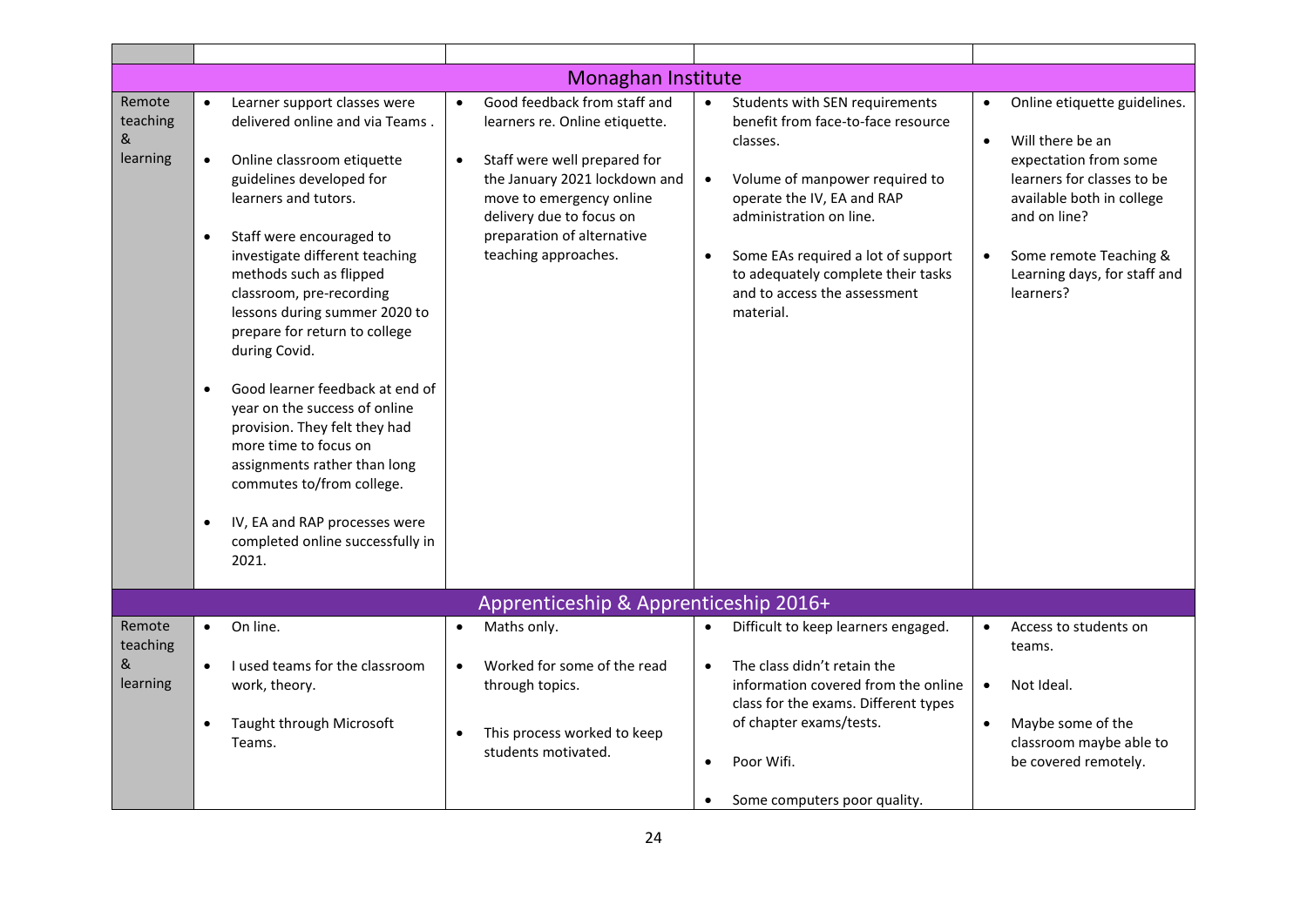|                                     | Interacted with students every<br>$\bullet$<br>day to keep them engaged and<br>motivated.                                                                                                                                                                           |                                                                                                                                                                                                                                                                                  | Learning in the home not ideal<br>conditions in some case.                                                                                                                                                                                                                                                                                                             | Some format of remote<br>$\bullet$<br>teaching should be kept.                                                                                                                                                                  |
|-------------------------------------|---------------------------------------------------------------------------------------------------------------------------------------------------------------------------------------------------------------------------------------------------------------------|----------------------------------------------------------------------------------------------------------------------------------------------------------------------------------------------------------------------------------------------------------------------------------|------------------------------------------------------------------------------------------------------------------------------------------------------------------------------------------------------------------------------------------------------------------------------------------------------------------------------------------------------------------------|---------------------------------------------------------------------------------------------------------------------------------------------------------------------------------------------------------------------------------|
|                                     |                                                                                                                                                                                                                                                                     | <b>Specific Skills Training</b>                                                                                                                                                                                                                                                  |                                                                                                                                                                                                                                                                                                                                                                        |                                                                                                                                                                                                                                 |
| Remote<br>teaching<br>&<br>learning | Delivered online sessions. Had 1<br>$\bullet$<br>$\bullet$<br>:1 online sessions. Used phone<br>or Teams for feedback on work.                                                                                                                                      | All worked very well.                                                                                                                                                                                                                                                            | Sometimes internet was poor. Also<br>$\bullet$<br>sometimes leaners did not have<br>appropriate hardware.                                                                                                                                                                                                                                                              | Laptop Loan scheme<br>$\bullet$<br>should be kept. Blended<br>learning approach<br>maintained.                                                                                                                                  |
|                                     |                                                                                                                                                                                                                                                                     | <b>Traineeships</b>                                                                                                                                                                                                                                                              |                                                                                                                                                                                                                                                                                                                                                                        |                                                                                                                                                                                                                                 |
| Remote<br>teaching<br>&<br>learning | A lot of extra unpaid hours put<br>$\bullet$<br>$\bullet$<br>in.<br>Emergency remote teaching was<br>$\bullet$<br>$\bullet$<br>in place from January through<br>out to June.<br>Used remote teaching from<br>$\bullet$<br>Christmas 2020 - March 2021.<br>$\bullet$ | Got results, but hard work<br>24/7.<br>This worked well for the<br>majority of trainees, Enhanced<br>the IT skills of trainees, ensures<br>preparation for further<br>education. Ensures adequate IT<br>skills for workplace.<br>Live lessons on Microsoft<br>Teams worked well. | One learner did not submit<br>$\bullet$<br>assignments and did not work well<br>online. Much better input from him<br>when he was in the classroom.<br>Emergency blended learning did not<br>$\bullet$<br>suit all trainees. I found it affected<br>the weaker trainees more. However<br>I feel that they would have struggled<br>getting their full award regardless. | Rigorous IT induction for all<br>$\bullet$<br>trainees at commencement<br>of course. On going support<br>throughout academic year.<br>Access to resources, WIFI,<br>laptops, skills.<br>Option of remote learning.<br>$\bullet$ |
|                                     |                                                                                                                                                                                                                                                                     | Youthreach                                                                                                                                                                                                                                                                       |                                                                                                                                                                                                                                                                                                                                                                        |                                                                                                                                                                                                                                 |
| Remote<br>teaching<br>&<br>learning | Live online timetabled classes.<br>$\bullet$<br>$\bullet$<br>Used new I.T. methodologies.<br>$\bullet$<br>Keyworkers set up for learners.<br>$\bullet$<br>$\bullet$<br>Online counselling.<br>Online assemblies.                                                    | Live classes worked, learner<br>engagement was positive and<br>as a result QQI submission<br>could continue.<br>The use of I.T. methodologies.                                                                                                                                   | The use of One Drive due to learners<br>and staff facing confusion when<br>using it.<br>Practical classes did not work online.                                                                                                                                                                                                                                         | Online classes when<br>$\bullet$<br>necessary.<br>The new I.T.<br>$\bullet$<br>methodologies.                                                                                                                                   |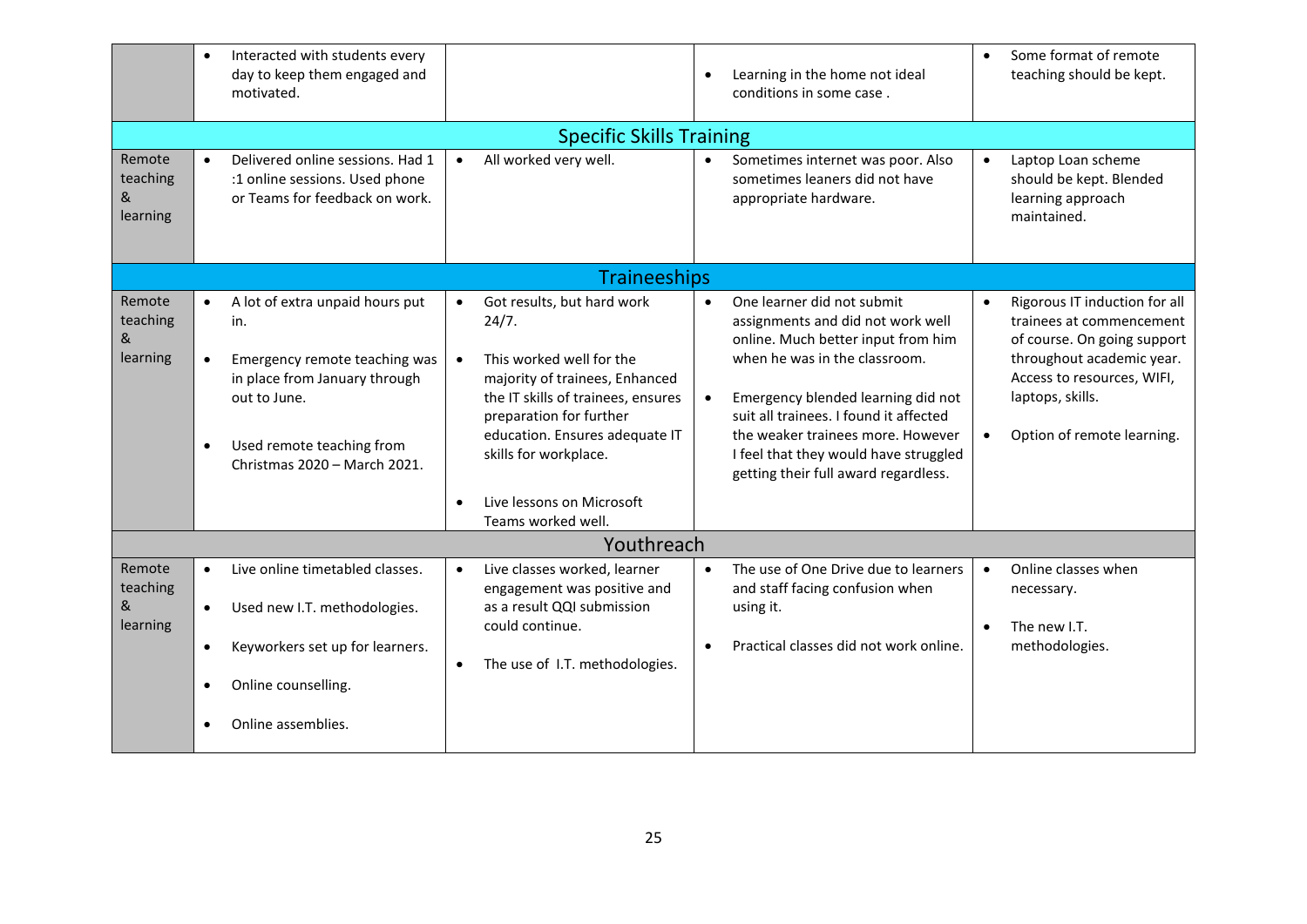#### **Section 6: Alternative Assessment**

<span id="page-26-0"></span>

| <b>Theme</b>                     | What did you do that was<br>different?                                                                                                                                                                                                                                                              | What worked?                                                                                                                                                                                                                                                                                                                                                                  | What didn't go as<br>expected, and what did<br>you learn from that?                                                                                                                                                                                                                                                                                                            | What should be kept post COVID<br>19 and why?                                                                                                                                                                                                                                                                          |  |  |
|----------------------------------|-----------------------------------------------------------------------------------------------------------------------------------------------------------------------------------------------------------------------------------------------------------------------------------------------------|-------------------------------------------------------------------------------------------------------------------------------------------------------------------------------------------------------------------------------------------------------------------------------------------------------------------------------------------------------------------------------|--------------------------------------------------------------------------------------------------------------------------------------------------------------------------------------------------------------------------------------------------------------------------------------------------------------------------------------------------------------------------------|------------------------------------------------------------------------------------------------------------------------------------------------------------------------------------------------------------------------------------------------------------------------------------------------------------------------|--|--|
|                                  | <b>Adult Ed</b>                                                                                                                                                                                                                                                                                     |                                                                                                                                                                                                                                                                                                                                                                               |                                                                                                                                                                                                                                                                                                                                                                                |                                                                                                                                                                                                                                                                                                                        |  |  |
| Alternative<br><b>Assessment</b> | Submitted some exams for<br>alternative assessment<br>approval.<br>Converted some observations<br>to skills demonstrations-these<br>were processed through<br>alternative assessment<br>protocol.<br>Alternative assessments were<br>$\bullet$<br>devised for Level 3 and 4<br>courses.             | Most assessments transferred<br>$\bullet$<br>fairly easily online.                                                                                                                                                                                                                                                                                                            | There was some confusion<br>$\bullet$<br>about whether things like<br>running interviews online<br>rather than in person<br>constituted a change of<br>assessment.<br>Some things like File<br>$\bullet$<br>Management are very<br>difficult to assess online<br>and in some cases were<br>postponed until we<br>returned to the classroom.                                    | $\bullet$                                                                                                                                                                                                                                                                                                              |  |  |
|                                  |                                                                                                                                                                                                                                                                                                     | <b>Cavan Institute</b>                                                                                                                                                                                                                                                                                                                                                        |                                                                                                                                                                                                                                                                                                                                                                                |                                                                                                                                                                                                                                                                                                                        |  |  |
| Alternative<br>Assessment        | End of Year Assessment as<br>opposed to End of Year<br>Exams.<br>Work Experience replaced by<br>Work Simulation in a number<br>of instances.<br>100% Digital Assessment<br>submission.<br>Simulated Work Placements.<br>$\bullet$<br>Flipgrid videos for some<br>$\bullet$<br>practical assessment. | Covered the learning outcomes.<br>$\bullet$<br>Suited students who do not<br>$\bullet$<br>perform well in exam situations.<br>Flipgrid videos for some<br>$\bullet$<br>practical assessment.<br>Stream videoing.<br>$\bullet$<br>'Handing out' and submission of<br>$\bullet$<br>written assessment was easy<br>using MS teams.<br>Students were given more time<br>$\bullet$ | Students were fatigued at<br>$\bullet$<br>the point of beginning new<br>assignments at the end of<br>the year.<br>Some exam content did<br>$\bullet$<br>not migrate well to<br>assignment format.<br>Final date for submission<br>$\bullet$<br>of work i.e. End of Year<br>and continuous<br>Assessment.<br>Length of time that it takes<br>$\bullet$<br>to mark each students | Give some thought to interim<br>exams as opposed to final year<br>exams.<br>Alternative assessment kept as<br>choice for tutors.<br>Retain End of Year Exams in the<br>majority of cases e.g. online year<br>end exams could be<br>accommodated.<br>More training on video<br>downloading during student<br>induction. |  |  |
|                                  | Stream recordings.<br>$\bullet$                                                                                                                                                                                                                                                                     | per alternative assessment as<br>opposed to end of year exam                                                                                                                                                                                                                                                                                                                  | work.                                                                                                                                                                                                                                                                                                                                                                          | Some staff considered that<br>assessments would more suitably                                                                                                                                                                                                                                                          |  |  |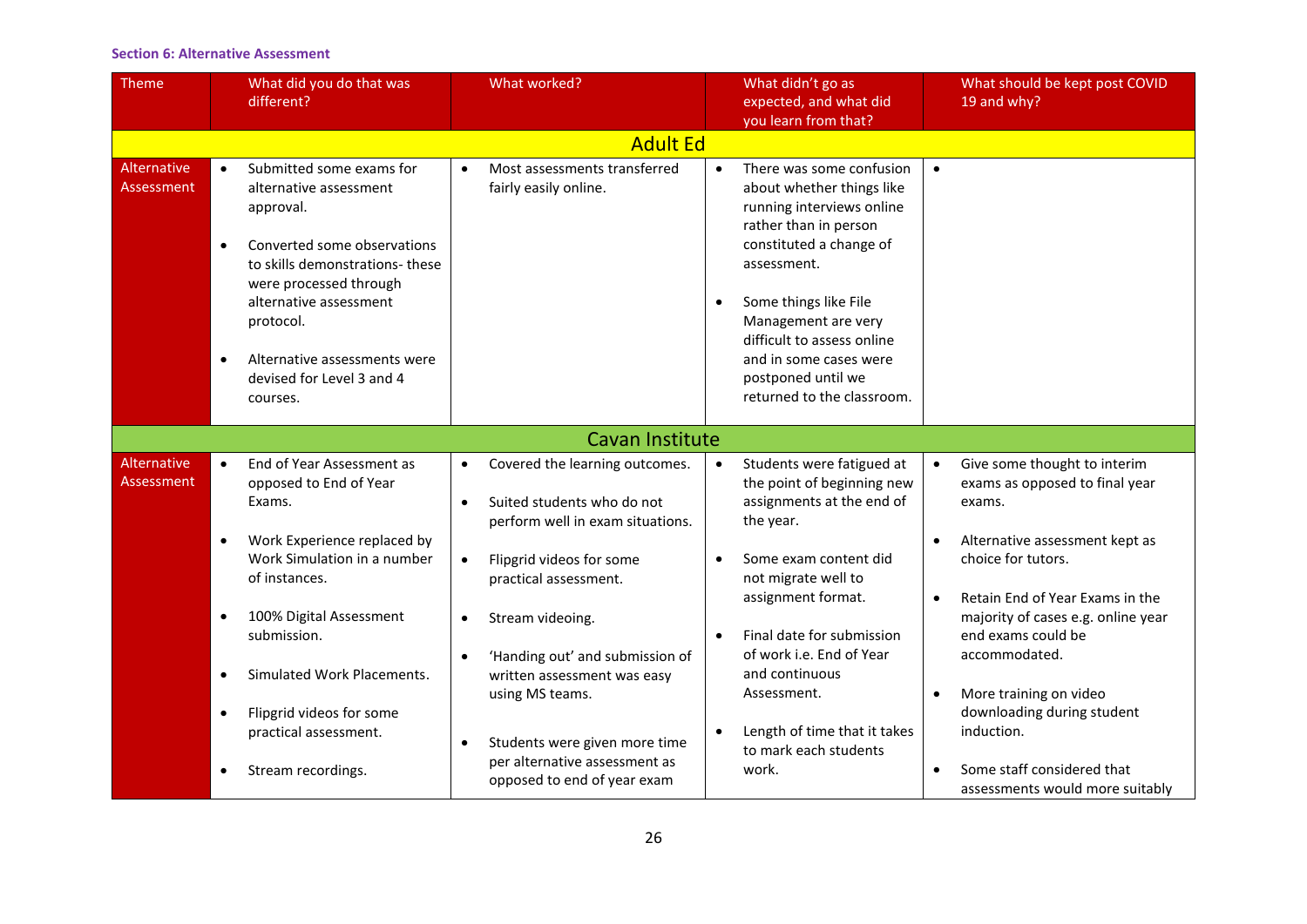|                                         |                                                                                                                                                                                                                                                                                        | and this resulted in higher<br>grades.                                                                                                                                                                                | Poor broadband so video<br>$\bullet$<br>downloading took time.<br>It was onerous to ensure<br>$\bullet$<br>students had access to the<br>necessary equipment in<br>their homes to carry out<br>some alternative<br>assessments. | replace end of year exams in their<br>modules.                                                                                                                                                                    |
|-----------------------------------------|----------------------------------------------------------------------------------------------------------------------------------------------------------------------------------------------------------------------------------------------------------------------------------------|-----------------------------------------------------------------------------------------------------------------------------------------------------------------------------------------------------------------------|---------------------------------------------------------------------------------------------------------------------------------------------------------------------------------------------------------------------------------|-------------------------------------------------------------------------------------------------------------------------------------------------------------------------------------------------------------------|
|                                         |                                                                                                                                                                                                                                                                                        | Monaghan Institute                                                                                                                                                                                                    |                                                                                                                                                                                                                                 |                                                                                                                                                                                                                   |
| <b>Alternative</b><br><b>Assessment</b> | On line exams.<br>$\bullet$<br>Assignments instead of exams.<br>$\bullet$<br>Traditional in-college<br>$\bullet$<br>examinations were again<br>replaced by Alternative Online<br>Assessments which included<br>alternative assignments, skills<br>demos and open book<br>examinations. | <b>Alternative Examinations</b><br>$\bullet$<br>successfully completed by<br>learners, for the most part.<br>Learners were also given the<br>opportunity to use the college<br>building where their wifi was<br>poor. |                                                                                                                                                                                                                                 | Retain the option to have<br>alternative assessments available<br>for modules if required, due to the<br>uncertainty of the global pandemic<br>situation. Not have to wait for a<br>long time for a QQI decision. |
|                                         |                                                                                                                                                                                                                                                                                        | Apprenticeship & Apprenticeship 2016+                                                                                                                                                                                 |                                                                                                                                                                                                                                 |                                                                                                                                                                                                                   |
| Alternative<br><b>Assessment</b>        | Theory exams were changed<br>to exam assignments for<br>Commis Chef.<br>Practical exams were paused<br>and academic elements<br>frontloaded.                                                                                                                                           | Exam assignments were good.<br>$\bullet$                                                                                                                                                                              | Some papers needed to be<br>$\bullet$<br>adjusted to fit marking<br>schemes.                                                                                                                                                    | I can see remote Assessments<br>$\bullet$<br>working in the current format.<br>Some students preferred theory<br>exams.                                                                                           |
|                                         |                                                                                                                                                                                                                                                                                        | <b>Specific Skills Training</b>                                                                                                                                                                                       |                                                                                                                                                                                                                                 |                                                                                                                                                                                                                   |
| <b>Alternative</b><br><b>Assessment</b> | Written assessments were<br>submitted by email. Skills<br>Demonstration conducted<br>online by video.                                                                                                                                                                                  | Soft copy submission worked<br>$\bullet$<br>very well.                                                                                                                                                                | Practicals are better<br>$\bullet$<br>conducted in attendance                                                                                                                                                                   | Online submission of assignments<br>$\bullet$<br>and projects.                                                                                                                                                    |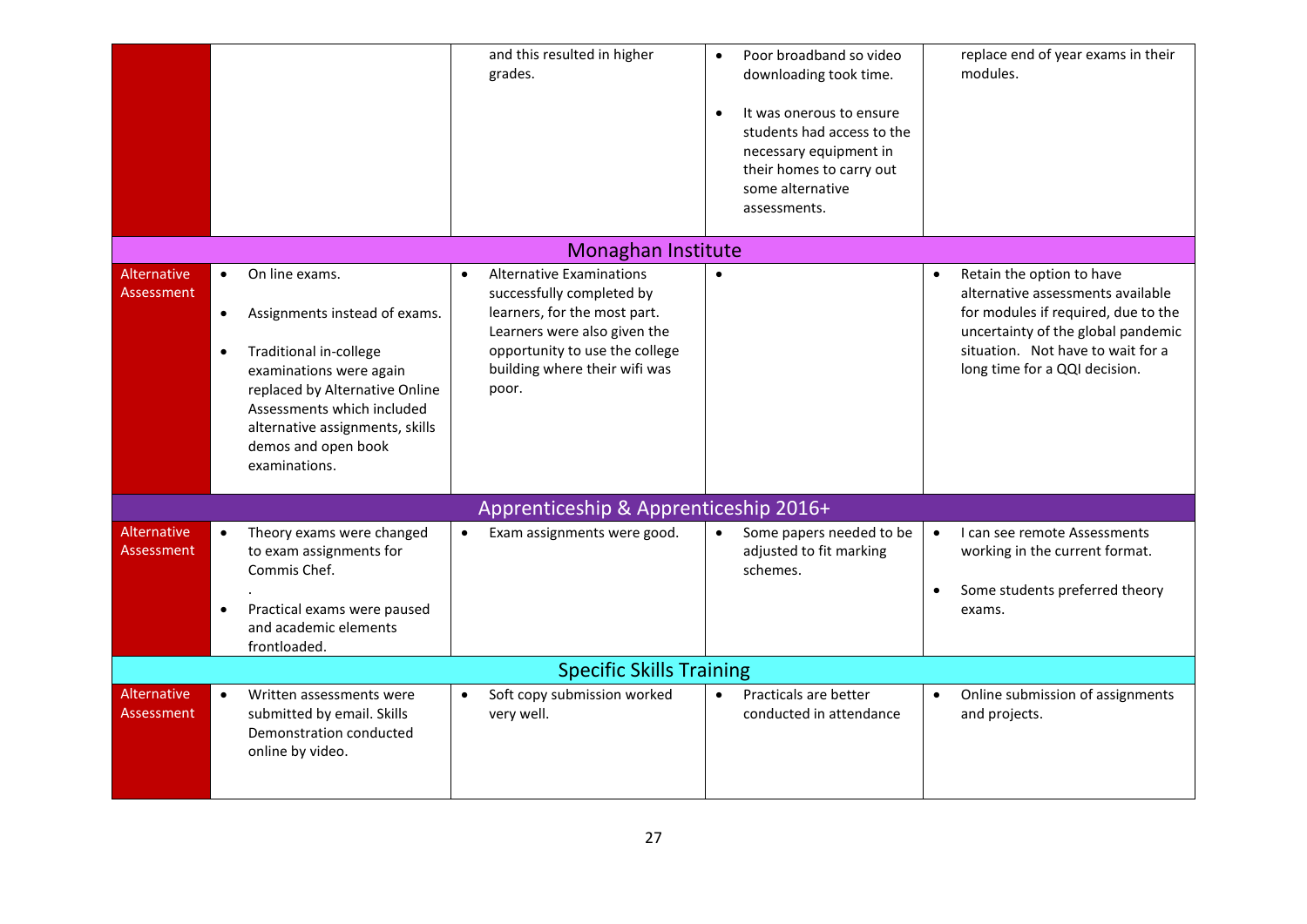|                           |                                                                                                                                                              | <b>Traineeships</b>                                                                                                                                                                                                                                                                                                                                                                                                                                                                                                                              |                                                                                                                                                                                                                                                                                                                                                                                                                 |
|---------------------------|--------------------------------------------------------------------------------------------------------------------------------------------------------------|--------------------------------------------------------------------------------------------------------------------------------------------------------------------------------------------------------------------------------------------------------------------------------------------------------------------------------------------------------------------------------------------------------------------------------------------------------------------------------------------------------------------------------------------------|-----------------------------------------------------------------------------------------------------------------------------------------------------------------------------------------------------------------------------------------------------------------------------------------------------------------------------------------------------------------------------------------------------------------|
| Alternative<br>Assessment | 3 alternative assessments<br>were prepared for three<br>modules.<br>Used in 3 modules.<br>$\bullet$<br>No alternative assessments<br>$\bullet$<br>were used. | These worked fine as it gave the<br>All fine in this area.<br>$\bullet$<br>$\bullet$<br>learners an opportunity to<br>research and give better<br>A lot of assessments had<br>$\bullet$<br>quantitative answers.<br>to be completed towards<br>the end of the year as a<br>On review with all of my<br>result.<br>trainees they preferred the<br>alternative assessment than an<br>exam approach. I feel that the<br>group overall got better results<br>in the alternative assessment<br>than they would have if they<br>had have done an exam. | I am in favour of the alternative<br>$\bullet$<br>assessment as there is a more in-<br>depth answering and research<br>completion of work given.<br>I would advocate for the use of<br>alternative assessments going<br>forward but this decision will have<br>to be made very early in the<br>academic year to ensure that<br>trainees are not overwhelmed with<br>assessments towards the end of<br>the year. |
|                           |                                                                                                                                                              | Youthreach                                                                                                                                                                                                                                                                                                                                                                                                                                                                                                                                       |                                                                                                                                                                                                                                                                                                                                                                                                                 |
| Alternative<br>Assessment | Exams were changed to<br>$\bullet$<br>assignments.<br>Career planning and<br>$\bullet$<br>Preparation was used instead<br>of Work Experience.                | The Career Planning and<br>The assignments worked well.<br>$\bullet$<br>Preparation worked well<br>and proved a positive<br>The new Career Planning and<br>$\bullet$<br>addition to the<br>Preparation module worked<br>programme for learners<br>well.<br>who face barriers when<br>looking for Work<br>Experience.                                                                                                                                                                                                                             | The new Career Planning and<br>$\bullet$<br>Preparation module as an option<br>for learners who have difficulty in<br>getting Work Experience                                                                                                                                                                                                                                                                   |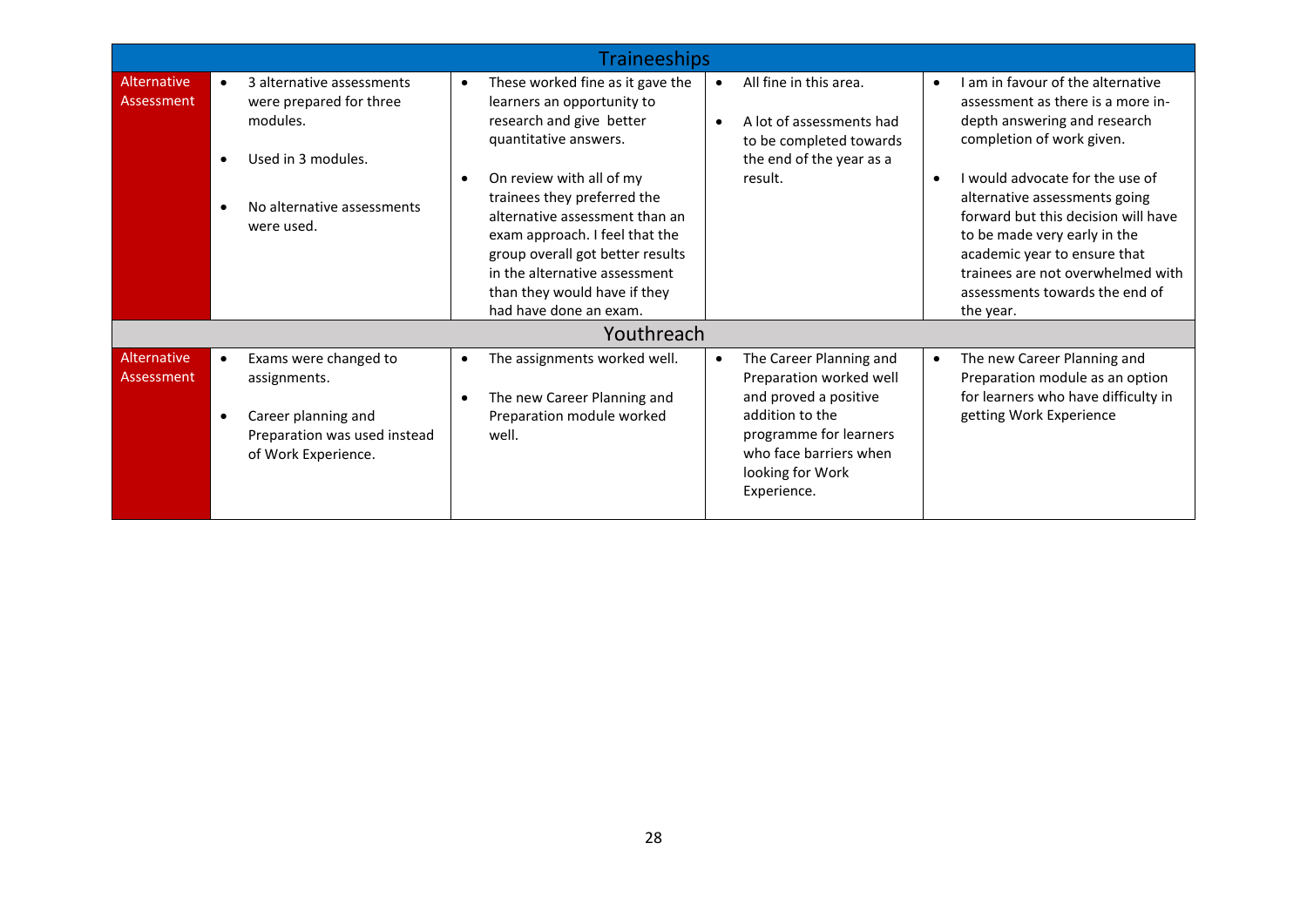#### **Section 6: PD & Upskilling**

<span id="page-29-0"></span>

| <b>Theme</b>             | What did you do that was different?                                                                                                                                                                                                                                                                                                                                                                                               | What worked?                                                                                                                                                                                                                                                                                                                     | What didn't go as expected,<br>and what did you learn from<br>that?                                                                                                                                                                                                                                                                                                                                     | What should be kept post COVID 19<br>and why?                                                                                                                                                                                                                                                                                                                                                                |
|--------------------------|-----------------------------------------------------------------------------------------------------------------------------------------------------------------------------------------------------------------------------------------------------------------------------------------------------------------------------------------------------------------------------------------------------------------------------------|----------------------------------------------------------------------------------------------------------------------------------------------------------------------------------------------------------------------------------------------------------------------------------------------------------------------------------|---------------------------------------------------------------------------------------------------------------------------------------------------------------------------------------------------------------------------------------------------------------------------------------------------------------------------------------------------------------------------------------------------------|--------------------------------------------------------------------------------------------------------------------------------------------------------------------------------------------------------------------------------------------------------------------------------------------------------------------------------------------------------------------------------------------------------------|
|                          |                                                                                                                                                                                                                                                                                                                                                                                                                                   | <b>Adult Ed</b>                                                                                                                                                                                                                                                                                                                  |                                                                                                                                                                                                                                                                                                                                                                                                         |                                                                                                                                                                                                                                                                                                                                                                                                              |
| PL & D and<br>upskilling | All PD and upskilling took place<br>$\bullet$<br>online.<br>Tutors informed of webinars by other<br>$\bullet$<br>stakeholders to assist in online<br>delivery.                                                                                                                                                                                                                                                                    | Many tutors were<br>$\bullet$<br>enthusiastic and took on<br>the challenge of<br>adapting to online<br>delivery.                                                                                                                                                                                                                 | Some tutors, even those<br>with good IT skills, simply<br>didn't enjoy online delivery.<br>Many found it much more<br>difficult, especially when<br>delivering at lower levels.<br>There was so much on offer<br>$\bullet$<br>that it was difficult to make<br>the space for everything that<br>you wanted or needed to<br>attend.                                                                      | Give the option of online interviews<br>instead of face-to-face, as some<br>learners find them less stressful.                                                                                                                                                                                                                                                                                               |
|                          |                                                                                                                                                                                                                                                                                                                                                                                                                                   | <b>Cavan Institute</b>                                                                                                                                                                                                                                                                                                           |                                                                                                                                                                                                                                                                                                                                                                                                         |                                                                                                                                                                                                                                                                                                                                                                                                              |
| PL& D and<br>upskilling  | CI Educator Team was set up.<br>$\bullet$<br><b>Intensive Microsoft Teams Training</b><br>$\bullet$<br>ahead of classes commencing and<br>structured training sessions<br>throughout the year with ERL Support<br>Staff in Cl.<br>Ongoing tutor support throughout<br>$\bullet$<br>the year.<br>Weekly/Daily Q&A sessions available.<br>$\bullet$<br>Videos to support tutors.<br>$\bullet$<br>One to one mentoring.<br>$\bullet$ | Everything mentioned in<br>$\bullet$<br>column 1.<br>Excellent support from<br>$\bullet$<br>staff and student<br>support from ERL<br>Support Staff in Cl.<br>Regular training sessions<br>$\bullet$<br>with tutors.<br>Some really good<br>$\bullet$<br>practical CPD sessions<br>provided by external<br>providers to CI staff. | More time needed to learn<br>new approaches and<br>technologies.<br>All internal CPD excellent.<br>$\bullet$<br>Some external CPD on<br>$\bullet$<br>wellbeing did not work at all.<br>Trying to combine teaching<br>$\bullet$<br>and implementing the<br>training received was very<br>time consuming.<br>Steep learning curve.<br>$\bullet$<br>Teachers suffered fatigue<br>from being online all day | Continue TEL support for teachers<br>$\bullet$<br>and students (both individual and<br>group).<br><b>CMETB Microsoft Training.</b><br>$\bullet$<br>One-to-One Training from ERL<br>$\bullet$<br>Support Staff in Cl.<br>Also retain the group training.<br>$\bullet$<br>More training to refresh our<br>$\bullet$<br>knowledge.<br>Functional movement screening<br>$\bullet$<br>course to be re-introduced. |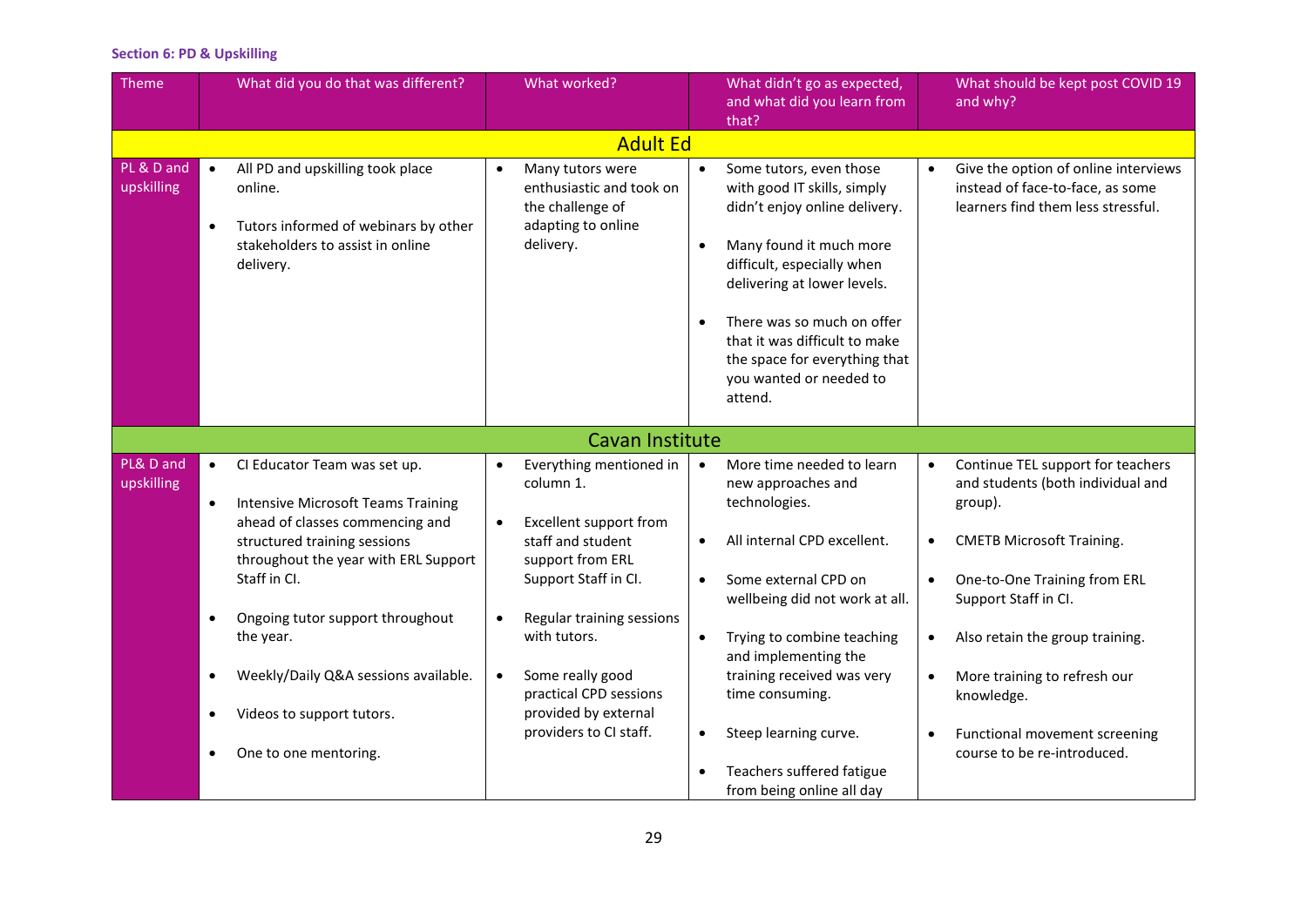|                      | $\bullet$              | Real time support - ERL Support Staff<br>in CI team responded very quickly to<br>staff queries.<br>More focus on Wellness.                                                                                 |                                                                                                             | and having to prepare every<br>evening.<br>Timing of Wellness training<br>$\bullet$<br>during Croke Park sessions<br>may not be the most<br>appropriate time to do this. |                                                                                                                                                                     |
|----------------------|------------------------|------------------------------------------------------------------------------------------------------------------------------------------------------------------------------------------------------------|-------------------------------------------------------------------------------------------------------------|--------------------------------------------------------------------------------------------------------------------------------------------------------------------------|---------------------------------------------------------------------------------------------------------------------------------------------------------------------|
|                      |                        |                                                                                                                                                                                                            | <b>Monaghan Institute</b>                                                                                   |                                                                                                                                                                          |                                                                                                                                                                     |
| PD and<br>upskilling | $\bullet$              | Staff were encouraged to complete<br>CMETB TEL CPD programmes to<br>support their teaching.                                                                                                                | <b>CMETB TEL CPD</b><br>$\bullet$<br>programmes to support<br>teaching & admin staff.                       |                                                                                                                                                                          | Continue with online CPD for staff<br>$\bullet$<br>as much as possible, rather that<br>travelling long distances to attend<br>training sessions, taking a whole day |
|                      | $\bullet$              | Numerous on line training sessions/<br>workshops held for management and<br>admin staff - CMETB, ETBI, other.                                                                                              | On line training sessions/<br>$\bullet$<br>workshops held for<br>management and admin<br>staff-CMETB, ETBI, |                                                                                                                                                                          | out of college time and substitution<br>required.<br>Use of recorded instructions re new<br>$\bullet$                                                               |
|                      | $\bullet$              | Online CPD for EA's re remote EA<br>process.                                                                                                                                                               | other.<br>Online CPD for EA's.<br>$\bullet$                                                                 |                                                                                                                                                                          | procedures for staff, so they can<br>watch them in their own time.                                                                                                  |
|                      | $\bullet$              | Staff instructions about tasks such as<br>registering their class attendance; IV<br>and EA procedures such as file<br>management and form filling, were<br>pre-recorded and circulated where<br>necessary. | Recorded instructions<br>$\bullet$<br>for staff re IV & EA<br>procedures etc.                               |                                                                                                                                                                          |                                                                                                                                                                     |
|                      |                        |                                                                                                                                                                                                            | Apprenticeship & Apprenticeship 2016+                                                                       |                                                                                                                                                                          |                                                                                                                                                                     |
| PD and<br>upskilling | $\bullet$<br>$\bullet$ | Teams training.<br>IT up skilling was brilliant in CI and<br>CMETB.                                                                                                                                        | Visualizer was very<br>good.<br>Teams Useful Tool for<br>$\bullet$<br>remote training &<br>Viewer.          | Extended Course length.<br>$\bullet$<br>Support was brilliant.<br>$\bullet$<br>Time management.<br>$\bullet$                                                             | Keep the up skilling.<br>$\bullet$<br>Visualiser.<br>$\bullet$                                                                                                      |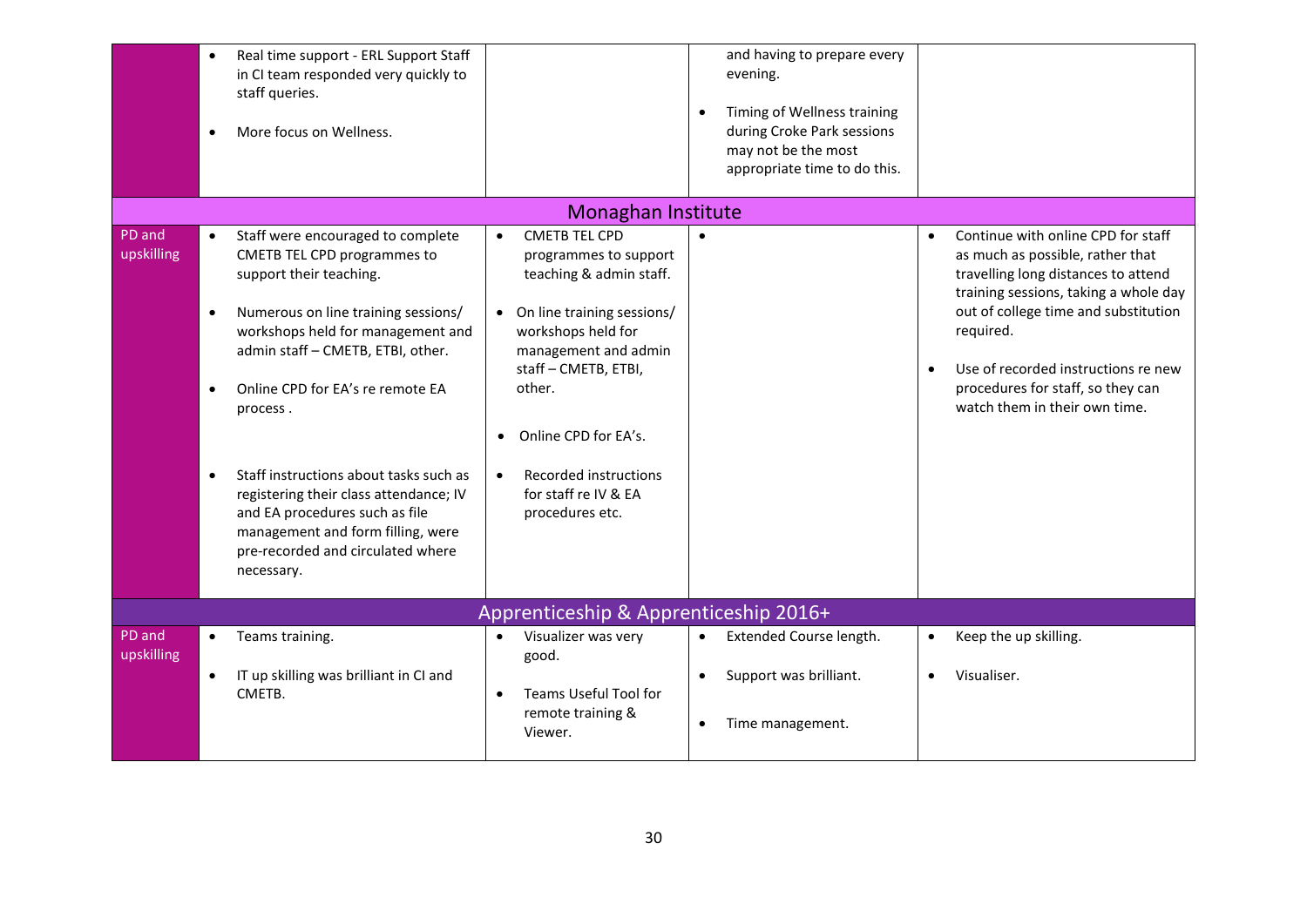|                      |                                                                         | The training was<br>$\bullet$<br>essential and delivered<br>well. |                      |                                       |
|----------------------|-------------------------------------------------------------------------|-------------------------------------------------------------------|----------------------|---------------------------------------|
|                      |                                                                         | Traineeships                                                      |                      |                                       |
| PD and<br>upskilling | I am happy enough with using the<br>$\bullet$<br>online teaching tools. | $\bullet$                                                         | - 1                  | $\bullet$                             |
|                      |                                                                         | Youthreach                                                        |                      |                                       |
| PD and<br>upskilling | TEL training.<br>$\bullet$                                              | TEL one-to-one training<br>$\bullet$<br>very effective.           | $N/A$ .<br>$\bullet$ | TEL one-to-one training.<br>$\bullet$ |
|                      | TEL one-to-one training.<br>$\bullet$                                   |                                                                   |                      |                                       |
|                      | Covid-19 Induction.                                                     |                                                                   |                      |                                       |
|                      | Training for the LWR.                                                   |                                                                   |                      |                                       |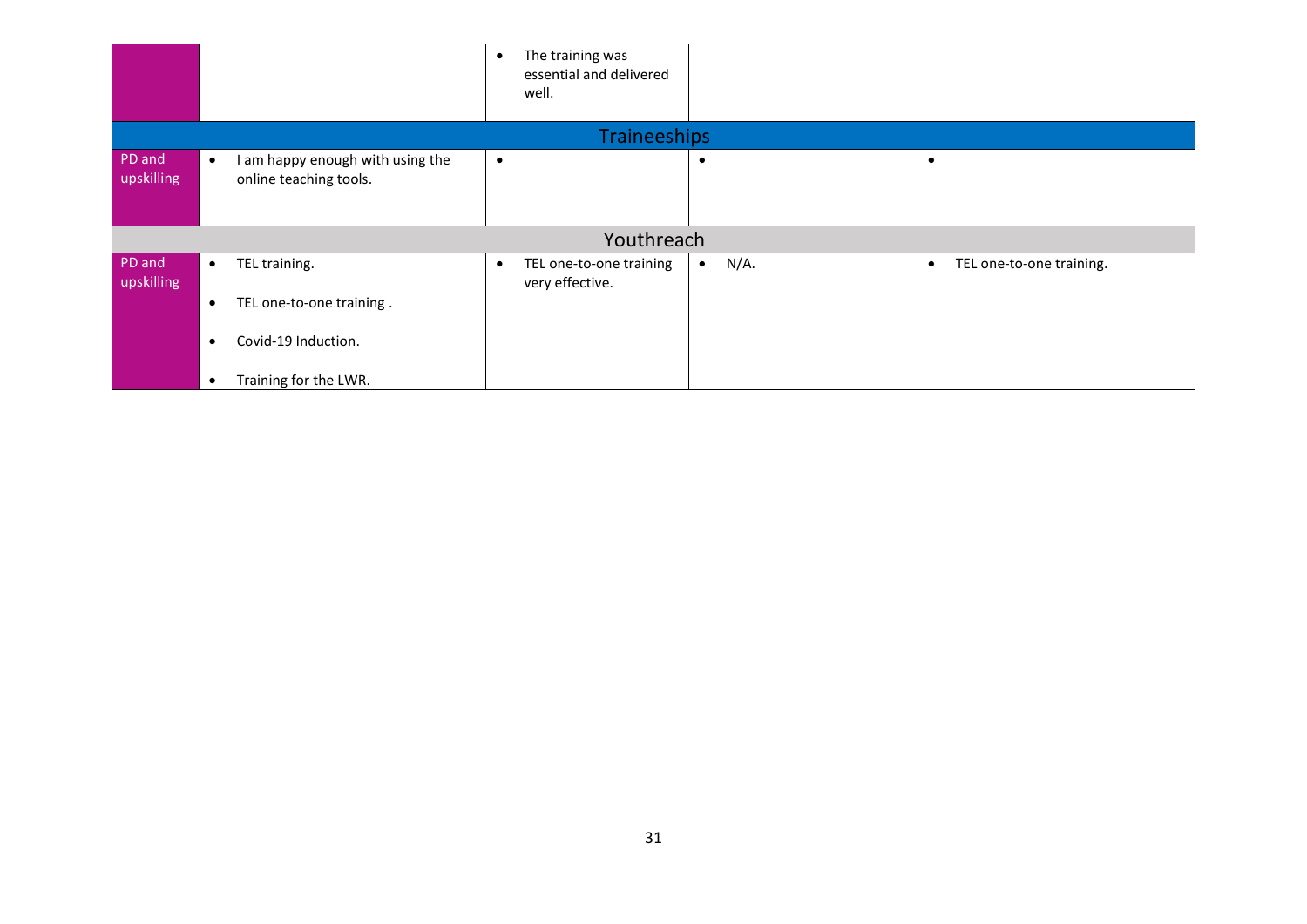#### **Section 7: QA Procedures & Supports**

<span id="page-32-0"></span>

| <b>Theme</b>                                                                                                                                                                                                                 | What did you do that                                                                                                                                                                                                                                                                                                                                                                                                                                                                                                                                                                                                   | What worked?                                                                                                                                                                                                                                                                                                                                                                                                                                                                                                                                   | What didn't go as expected, and                                                                                                                                                                                                                                                                                                                                                                                                                                                                                             | What should be kept post                                                                                                                                                                                                                                     |  |  |  |
|------------------------------------------------------------------------------------------------------------------------------------------------------------------------------------------------------------------------------|------------------------------------------------------------------------------------------------------------------------------------------------------------------------------------------------------------------------------------------------------------------------------------------------------------------------------------------------------------------------------------------------------------------------------------------------------------------------------------------------------------------------------------------------------------------------------------------------------------------------|------------------------------------------------------------------------------------------------------------------------------------------------------------------------------------------------------------------------------------------------------------------------------------------------------------------------------------------------------------------------------------------------------------------------------------------------------------------------------------------------------------------------------------------------|-----------------------------------------------------------------------------------------------------------------------------------------------------------------------------------------------------------------------------------------------------------------------------------------------------------------------------------------------------------------------------------------------------------------------------------------------------------------------------------------------------------------------------|--------------------------------------------------------------------------------------------------------------------------------------------------------------------------------------------------------------------------------------------------------------|--|--|--|
|                                                                                                                                                                                                                              | was different?                                                                                                                                                                                                                                                                                                                                                                                                                                                                                                                                                                                                         |                                                                                                                                                                                                                                                                                                                                                                                                                                                                                                                                                | what did you learn from that?                                                                                                                                                                                                                                                                                                                                                                                                                                                                                               | COVID 19 and why?                                                                                                                                                                                                                                            |  |  |  |
|                                                                                                                                                                                                                              |                                                                                                                                                                                                                                                                                                                                                                                                                                                                                                                                                                                                                        |                                                                                                                                                                                                                                                                                                                                                                                                                                                                                                                                                |                                                                                                                                                                                                                                                                                                                                                                                                                                                                                                                             |                                                                                                                                                                                                                                                              |  |  |  |
| QA procedures and<br>supports<br>Form 1 and<br>Form 2 process<br>for alternative<br>assessments<br>Agreement of<br>changes to<br>work<br>simulation<br><b>Modifications</b><br>to CAS Awards<br>i.e. use of PPD,<br>CPP etc. | Opted for skills<br>$\bullet$<br>demonstrations in<br>small groups.<br>Some skills demos<br>$\bullet$<br>done in breakout<br>rooms.<br>Online interviews<br>$\bullet$<br>carried out as<br>opposed to in person.<br>Modification of CAS to<br>$\bullet$<br>include PPD was<br>relatively<br>straightforward, and<br>did not cause delays.<br>Form 1 and Form 2<br>$\bullet$<br>were rather<br>confusing, especially<br>when they were<br>issued for the second<br>time.<br>Some of the classes<br>$\bullet$<br>moved from exam<br>based assessment<br>changed to Case<br>Studies or online<br>assessment.<br>$\bullet$ | <b>Adult Ed</b><br>Tutors were able to adapt<br>$\bullet$<br>their assessments to online<br>use.<br>Tutors developed skills in<br>$\bullet$<br>MS Forms etc. to allow for<br>online assessment.<br>Form 2 focused the tutor<br>$\bullet$<br>and the co-ordinator on<br>the module descriptor and<br>exam brief . It allowed us to<br>refreshed the memory and<br>made us rethink about<br>what was actually involved<br>in assessment by<br>reviewing how it currently<br>be assessed and how to<br>improvements can be<br>made, if necessary. | PPD wasn't an option for HSS or<br>$\bullet$<br>ECCE.<br>Once a module had been<br>approved by QA for alternative<br>assessment, it had to reapply<br>again on a different format. For<br>example L4 Book Keeping and L5<br>Pastry Baking and desert were<br>approved in May 2020 and they<br>had to be resubmitted in March<br>2021 - no changes had been made<br>to the assessment.<br>The new process in March 2021<br>$\bullet$<br>was very confusing and lead to a<br>lot of misunderstanding and<br>miscommunication. | PPD should be optional for<br>$\bullet$<br>HSS.<br>Form 2 is a useful document,<br>but would suggest that once<br>approved by committee, and<br>where no changes are made<br>to the assessment, it should<br>not have to be submitted<br>again for approval. |  |  |  |
|                                                                                                                                                                                                                              | They went though<br>alternative<br>assessment process.                                                                                                                                                                                                                                                                                                                                                                                                                                                                                                                                                                 |                                                                                                                                                                                                                                                                                                                                                                                                                                                                                                                                                |                                                                                                                                                                                                                                                                                                                                                                                                                                                                                                                             |                                                                                                                                                                                                                                                              |  |  |  |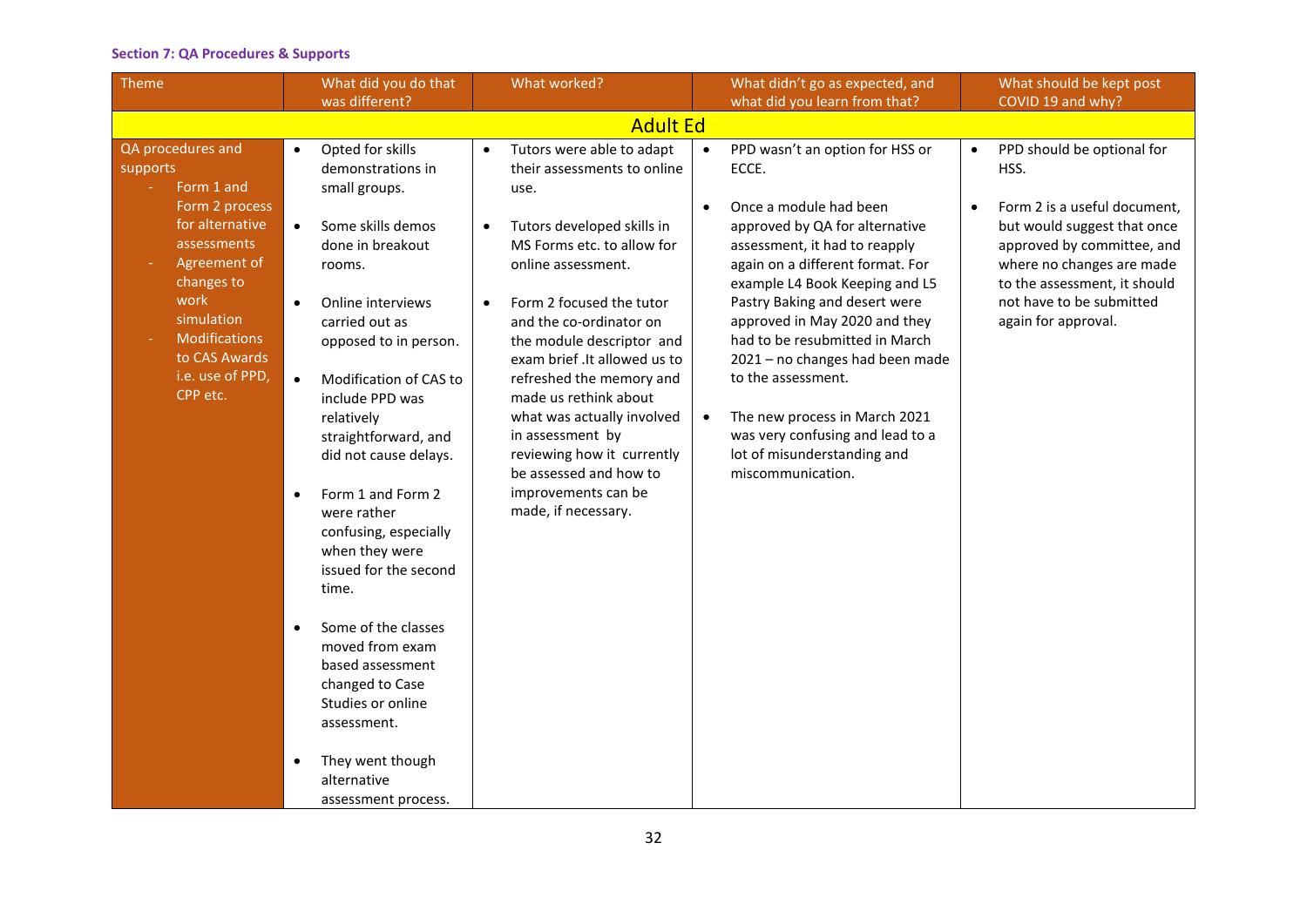|                                                                                                                                                                                                                              |                                                                                                                                                                                                                                                                                                                                                                                                                                                                                                                                                                                                                                                            | <b>Cavan Institute</b>                                                                                                                                                                                                                                                                                                |                                                                                                                                                                                                                                                                                                                                                                                                                                                                                                                                                                                                                                                                                |                                                                                                                                                                                                                                                                                                                                                                                                                                                                                                                                                                          |
|------------------------------------------------------------------------------------------------------------------------------------------------------------------------------------------------------------------------------|------------------------------------------------------------------------------------------------------------------------------------------------------------------------------------------------------------------------------------------------------------------------------------------------------------------------------------------------------------------------------------------------------------------------------------------------------------------------------------------------------------------------------------------------------------------------------------------------------------------------------------------------------------|-----------------------------------------------------------------------------------------------------------------------------------------------------------------------------------------------------------------------------------------------------------------------------------------------------------------------|--------------------------------------------------------------------------------------------------------------------------------------------------------------------------------------------------------------------------------------------------------------------------------------------------------------------------------------------------------------------------------------------------------------------------------------------------------------------------------------------------------------------------------------------------------------------------------------------------------------------------------------------------------------------------------|--------------------------------------------------------------------------------------------------------------------------------------------------------------------------------------------------------------------------------------------------------------------------------------------------------------------------------------------------------------------------------------------------------------------------------------------------------------------------------------------------------------------------------------------------------------------------|
| QA procedures and<br>supports<br>Form 1 and<br>Form 2 process<br>for alternative<br>assessments<br>Agreement of<br>changes to<br>work<br>simulation<br><b>Modifications</b><br>to CAS Awards<br>i.e. use of PPD,<br>CPP etc. | Additional forms and<br>$\bullet$<br>processes created.<br>PPD pre-populated<br>$\bullet$<br>marking sheets.<br>Seating plans and<br>$\bullet$<br><b>Health declarations</b><br>for completion of<br>Practical exams.<br>Alternative<br>$\bullet$<br><b>Assessment Form</b><br>Stage 1c.<br>Remote IV process.<br>$\bullet$<br>Remote EA process.<br>$\bullet$<br>100% Digital<br>$\bullet$<br>Assessment.<br>Online exam board<br>$\bullet$<br>meetings.<br>Remote entering of<br>$\bullet$<br>results.<br>Delivery of course<br>$\bullet$<br>material online<br>Simulated Work<br>$\bullet$<br>Placements.<br>Submission of work<br>$\bullet$<br>online. | Fully digital assessment<br>$\bullet$<br>permitted remote IV and<br>EA processes.<br>All points noted previously<br>$\bullet$<br>worked well.<br>PPD centrally devised<br>marking sheets for CI<br>tutors.<br>Additional forms and<br>$\bullet$<br>processes created which<br>added significant workload<br>to staff. | Need more streamlined marking<br>$\bullet$<br>system to improve workflow.<br>Need to incorporate preparation<br>$\bullet$<br>for EA earlier in work calendar to<br>avoid bottleneck of work at the<br>end of the year.<br>Links/channels/folders can be set<br>up earlier in the year.<br>IV needs to be done within<br>$\bullet$<br>departments or at least with same<br>subject tutors.<br>Needs more holistic, cross<br>$\bullet$<br>moderation approach.<br><b>Entering Provisional Marks is very</b><br>time consuming and multiple<br>entries can lead to error.<br>Sync Team calendar with staff hub<br>calendar with links to appropriate<br>files in a timely manner. | Digital assessment.<br>$\bullet$<br>Standardised format for<br>$\bullet$<br>marking schemes.<br>EAs must be fully digitally<br>$\bullet$<br>competent if using full digital<br>assessment process - causing<br>some issues this year.<br>Exam board meetings should<br>$\bullet$<br>be kept online even if we are<br>onsite next year.<br>Investigate the possibility of<br>$\bullet$<br>joining Marking Schemes and<br>Marking Sheets in an effort<br>to reduce the number of<br>times results are entered in<br>order to avoid human error<br>i.e. linking of systems. |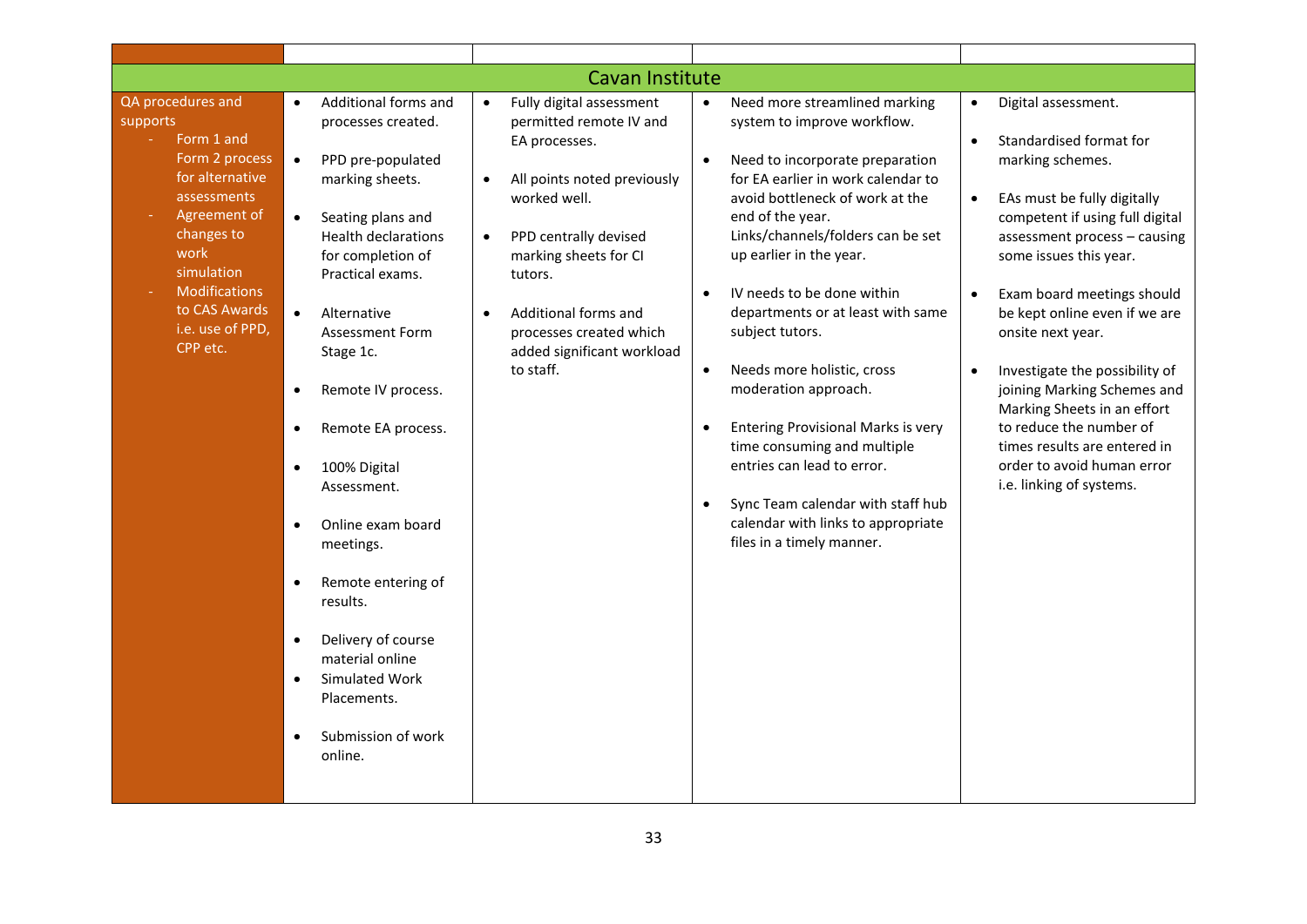| Monaghan Institute                                                                                                                                                                                                           |                                                                                                                                                                                                                                                                                                                                                                                                                                                                                                                                                                 |                                                                                                                                                                                                                                                                                                                                     |                                                                                                                                                                                                 |                                                                                                                                                                                                                                                                                                                                                                                          |
|------------------------------------------------------------------------------------------------------------------------------------------------------------------------------------------------------------------------------|-----------------------------------------------------------------------------------------------------------------------------------------------------------------------------------------------------------------------------------------------------------------------------------------------------------------------------------------------------------------------------------------------------------------------------------------------------------------------------------------------------------------------------------------------------------------|-------------------------------------------------------------------------------------------------------------------------------------------------------------------------------------------------------------------------------------------------------------------------------------------------------------------------------------|-------------------------------------------------------------------------------------------------------------------------------------------------------------------------------------------------|------------------------------------------------------------------------------------------------------------------------------------------------------------------------------------------------------------------------------------------------------------------------------------------------------------------------------------------------------------------------------------------|
| QA procedures and<br>supports<br>Form 1 and<br>Form 2 process<br>for alternative<br>assessments<br>Agreement of<br>changes to<br>work<br>simulation<br><b>Modifications</b><br>to CAS Awards<br>i.e. use of PPD,<br>CPP etc. | There was less<br>$\bullet$<br>negativity from staff<br>in embracing<br>alternative<br>assessment<br>administration such as<br>Form 1 and Form 2 as<br>staff had completed<br>the process last year.<br>$\bullet$<br>Staff more proficient<br>$\bullet$<br>in ICT/TEL.<br>Applications to modify<br>$\bullet$<br>CAS awards to use<br>PPD instead of Work<br>Experience across a<br>range of programmes.<br>Applications to allow<br>$\bullet$<br>work simulation and<br>reduced Work<br>Experience hours for<br>some awards where<br>PPD wasn't<br>acceptable. | While the national decision<br>$\bullet$<br>making process re<br>alternatives was slow,<br><b>CMETB QA were leading</b><br>the process on behalf of<br>both learners and staff. By<br>asking the questions,<br>consulting with managers,<br>presenting our proposed<br>solutions - we all<br>eventually got a workable<br>solution. | The time/resource involved in<br>filling forms, summarising<br>alternative assessment requests<br>and the no of meetings it takes to<br>reach approval is onerous on all<br>the staff involved. | Retain the option to have all<br>$\bullet$<br>these alternatives available<br>for modules/programmes if<br>required, due to the<br>uncertainty of the global<br>pandemic situation.<br>Forms completed and<br>approved already should do,<br>unless being change.<br>Not have to wait for a long<br>$\bullet$<br>time for QQI approval, since<br>alternatives were previously<br>agreed. |
|                                                                                                                                                                                                                              |                                                                                                                                                                                                                                                                                                                                                                                                                                                                                                                                                                 | Apprenticeship & Apprenticeship 2016+                                                                                                                                                                                                                                                                                               |                                                                                                                                                                                                 |                                                                                                                                                                                                                                                                                                                                                                                          |
| QA procedures and<br>supports<br>Form 1 and<br>Form 2 process<br>for alternative<br>assessments<br>Agreement of<br>changes to<br>work<br>simulation                                                                          | It was difficult to get<br>$\bullet$<br>signatures from<br>students for signoff or<br>work.                                                                                                                                                                                                                                                                                                                                                                                                                                                                     | Got the students to email<br>$\bullet$<br>when they received briefs<br>as opposed to signature.                                                                                                                                                                                                                                     | The amount of times students had<br>$\bullet$<br>to sign for each module.<br>This took a lot of time when we<br>$\bullet$<br>got back into college.                                             | Try and do digital signature<br>$\bullet$<br>on paperwork.                                                                                                                                                                                                                                                                                                                               |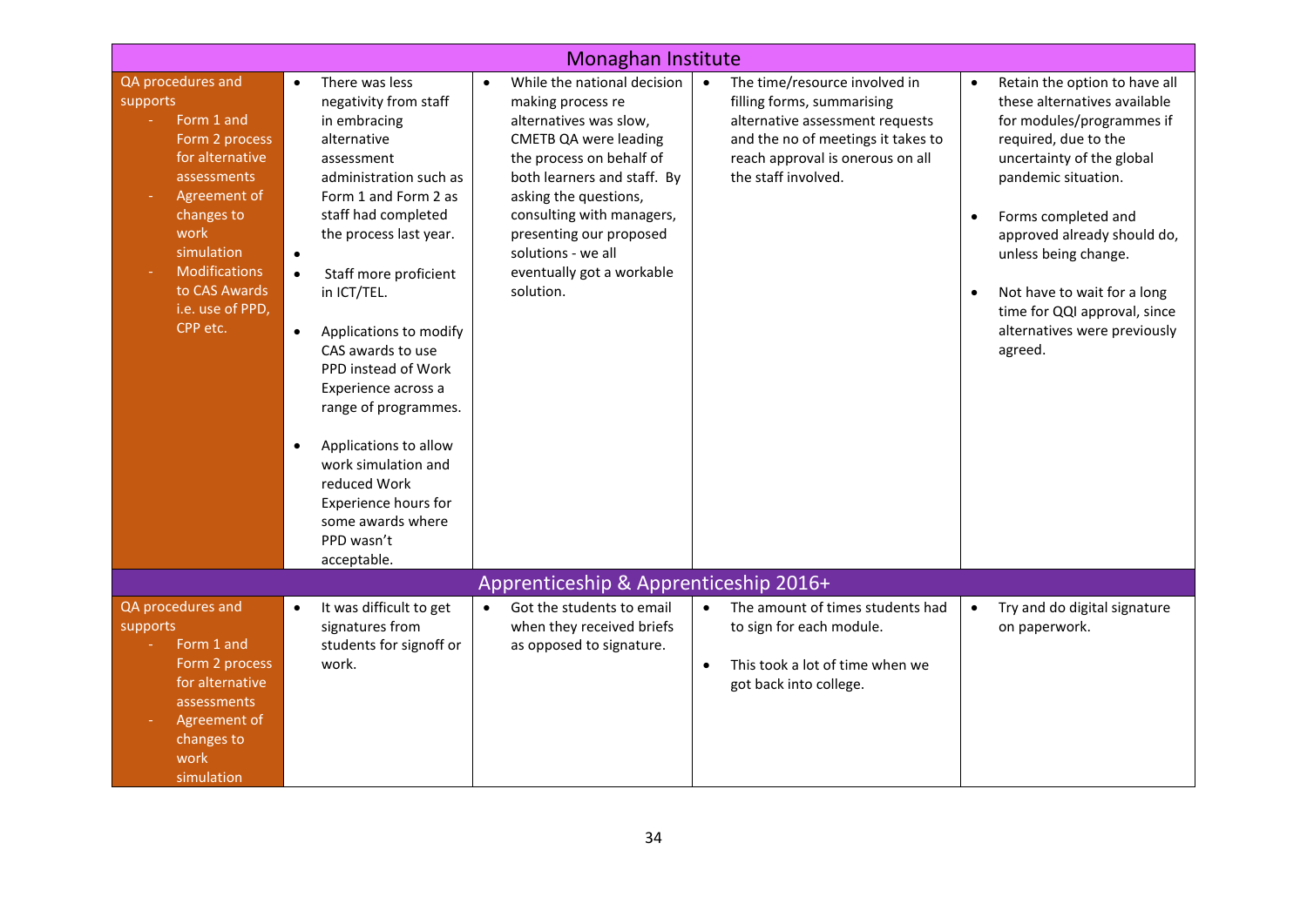| <b>Modifications</b><br>to CAS Awards<br>i.e. use of PPD,<br>CPP etc.                                                                                                                                                        |                                                                                                                                                                                                                                                            |                                                                                                           |                      |                                                                          |
|------------------------------------------------------------------------------------------------------------------------------------------------------------------------------------------------------------------------------|------------------------------------------------------------------------------------------------------------------------------------------------------------------------------------------------------------------------------------------------------------|-----------------------------------------------------------------------------------------------------------|----------------------|--------------------------------------------------------------------------|
|                                                                                                                                                                                                                              |                                                                                                                                                                                                                                                            | <b>Traineeships</b>                                                                                       |                      |                                                                          |
| QA procedures and<br>supports<br>Form 1 and<br>Form 2 process<br>for alternative<br>assessments<br>Agreement of<br>changes to<br>work<br>simulation<br><b>Modifications</b><br>to CAS Awards<br>i.e. use of PPD,<br>CPP etc. | Forms were filled in<br>$\bullet$<br>and approved last<br>year. Same concept<br>was used and<br>approved this year.<br>No alternative<br>$\bullet$<br>assessments used.<br>$\bullet$<br>All modules including<br>work experience<br>completed fully.       | $\bullet$                                                                                                 | $\bullet$            | $\bullet$                                                                |
|                                                                                                                                                                                                                              |                                                                                                                                                                                                                                                            | Youthreach                                                                                                |                      |                                                                          |
| QA procedures and<br>supports<br>Form 1 and<br>Form 2 process<br>for alternative<br>assessments<br>Agreement of<br>changes to<br>work<br>simulation<br><b>Modifications</b><br>to CAS Awards<br>i.e. use of PPD,<br>CPP etc. | Exams were changed<br>$\bullet$<br>to assignments.<br>Career planning and<br>$\bullet$<br>Preparation was used<br>instead of Work<br>Experience.<br>Subject area<br>$\bullet$<br>consultation with all<br>staff ahead of<br>completing forms 1<br>and $2.$ | All QA supports worked<br>$\bullet$<br>and communicated with<br>the centre in terms of the<br>next steps. | $N/A$ .<br>$\bullet$ | The option to use alternative<br>$\bullet$<br>assessments when required. |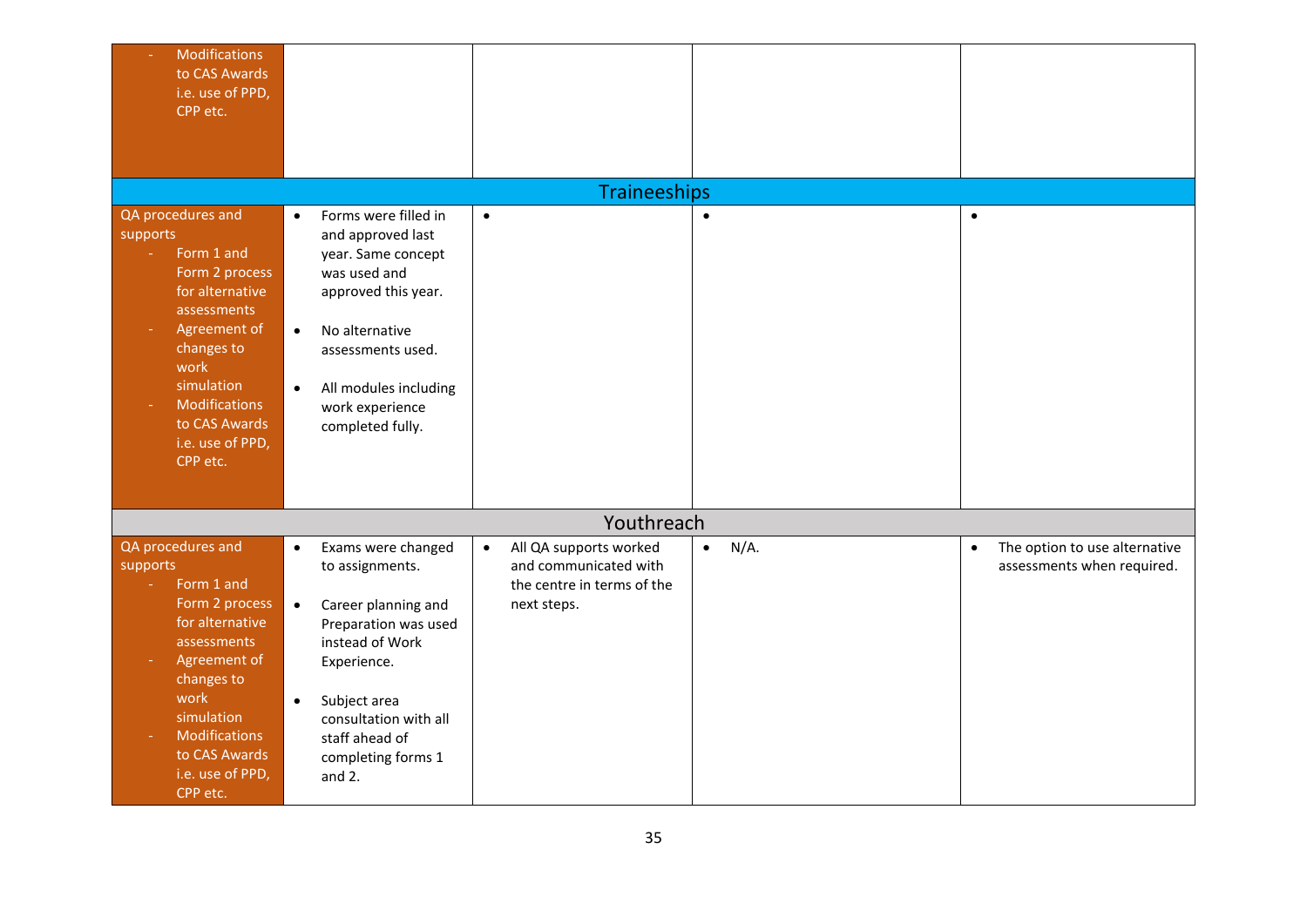|  | Forms were then sent |  |  |
|--|----------------------|--|--|
|  | for approval through |  |  |
|  | the governance       |  |  |
|  | structure.           |  |  |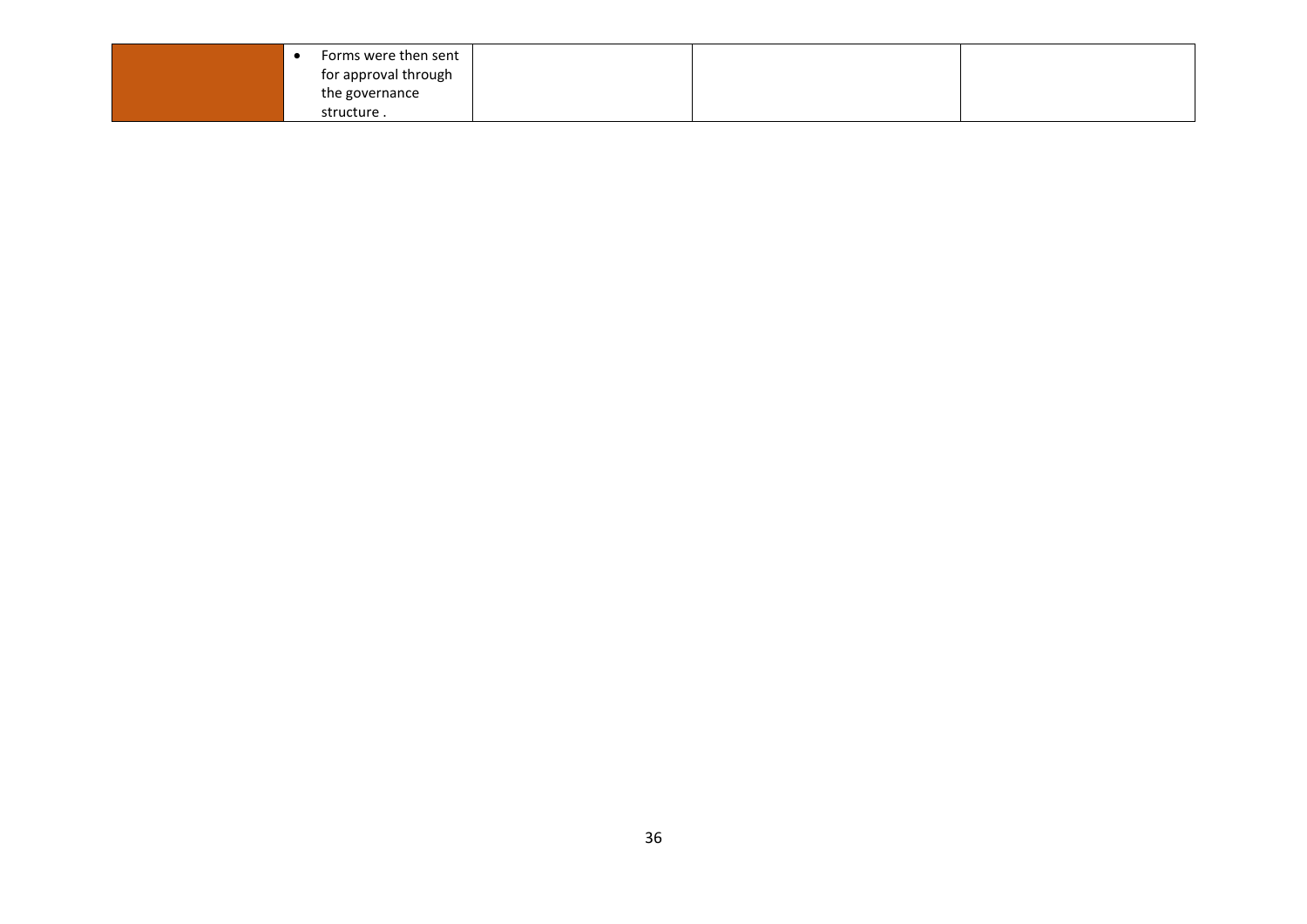#### **Section 8: College Life**

<span id="page-37-0"></span>

| <b>Theme</b>    | What did you do that was<br>different?                                                                                                                                                                                                                                                                                                                                                                                                                                                               | What worked?                                                                                                                                                                                                                                                                                                                                                                                                                                                                                                                                                                                                                          | What didn't go as expected, and what<br>did you learn from that?                                                                                                                                                                                                                                                                                                                                                                                                                                                                                                                                                                                                                                                                                      | What should be kept post COVID 19<br>and why?                                                                                                                                                                                                                                                                                                                                                                                                                                                                                                                                                                                                                                                                |
|-----------------|------------------------------------------------------------------------------------------------------------------------------------------------------------------------------------------------------------------------------------------------------------------------------------------------------------------------------------------------------------------------------------------------------------------------------------------------------------------------------------------------------|---------------------------------------------------------------------------------------------------------------------------------------------------------------------------------------------------------------------------------------------------------------------------------------------------------------------------------------------------------------------------------------------------------------------------------------------------------------------------------------------------------------------------------------------------------------------------------------------------------------------------------------|-------------------------------------------------------------------------------------------------------------------------------------------------------------------------------------------------------------------------------------------------------------------------------------------------------------------------------------------------------------------------------------------------------------------------------------------------------------------------------------------------------------------------------------------------------------------------------------------------------------------------------------------------------------------------------------------------------------------------------------------------------|--------------------------------------------------------------------------------------------------------------------------------------------------------------------------------------------------------------------------------------------------------------------------------------------------------------------------------------------------------------------------------------------------------------------------------------------------------------------------------------------------------------------------------------------------------------------------------------------------------------------------------------------------------------------------------------------------------------|
|                 |                                                                                                                                                                                                                                                                                                                                                                                                                                                                                                      |                                                                                                                                                                                                                                                                                                                                                                                                                                                                                                                                                                                                                                       | <b>Adult Ed</b>                                                                                                                                                                                                                                                                                                                                                                                                                                                                                                                                                                                                                                                                                                                                       |                                                                                                                                                                                                                                                                                                                                                                                                                                                                                                                                                                                                                                                                                                              |
| College<br>life | There were no class trips<br>$\bullet$<br>and face to face meets.                                                                                                                                                                                                                                                                                                                                                                                                                                    | $\bullet$                                                                                                                                                                                                                                                                                                                                                                                                                                                                                                                                                                                                                             | Again expected, the social interaction<br>$\bullet$<br>was missed by the more vulnerable<br>learners.                                                                                                                                                                                                                                                                                                                                                                                                                                                                                                                                                                                                                                                 | There is no replacement for the<br>$\bullet$<br>social side of education.                                                                                                                                                                                                                                                                                                                                                                                                                                                                                                                                                                                                                                    |
|                 |                                                                                                                                                                                                                                                                                                                                                                                                                                                                                                      |                                                                                                                                                                                                                                                                                                                                                                                                                                                                                                                                                                                                                                       | Cavan Institute                                                                                                                                                                                                                                                                                                                                                                                                                                                                                                                                                                                                                                                                                                                                       |                                                                                                                                                                                                                                                                                                                                                                                                                                                                                                                                                                                                                                                                                                              |
| College<br>life | Students missed out on the<br>$\bullet$<br>college experience - college<br>events, charity events,<br>socialising, clubs or<br>societies.<br>No opportunities to chat<br>$\bullet$<br>with their peers.<br>Worked remotely.<br>$\bullet$<br>Limited interaction of staff.<br>$\bullet$<br>More on-line ice breakers<br>$\bullet$<br>than normal.<br>Virtual gatherings,<br>$\bullet$<br>graduation and songfest.<br>Breakout rooms to<br>$\bullet$<br>facilitate students/classes<br>to communicate. | Less expense for students<br>associated with commuting.<br>Renting etc<br>Some events went ahead<br>$\bullet$<br>online but lacked<br>atmosphere.<br>Environmental impact of<br>$\bullet$<br>not using as much paper.<br>Having the space to<br>$\bullet$<br>complete practical skills -<br>this has transformed the<br>way T&L has taking place in<br>some departments.<br><b>Team Teaching particularly</b><br>$\bullet$<br>for Practical Skills - more<br>time for students.<br>Record maintaining -<br>$\bullet$<br>online.<br>Online staff meetings.<br>Financial student support -<br>$\bullet$<br>once off grant at Christmas. | This year students did not have access<br>$\bullet$<br>to social events, clubs and societies,<br>field trips, library/digital library, a<br>social area between classes.<br>Students did not have the chance to<br>$\bullet$<br>meet each other and experience a full<br>college year onsite.<br>Restricted canteen space and early<br>$\bullet$<br>closing of canteen.<br>Online working more time consuming<br>$\bullet$<br>for staff and students.<br>Learned to appreciate the face-to-face<br>$\bullet$<br>experience and student engagement<br>in the classroom.<br>Peer support difficult online for<br>$\bullet$<br>students.<br>Less opportunities to communicate<br>$\bullet$<br>informally.<br>Timing of wellness programmes.<br>$\bullet$ | Environmental approach to T&L e.g.<br>$\bullet$<br>assignments submitted online, no<br>cardboard boxes.<br>Keep the collaboration going with<br>$\bullet$<br>Tutors e.g. Team Teaching on<br><b>Practical Skills.</b><br>Breakout rooms used effectively in<br>$\bullet$<br>some modules can help with student<br>engagement for students who have<br>reservations about carrying out skills<br>demonstrations in front of a large<br>group.<br>Access to virtual tours for students.<br>$\bullet$<br>Enhancement of library facilities.<br>$\bullet$<br>Virtual guest speakers.<br>$\bullet$<br>Enhancement of social areas for<br>$\bullet$<br>students.<br>Teaching Space in Healthcare Hub.<br>$\bullet$ |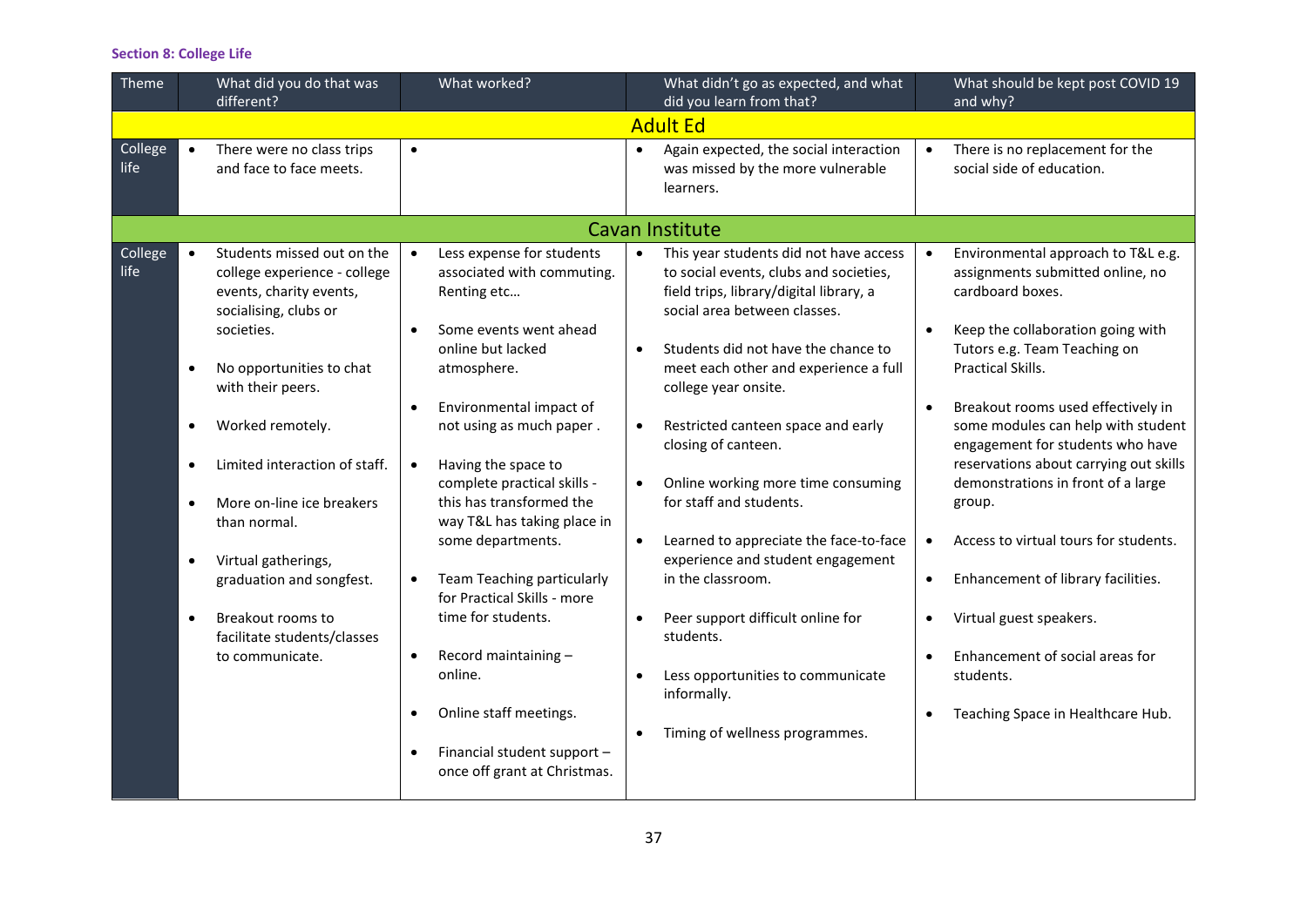|                 |                                                                                                                                                                                                                                                                                                                                                                                                                | <b>Student Council attempted</b><br>$\bullet$<br>to address the mental well-<br>being of students.<br>Guest speakers online<br>$\bullet$<br>easier to organise.<br>Virtual tours so students did<br>$\bullet$<br>not have to travel. | Hands on experience and use of<br>$\bullet$<br>specialised equipment for skills<br>development was missing.                                                                                                                                                                                                                                                                                                                                                                        |                                                                               |
|-----------------|----------------------------------------------------------------------------------------------------------------------------------------------------------------------------------------------------------------------------------------------------------------------------------------------------------------------------------------------------------------------------------------------------------------|--------------------------------------------------------------------------------------------------------------------------------------------------------------------------------------------------------------------------------------|------------------------------------------------------------------------------------------------------------------------------------------------------------------------------------------------------------------------------------------------------------------------------------------------------------------------------------------------------------------------------------------------------------------------------------------------------------------------------------|-------------------------------------------------------------------------------|
|                 |                                                                                                                                                                                                                                                                                                                                                                                                                |                                                                                                                                                                                                                                      | Monaghan Institute                                                                                                                                                                                                                                                                                                                                                                                                                                                                 |                                                                               |
| College<br>life | SU Events held virtually -<br>$\bullet$<br>meetings, clubs.<br>Supervision of the canteen<br>$\bullet$<br>to ensure social distancing<br>- not usual in FET.<br>No sports events/ college<br>$\bullet$<br>trips organised due to<br>Covid-19.<br>Gym not in use, except for<br>$\bullet$<br>supervised classes, due to<br>Covid-19.<br>Limited no of staff meeting<br>$\bullet$<br>in the staffroom for breaks | $\bullet$                                                                                                                                                                                                                            | Poor attendance at on line SU events,<br>enthusiasm decreased as too much<br>screen time for classes to be bothered<br>for SU too.<br>Neither staff nor learners were keen<br>$\bullet$<br>on the supervision of the canteen.<br>Limited staff or learner social<br>$\bullet$<br>interactions - greater isolation, less<br>collegiality, impacting mental health<br>and wellbeing.<br>SEN learners in particular missed out<br>$\bullet$<br>on peer support and class interaction. | $\bullet$                                                                     |
|                 |                                                                                                                                                                                                                                                                                                                                                                                                                |                                                                                                                                                                                                                                      | Apprenticeship & Apprenticeship 2016+                                                                                                                                                                                                                                                                                                                                                                                                                                              |                                                                               |
| College<br>life | The apprentices had no<br>$\bullet$<br>College life.<br>When we got back in we<br>$\bullet$<br>frontloaded practical work.                                                                                                                                                                                                                                                                                     | This worked well and<br>$\bullet$<br>ensured good attendance<br>when every day was an<br>assessment day.                                                                                                                             | Class bonding and forming.<br>$\bullet$<br>If a student missed an assessment<br>$\bullet$<br>getting it rescheduled was difficult.                                                                                                                                                                                                                                                                                                                                                 | Go back to teaching all elements of<br>$\bullet$<br>modules at the same time. |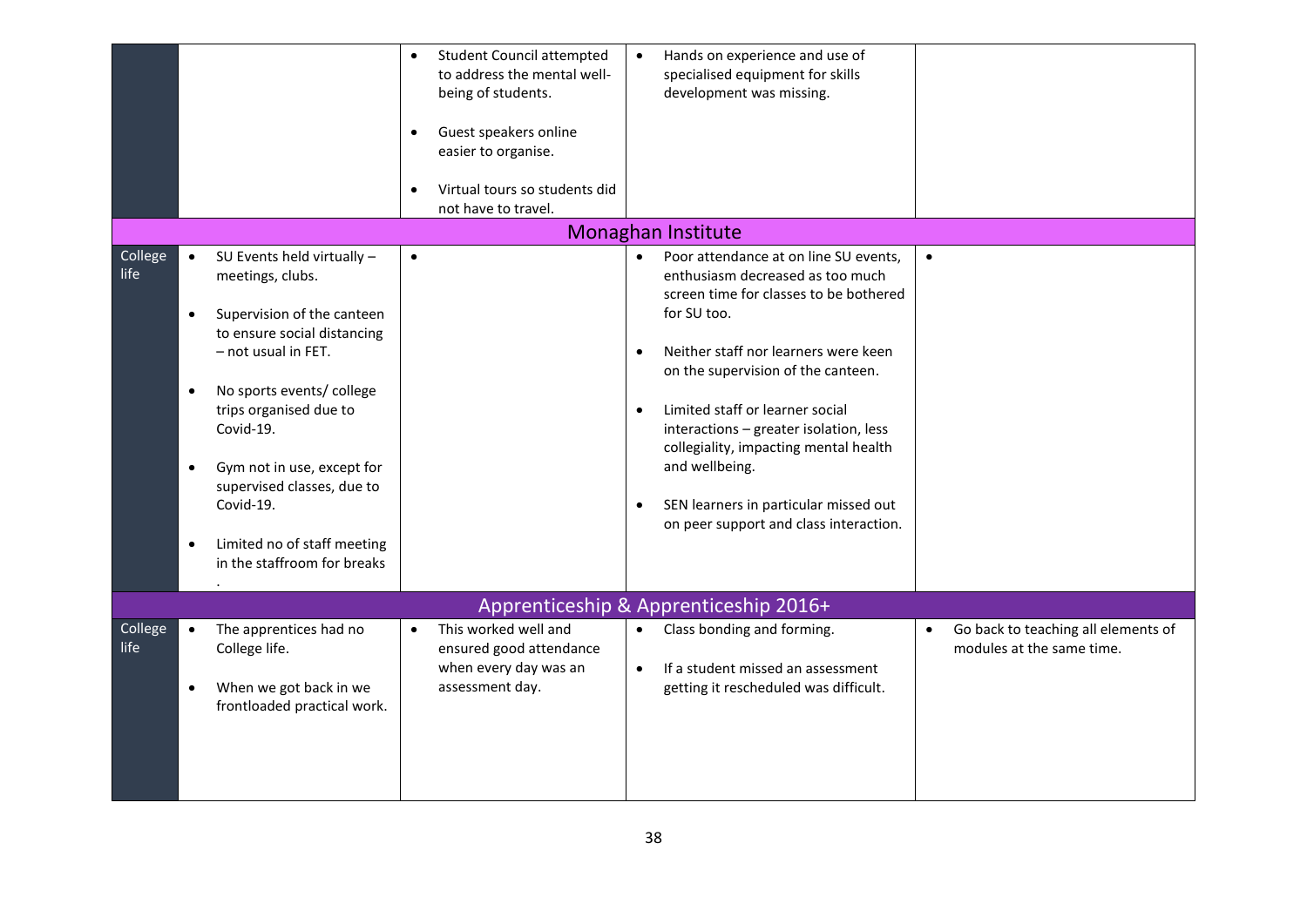|                 | <b>Traineeships</b>    |                                                                                                                                                                                               |  |                                                                                                                                                                                                                                                                       |                        |                                                                                                                                                                                                                                                                                                                                                                               |           |                                                                                                                                                     |  |
|-----------------|------------------------|-----------------------------------------------------------------------------------------------------------------------------------------------------------------------------------------------|--|-----------------------------------------------------------------------------------------------------------------------------------------------------------------------------------------------------------------------------------------------------------------------|------------------------|-------------------------------------------------------------------------------------------------------------------------------------------------------------------------------------------------------------------------------------------------------------------------------------------------------------------------------------------------------------------------------|-----------|-----------------------------------------------------------------------------------------------------------------------------------------------------|--|
| College<br>life | $\bullet$<br>$\bullet$ | None as everyone was<br>restricted to the classroom<br>when on site.<br>Canteen facilities, college<br>facilities.<br>Learners were working<br>from home from Christmas<br>2020 - March 2021. |  | The restrictions in college<br>life allowed students to feel<br>safer particularly when<br>COVID-19 numbers were<br>high in the Cavan are.<br>Online lessons worked well<br>& we managed to make<br>good progress & get theory<br>components of modules<br>completed. | $\bullet$<br>$\bullet$ | It definitely had an impact on the<br>trainees. They were quite a tight knit<br>group and enjoyed each other's<br>company. As a result of COVID<br>restrictions they couldn't spend as<br>much time or in close proximity to<br>each other.<br>Learners were becoming bored of<br>online learning towards the end &<br>were glad to get back to practical skills<br>training. | $\bullet$ | I don't know if I could change<br>anything as this was as a result of<br>public health policy being<br>implemented. Ongoing support to<br>trainees. |  |
|                 |                        |                                                                                                                                                                                               |  |                                                                                                                                                                                                                                                                       |                        |                                                                                                                                                                                                                                                                                                                                                                               |           |                                                                                                                                                     |  |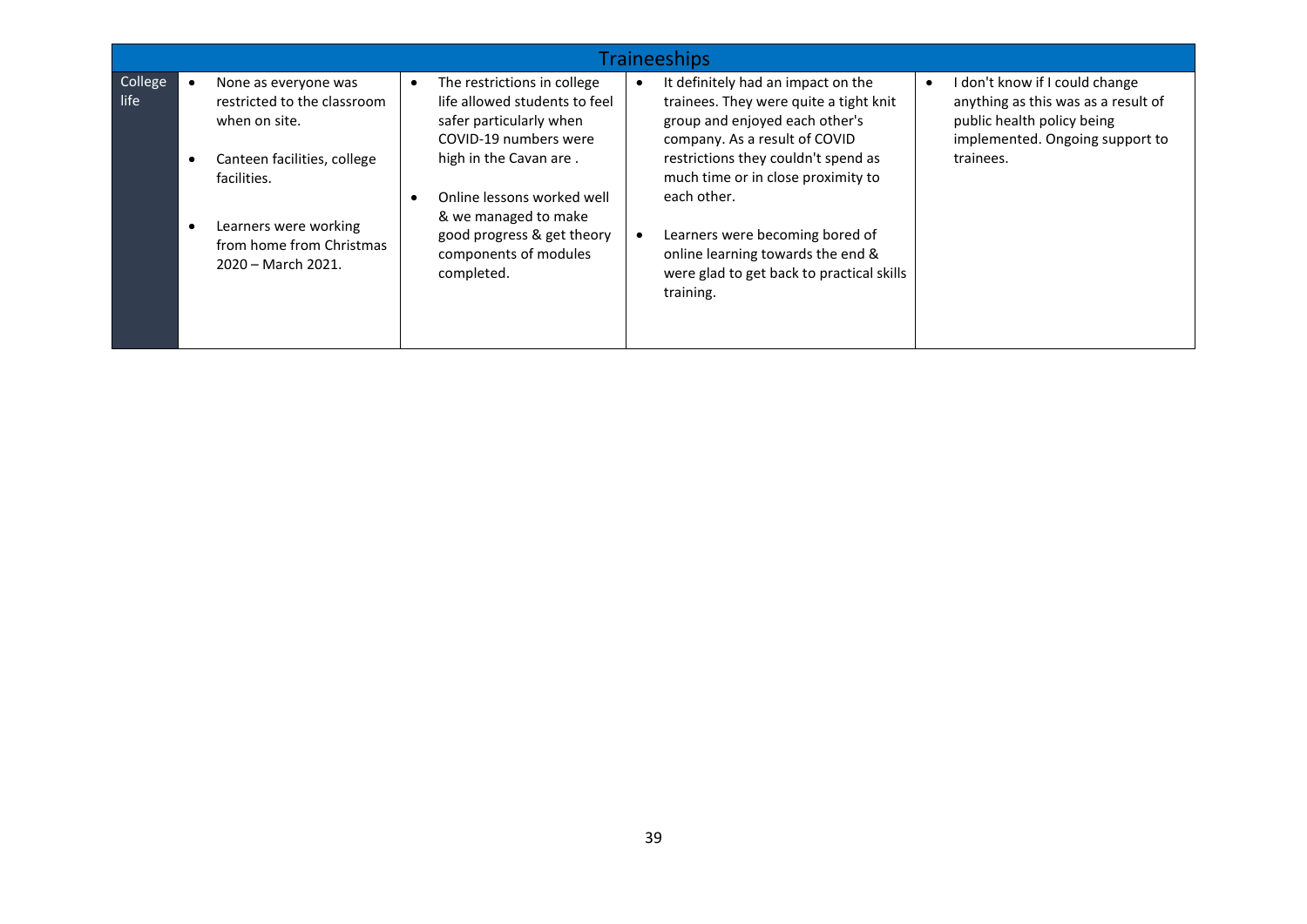#### **Section 9: Management & Administration**

<span id="page-40-0"></span>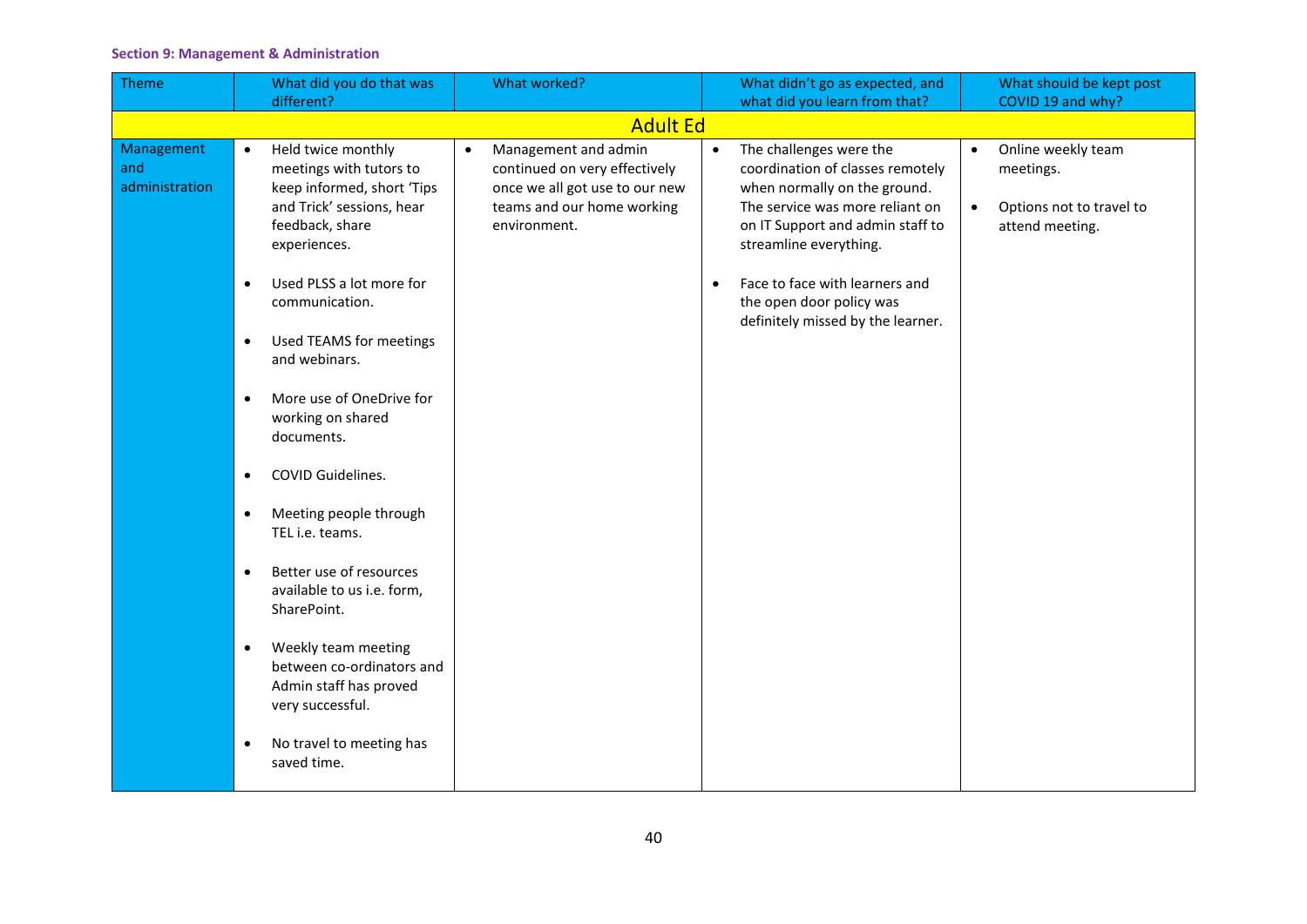|                                     |                                                                                                                                                                                                                                                                                                                                                                                                                             | Cavan Institute                                                                                                                                                                                                                                                                                                                                                                                                                                                                                                                                                                                           |                                                                                                                                                                                                                                                                                                                                                                                                                                                                                                                                                                                                                                              |                                                                                                                                                                                                                                                                                                                                                                                                                                                                                                                                                                                                                                                                                                                                                                             |
|-------------------------------------|-----------------------------------------------------------------------------------------------------------------------------------------------------------------------------------------------------------------------------------------------------------------------------------------------------------------------------------------------------------------------------------------------------------------------------|-----------------------------------------------------------------------------------------------------------------------------------------------------------------------------------------------------------------------------------------------------------------------------------------------------------------------------------------------------------------------------------------------------------------------------------------------------------------------------------------------------------------------------------------------------------------------------------------------------------|----------------------------------------------------------------------------------------------------------------------------------------------------------------------------------------------------------------------------------------------------------------------------------------------------------------------------------------------------------------------------------------------------------------------------------------------------------------------------------------------------------------------------------------------------------------------------------------------------------------------------------------------|-----------------------------------------------------------------------------------------------------------------------------------------------------------------------------------------------------------------------------------------------------------------------------------------------------------------------------------------------------------------------------------------------------------------------------------------------------------------------------------------------------------------------------------------------------------------------------------------------------------------------------------------------------------------------------------------------------------------------------------------------------------------------------|
| Management<br>and<br>administration | All meetings online.<br>$\bullet$<br>New SharePoint Site for<br>$\bullet$<br>staff and students.<br><b>Additional School Head</b><br>$\bullet$<br>allocated to support<br>students in each school.<br>Module withdrawals and<br>$\bullet$<br>exemptions online.<br>The reorganisation of<br>$\bullet$<br>administration staff<br>workloads to support<br>teachers within each<br>school.<br>MS Forms very user<br>friendly. | New SharePoint sites for staff<br>$\bullet$<br>and students.<br>Additional School Head in the<br>$\bullet$<br>area of Services.<br>More frequent<br>$\bullet$<br>discussion/meetings with<br>tutors within the Dept/School.<br>Administration support.<br>$\bullet$<br>Breakout rooms for<br>$\bullet$<br>Department meetings.<br>Feedback given to students on-<br>$\bullet$<br>line.<br>Using MS forms for feedback.<br>$\bullet$<br>Online meetings - especially at<br>$\bullet$<br>the end of the year and<br>assessment.<br>Entering results on the QBS<br>$\bullet$<br>system and later amendments. | Communications outside working<br>$\bullet$<br>hours.<br>Boundaries of work/home life<br>$\bullet$<br>extended.<br>Detailed email communication.<br>$\bullet$<br>In some cases duplication of<br>$\bullet$<br>emails.<br>Emails from CMETB - filter by<br>$\bullet$<br>management as to what is<br>relevant for teaching staff - too<br>many.<br>Submission of end of year forms<br>$\bullet$<br>to be submitted to one central<br>email.<br>When students didn't take<br>$\bullet$<br>feedback on board.<br>CIDESCO centre guidelines for all<br>$\bullet$<br>paperwork should be accessible<br>centrally.<br>Detailed emails.<br>$\bullet$ | Meetings online.<br>$\bullet$<br>Croke Park hours online.<br>$\bullet$<br>Review of communications<br>$\bullet$<br>protocols for staff and<br>students, more clarification<br>required.<br>Teams or SharePoint or<br>$\bullet$<br>emails - select one platform<br>and channel communications<br>via this platform. Students<br>may not be reading their<br>emails.<br>Additional School Head.<br>$\bullet$<br>Support from Admin.<br>$\bullet$<br>Career Guidance allocated to<br>$\bullet$<br>each School.<br>More submission of forms<br>$\bullet$<br>using MS Forms.<br>Croke Park hours carried out<br>$\bullet$<br>online.<br>The system for entering<br>$\bullet$<br>results on the QBS system.<br>Use of the chat function in<br>$\bullet$<br>teams during meetings. |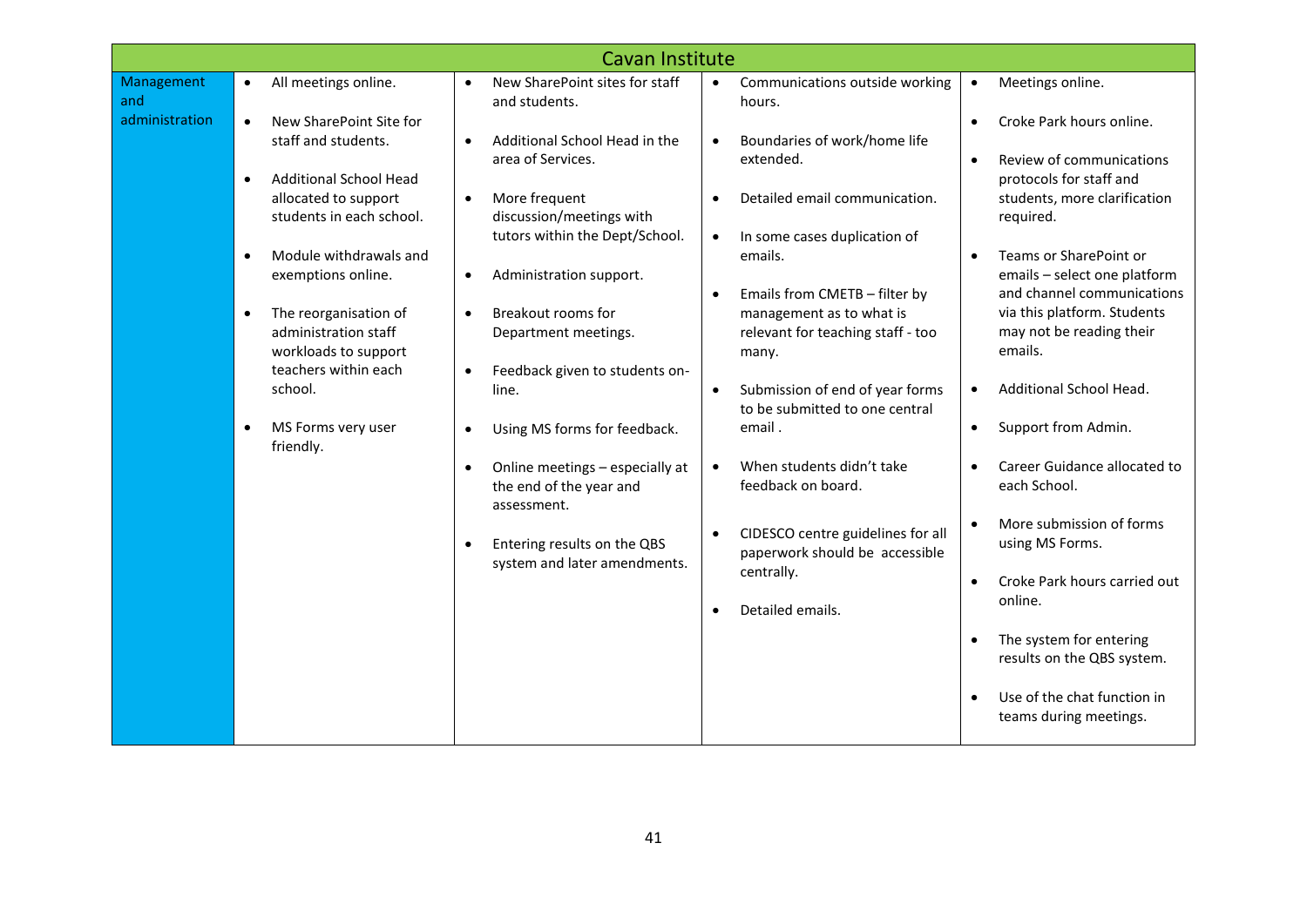|                                     |                                                                                                                                                                                                                                                                                                                                                                                                                                            | Monaghan Institute                                                                                                                                                                                                                                                                                                                                                                                                   |                                                                                                                                                                                                                                                                                                                                                   |                                                                                                                                                                                                                                                                                                                                                                                                                                                                                                                                                              |
|-------------------------------------|--------------------------------------------------------------------------------------------------------------------------------------------------------------------------------------------------------------------------------------------------------------------------------------------------------------------------------------------------------------------------------------------------------------------------------------------|----------------------------------------------------------------------------------------------------------------------------------------------------------------------------------------------------------------------------------------------------------------------------------------------------------------------------------------------------------------------------------------------------------------------|---------------------------------------------------------------------------------------------------------------------------------------------------------------------------------------------------------------------------------------------------------------------------------------------------------------------------------------------------|--------------------------------------------------------------------------------------------------------------------------------------------------------------------------------------------------------------------------------------------------------------------------------------------------------------------------------------------------------------------------------------------------------------------------------------------------------------------------------------------------------------------------------------------------------------|
| Management<br>and<br>administration | Learner fees paid on line.<br>$\bullet$<br>Admin staff working from<br>$\bullet$<br>home.<br>Staff meetings, BOM<br>$\bullet$<br>meetings, CMETB QA<br>meetings and National fora<br>all held on line.<br>Interviews held on line, as<br>$\bullet$<br>arranged by CMETB.<br>Staff were advised that all<br>$\bullet$<br>assessment evidence was<br>to be digital for 20/21,<br>therefore both IV and EA<br>could be completed<br>remotely. | Learner fees paid on<br>$\bullet$<br>line.<br>Better attendance at<br>$\bullet$<br>staff meetings, as staff<br>were at home, rather<br>than staying late in<br>college.<br>Easier to focus on the<br>$\bullet$<br>core college work with<br>no requests for use of<br>meeting rooms/<br>facilities by CMETB or<br>other bodies.<br>Learners got used to<br>$\bullet$<br>submitting assessment<br>evidence digitally. | Getting Board meeting papers signed<br>was more difficult and took longer to<br>sort out following on line meetings.<br>Keeping on top of building<br>$\bullet$<br>maintenance requirements,<br>deliveries, servicing of equipment<br>was less focused, with admin staff<br>working from home and at a distance<br>from caretaker/cleaning staff. | Fees paid on line.<br>$\bullet$<br>Admin staff will want to<br>$\bullet$<br>continue some working from<br>home, due to government<br>policy.<br>Staff meetings, CMETB QA<br>$\bullet$<br>meetings and National fora to<br>continue to be held on line.<br>Some BOM members may wish<br>to return to face to face<br>meetings (Hybrid model?).<br>Maintain CMETB system of<br>$\bullet$<br>holding Interviews on line.<br>Continue to collect assessment<br>$\bullet$<br>material digitally from learners,<br>so that IV and EA can be<br>completed remotely. |
|                                     |                                                                                                                                                                                                                                                                                                                                                                                                                                            | Apprenticeship & Apprenticeship 2016+                                                                                                                                                                                                                                                                                                                                                                                |                                                                                                                                                                                                                                                                                                                                                   |                                                                                                                                                                                                                                                                                                                                                                                                                                                                                                                                                              |
| Management<br>and<br>administration | Kept in contact regularly.                                                                                                                                                                                                                                                                                                                                                                                                                 | This proved important<br>$\bullet$<br>for progression.                                                                                                                                                                                                                                                                                                                                                               | Not be able to contact or get feed<br>$\bullet$<br>back from certain departments.<br>A lot of extra meeting took up time<br>$\bullet$<br>but were of great benefit.                                                                                                                                                                               | Keep meetings remote.<br>$\bullet$                                                                                                                                                                                                                                                                                                                                                                                                                                                                                                                           |
|                                     |                                                                                                                                                                                                                                                                                                                                                                                                                                            | <b>Traineeships</b>                                                                                                                                                                                                                                                                                                                                                                                                  |                                                                                                                                                                                                                                                                                                                                                   |                                                                                                                                                                                                                                                                                                                                                                                                                                                                                                                                                              |
| Management<br>and<br>administration | Good contact always.<br>On-going access to<br>$\bullet$<br>management and<br>administration throughout<br>academic year.                                                                                                                                                                                                                                                                                                                   | Everything.<br>$\bullet$<br>Meetings via Microsoft<br>$\bullet$<br>Teams throughout the<br>academic year.                                                                                                                                                                                                                                                                                                            | Duplication of email content<br>$\bullet$<br>from the ETB, Cavan institute,<br>training services.<br>Large meetings/briefings via MS<br>$\bullet$<br>teams with very little engagement<br>from staff.                                                                                                                                             | On going access to<br>$\bullet$<br>management and<br>administration.                                                                                                                                                                                                                                                                                                                                                                                                                                                                                         |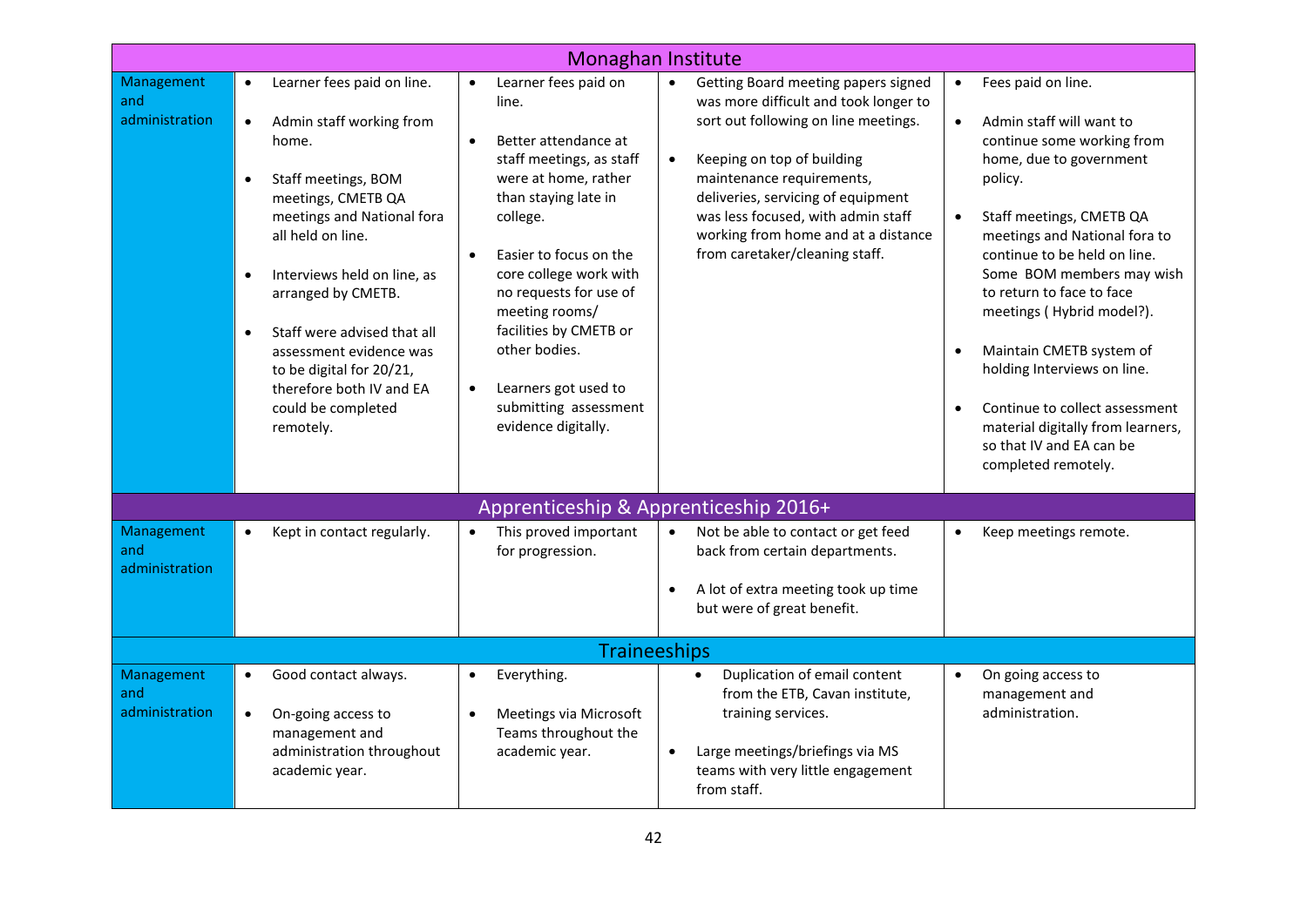|                                     | No issues with<br>management &<br>administration.  |                                              |                                                                 |                                                                     |
|-------------------------------------|----------------------------------------------------|----------------------------------------------|-----------------------------------------------------------------|---------------------------------------------------------------------|
|                                     |                                                    | Youthreach                                   |                                                                 |                                                                     |
| Management<br>and<br>administration | Uploaded all administration<br>files to One Drive. | Meetings were more<br>focused and efficient. | No access to printers.<br>Difficulty in accessing files.<br>- 4 | Using One Drive for<br>administration files.                        |
|                                     | Worked from home.                                  | Less time away from<br>the centre.           | Overloaded with meetings.                                       | Online meetings in moderation.                                      |
|                                     | Staff meetings online.                             | Less physical paper.                         | Less face-to-face interaction.                                  | Option to work from home<br>$\bullet$<br>when doing administration. |
|                                     | Attended all meetings<br>$\bullet$<br>online.      |                                              |                                                                 |                                                                     |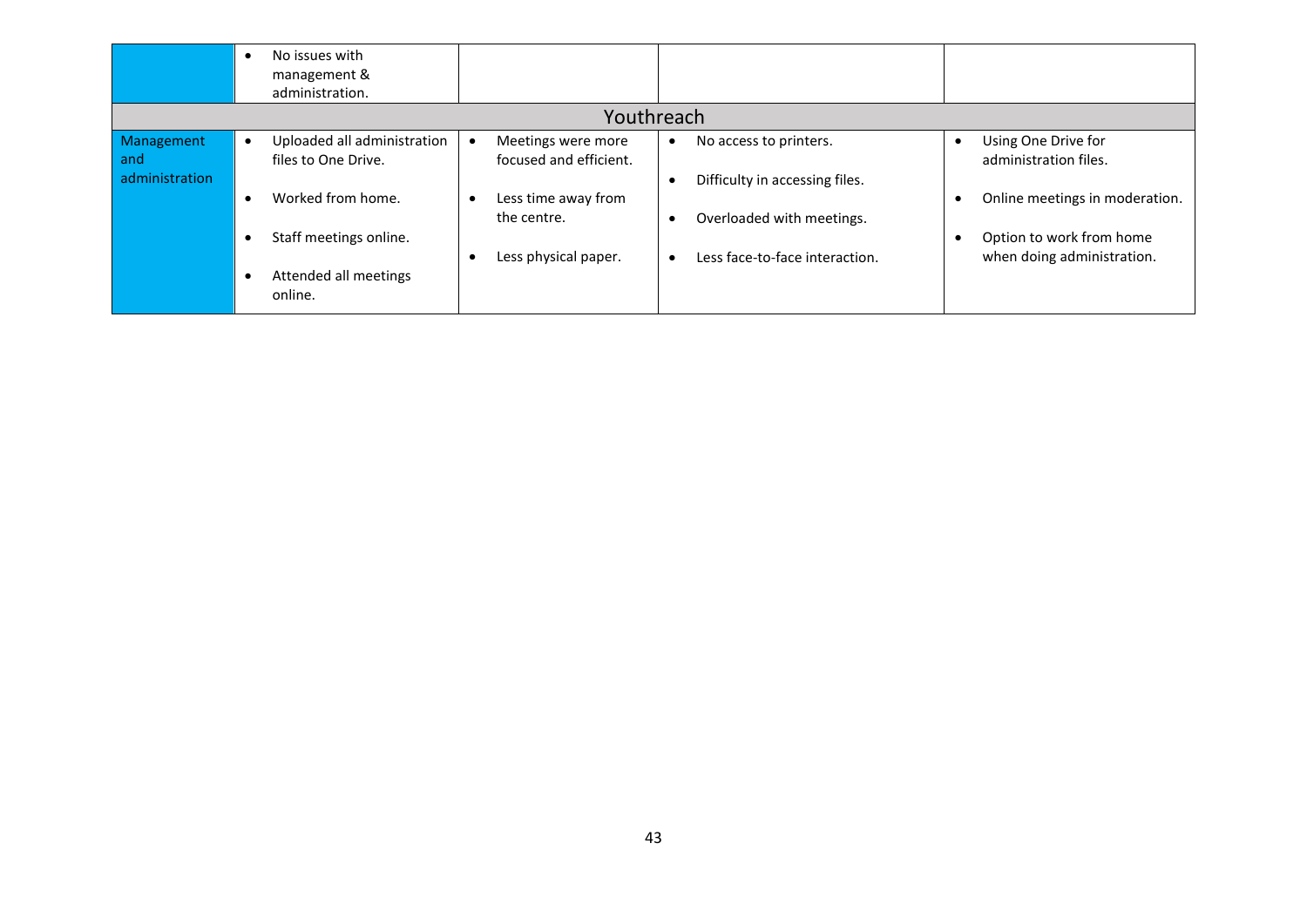#### **Section 10:Supports for Learners**

<span id="page-44-0"></span>

| <b>Theme</b>                       | What did you do that was                                                                                                                                                                                                                                                                                                                                                                                                                | What worked?                                                                                                                                                                                                                                                                              | What didn't go as expected, and what                                                                                                                                                                                                                                                                                                                                                  | What should be kept post                                                                                                                                                                                                                                                                                 |
|------------------------------------|-----------------------------------------------------------------------------------------------------------------------------------------------------------------------------------------------------------------------------------------------------------------------------------------------------------------------------------------------------------------------------------------------------------------------------------------|-------------------------------------------------------------------------------------------------------------------------------------------------------------------------------------------------------------------------------------------------------------------------------------------|---------------------------------------------------------------------------------------------------------------------------------------------------------------------------------------------------------------------------------------------------------------------------------------------------------------------------------------------------------------------------------------|----------------------------------------------------------------------------------------------------------------------------------------------------------------------------------------------------------------------------------------------------------------------------------------------------------|
|                                    | different?                                                                                                                                                                                                                                                                                                                                                                                                                              |                                                                                                                                                                                                                                                                                           | did you learn from that?                                                                                                                                                                                                                                                                                                                                                              | COVID 19 and why?                                                                                                                                                                                                                                                                                        |
|                                    |                                                                                                                                                                                                                                                                                                                                                                                                                                         | <b>Adult Ed</b>                                                                                                                                                                                                                                                                           |                                                                                                                                                                                                                                                                                                                                                                                       |                                                                                                                                                                                                                                                                                                          |
| <b>Supports</b><br>for<br>learners | Device Loans.<br>CMETB emails.<br>$\bullet$<br>Learner Wellbeing Initiative.<br>$\bullet$<br>One-to-one IT Support for<br>$\bullet$<br>learners and the general public.<br>Vaccine registration support for<br>$\bullet$<br>the general public.<br><b>Tutors delivered "Get</b><br>$\bullet$<br>Connected" course during<br>September to December, to<br>ensure learners could access<br>online classes, in case of future<br>lockdown. | IT Support generally<br>$\bullet$<br>worked well.<br>Vaccine registration<br>$\bullet$<br>support was given to 6<br>learners.<br>Get Connected allowed<br>$\bullet$<br>learners to work online,<br>when they may previously<br>have been unable to do so.                                 | Some people who looked for Vaccine<br>$\bullet$<br>registration support believed we were<br>the HSE, and complained to us about<br>things that were not ours to resolve.<br>If a learner is badly dyslexic, or very<br>$\bullet$<br>inexperienced with technology, or has<br>no broadband or Wifi, it is very<br>difficult to provide support under<br>Level 5 Covid-19 restrictions. | Learner wellbeing.<br>$\bullet$<br><b>CMETB Emails.</b><br>$\bullet$<br>Device Loans.<br>$\bullet$<br>Deliver "Get Connected" or<br>$\bullet$<br>similar to all literacy and<br>basic IT learners from now<br>on.<br>Continue the 1:1 support<br>$\bullet$<br>options for vulnerable<br>learner with IT. |
|                                    |                                                                                                                                                                                                                                                                                                                                                                                                                                         |                                                                                                                                                                                                                                                                                           |                                                                                                                                                                                                                                                                                                                                                                                       |                                                                                                                                                                                                                                                                                                          |
|                                    |                                                                                                                                                                                                                                                                                                                                                                                                                                         | <b>Cavan Institute</b>                                                                                                                                                                                                                                                                    |                                                                                                                                                                                                                                                                                                                                                                                       |                                                                                                                                                                                                                                                                                                          |
| <b>Supports</b><br>for<br>learners | Online guidance and counselling.<br>$\bullet$<br>Teams meetings with<br>$\bullet$<br>parents/guardians.<br>Increased support<br>$\bullet$<br>structures/follow up within<br>schools.<br>Structured weekly support<br>$\bullet$<br>schedule for students delivered<br>by ERL Support staff in Cl.                                                                                                                                        | Parents and guardians'<br>$\bullet$<br>meetings facilitated online.<br>Online support in the area<br>$\bullet$<br>of Microsoft Teams.<br>WRAP supports for<br>$\bullet$<br>students.<br>Extra equipment in the<br>$\bullet$<br>Healthcare area.<br>One-to-one tutor support.<br>$\bullet$ | Students very stressed in early days in<br>$\bullet$<br>terms of accessing Teams etc.<br>Long wait for counselling services.<br>$\bullet$<br>Online SEN supports did not work for<br>$\bullet$<br>many students.<br>Access to OLC for some students was<br>$\bullet$<br>provided late in the year for students<br>who needed that support.                                            | More guest lecturer<br>$\bullet$<br>opportunities and event<br>available to students.<br>Tech support for students.<br>$\bullet$<br>Recorded screencast<br>$\bullet$<br>tutorials.<br>Guidance staff per school.<br>$\bullet$<br>Additional counselling<br>$\bullet$<br>services for students            |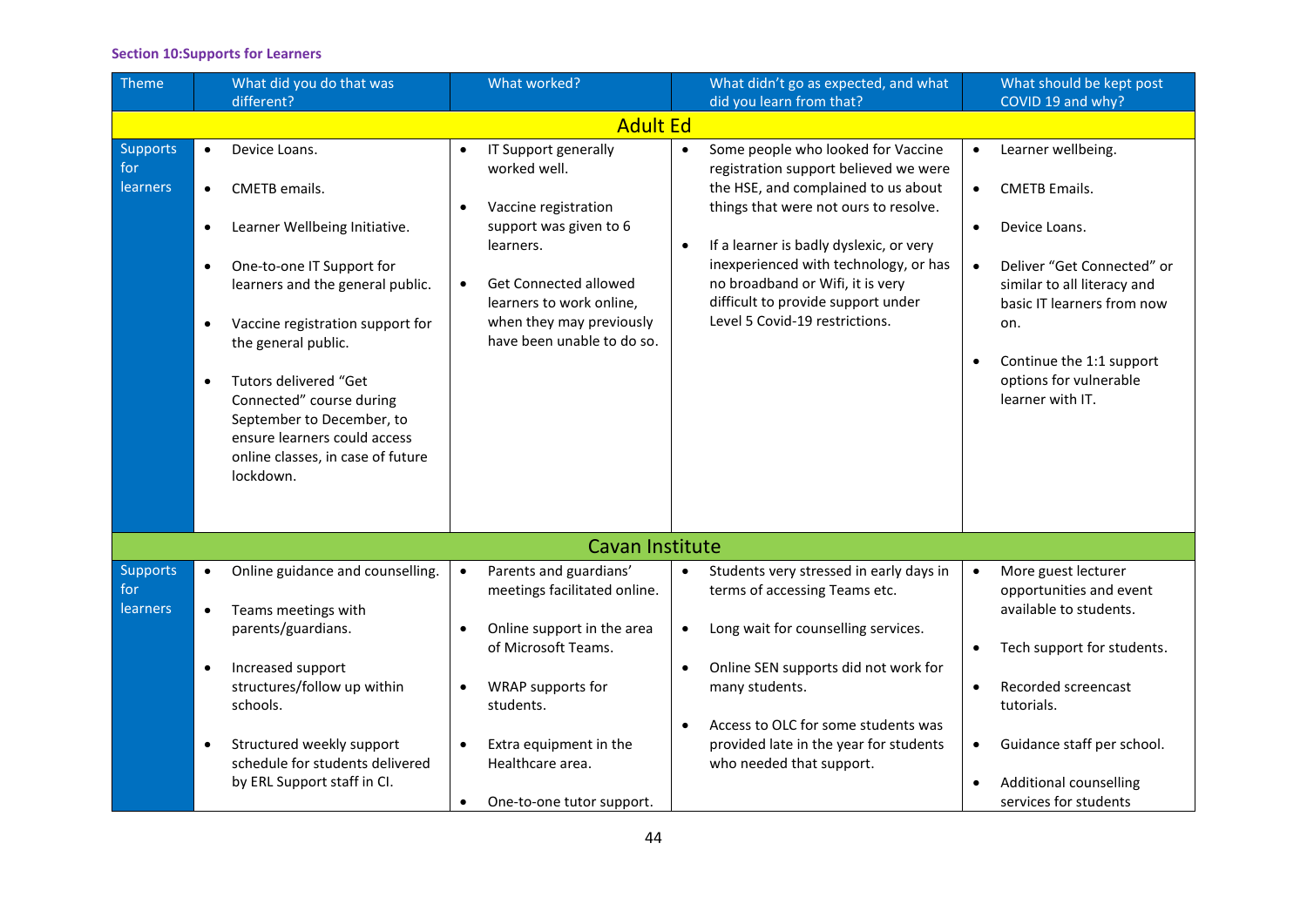|                                           | Hardware supplied through<br>$\bullet$<br>CMETB laptop loan scheme.<br>Software supplied to students.<br>Online support in the area of<br>Microsoft Teams.<br>WRAP support for students.<br>Extra equipment in the<br>$\bullet$<br>Healthcare area, worked well.<br>One-to-one tutor support.<br>$\bullet$<br>More contact with students in<br>$\bullet$<br>relation to their concerns. | Extra supports to students<br>from ERL Support Team in<br>CI.                                                                                                                                                                  | Some students not availing of the<br>$\bullet$<br>range of supports available.<br>Students didn't have access to digital<br>$\bullet$<br>library.                                                                                                                                                                                                                                                                          | required going forward post-<br>Covid-19.<br>Access to online Journals.<br>$\bullet$<br>Online support in the area of<br>$\bullet$<br>Microsoft Teams.<br>WRAP supports for students.<br>$\bullet$<br>Extra equipment in the<br>$\bullet$<br>Healthcare area, worked<br>well.<br>One-to-one tutor support.<br>$\bullet$<br><b>Guidance Support for</b><br>$\bullet$<br>students.<br>Booking system for<br>$\bullet$<br>councillor support.<br>Investment for a digital<br>$\bullet$<br>library. |
|-------------------------------------------|-----------------------------------------------------------------------------------------------------------------------------------------------------------------------------------------------------------------------------------------------------------------------------------------------------------------------------------------------------------------------------------------|--------------------------------------------------------------------------------------------------------------------------------------------------------------------------------------------------------------------------------|----------------------------------------------------------------------------------------------------------------------------------------------------------------------------------------------------------------------------------------------------------------------------------------------------------------------------------------------------------------------------------------------------------------------------|-------------------------------------------------------------------------------------------------------------------------------------------------------------------------------------------------------------------------------------------------------------------------------------------------------------------------------------------------------------------------------------------------------------------------------------------------------------------------------------------------|
|                                           |                                                                                                                                                                                                                                                                                                                                                                                         |                                                                                                                                                                                                                                |                                                                                                                                                                                                                                                                                                                                                                                                                            | CI Team educator.<br>$\bullet$                                                                                                                                                                                                                                                                                                                                                                                                                                                                  |
|                                           |                                                                                                                                                                                                                                                                                                                                                                                         | Monaghan Institute                                                                                                                                                                                                             |                                                                                                                                                                                                                                                                                                                                                                                                                            |                                                                                                                                                                                                                                                                                                                                                                                                                                                                                                 |
| <b>Supports</b><br>for<br><b>learners</b> | Guidance used Teams calls to<br>meet/support learners.<br>Learning Support classes<br>$\bullet$<br>delivered through Teams.<br>PA's supported SEN learners in<br>$\bullet$<br>class and for additional sessions<br>through TEAMS calls.                                                                                                                                                 | Guidance via Teams calls to<br>$\bullet$<br>meet/support learners.<br>PA's supported SEN<br>$\bullet$<br>learners for additional<br>sessions outside of class<br>through TEAMS calls.<br>Learner Assistance Fund.<br>$\bullet$ | Learning Support classes delivered<br>$\bullet$<br>through Teams didn't work that well.<br>Some SEN learners need to be<br>reminded to attend support classes<br>and didn't always turn up to online<br>sessions. When in college it's easier<br>to follow up with learners.<br>Some SEN learners needed more one<br>on one support from PA's during class<br>than could be delivered online<br>through the chat function. | Guidance via Teams calls to<br>$\bullet$<br>meet/support learners.<br>PA's available to support SEN<br>$\bullet$<br>learners for additional<br>sessions outside of class<br>through TEAMS calls, as<br>required.<br>Learner Assistance Fund.<br>$\bullet$                                                                                                                                                                                                                                       |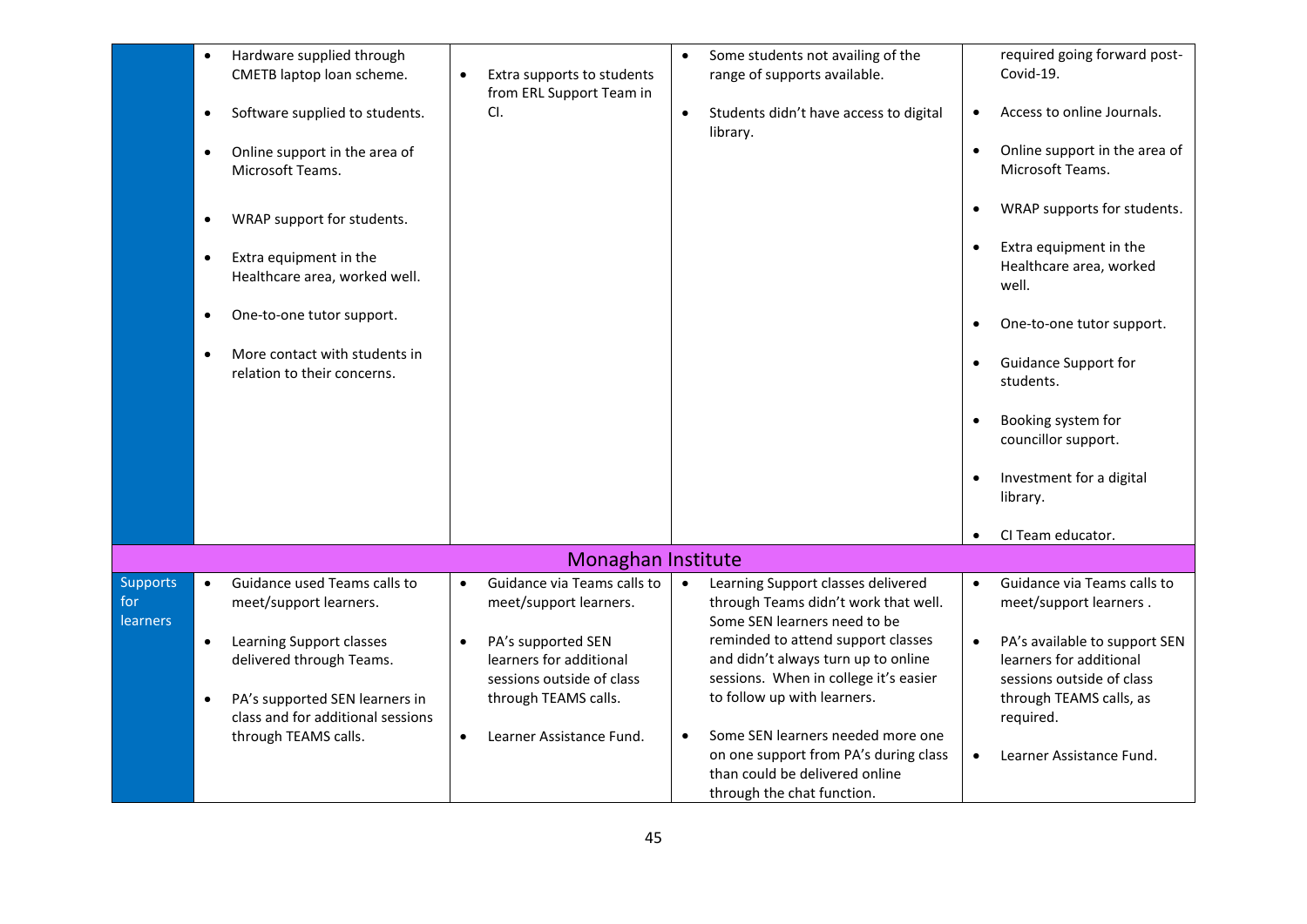|                                           | Wellbeing pack done up and<br>$\bullet$<br>circulated on line to learners via<br>the students union.                                                                                                                                 |                                                                                                                                                                       |                                                                                                                                                                                                                                                    |                                                                                                                                                 |
|-------------------------------------------|--------------------------------------------------------------------------------------------------------------------------------------------------------------------------------------------------------------------------------------|-----------------------------------------------------------------------------------------------------------------------------------------------------------------------|----------------------------------------------------------------------------------------------------------------------------------------------------------------------------------------------------------------------------------------------------|-------------------------------------------------------------------------------------------------------------------------------------------------|
|                                           | Details of local agencies<br>$\bullet$<br>providing support and of online<br>wellbeing events were circulated<br>to all learners.                                                                                                    |                                                                                                                                                                       |                                                                                                                                                                                                                                                    |                                                                                                                                                 |
|                                           | Learner Assistance Fund<br>$\bullet$<br>introduced, supported by SOLAS.                                                                                                                                                              |                                                                                                                                                                       |                                                                                                                                                                                                                                                    |                                                                                                                                                 |
|                                           |                                                                                                                                                                                                                                      | Apprenticeship & Apprenticeship 2016+                                                                                                                                 |                                                                                                                                                                                                                                                    |                                                                                                                                                 |
| <b>Supports</b><br>for<br><b>learners</b> | Laptops made available.<br>$\bullet$<br>Provide Laptops to students.<br>$\bullet$<br>We give them Laptops.<br>$\bullet$<br>Just kept encouraging and<br>$\bullet$<br>engaging to ensure they were ok<br>and gave the support needed. | Good if good internet is<br>$\bullet$<br>available.<br>Worked well if broadband<br>$\bullet$<br>available.<br>Supporting students.<br><b>Specific Skills Training</b> | Some students had to use data on<br>$\bullet$<br>their phones.<br>Poor Wifi.<br>$\bullet$<br>That they couldn't get connected (<br>$\bullet$<br>internet problems).<br>A lot of time spent on 1/1.<br>$\bullet$<br>This proved vital for students. | Teams training for students.<br>٠<br>Laptops remain Available.<br>$\bullet$<br>Keep 1/1 sessions with<br>$\bullet$<br>students.                 |
|                                           |                                                                                                                                                                                                                                      |                                                                                                                                                                       |                                                                                                                                                                                                                                                    |                                                                                                                                                 |
| Supports<br>for<br><b>learners</b>        | Used MS Teams and whatsapp.<br>$\bullet$                                                                                                                                                                                             | All worked very well.<br>$\bullet$                                                                                                                                    | Some tech issues experienced by<br>learners. Perhaps IT support could be<br>provided directly to learners                                                                                                                                          | Online support for feedback<br>$\bullet$<br>etc.                                                                                                |
|                                           |                                                                                                                                                                                                                                      | <b>Traineeships</b>                                                                                                                                                   |                                                                                                                                                                                                                                                    |                                                                                                                                                 |
| <b>Supports</b><br>for<br><b>learners</b> | Good support with Social needs.<br>$\bullet$<br>Laptop loan scheme additional<br>$\bullet$<br>funding.                                                                                                                               | Karol Harvey on hand to<br>$\bullet$<br>meet on teams with<br>learners.<br>Laptop loan scheme was<br>excellent, for trainees. I do                                    | Lack of engagement with some<br>$\bullet$<br>trainees with the supports that were<br>provided, additional IT supports,<br>guidance counsellors.                                                                                                    | Cavan Institute provided<br>$\bullet$<br>additional supports to on<br>learners in career guidance<br>or guidance counsellors and<br>IT support. |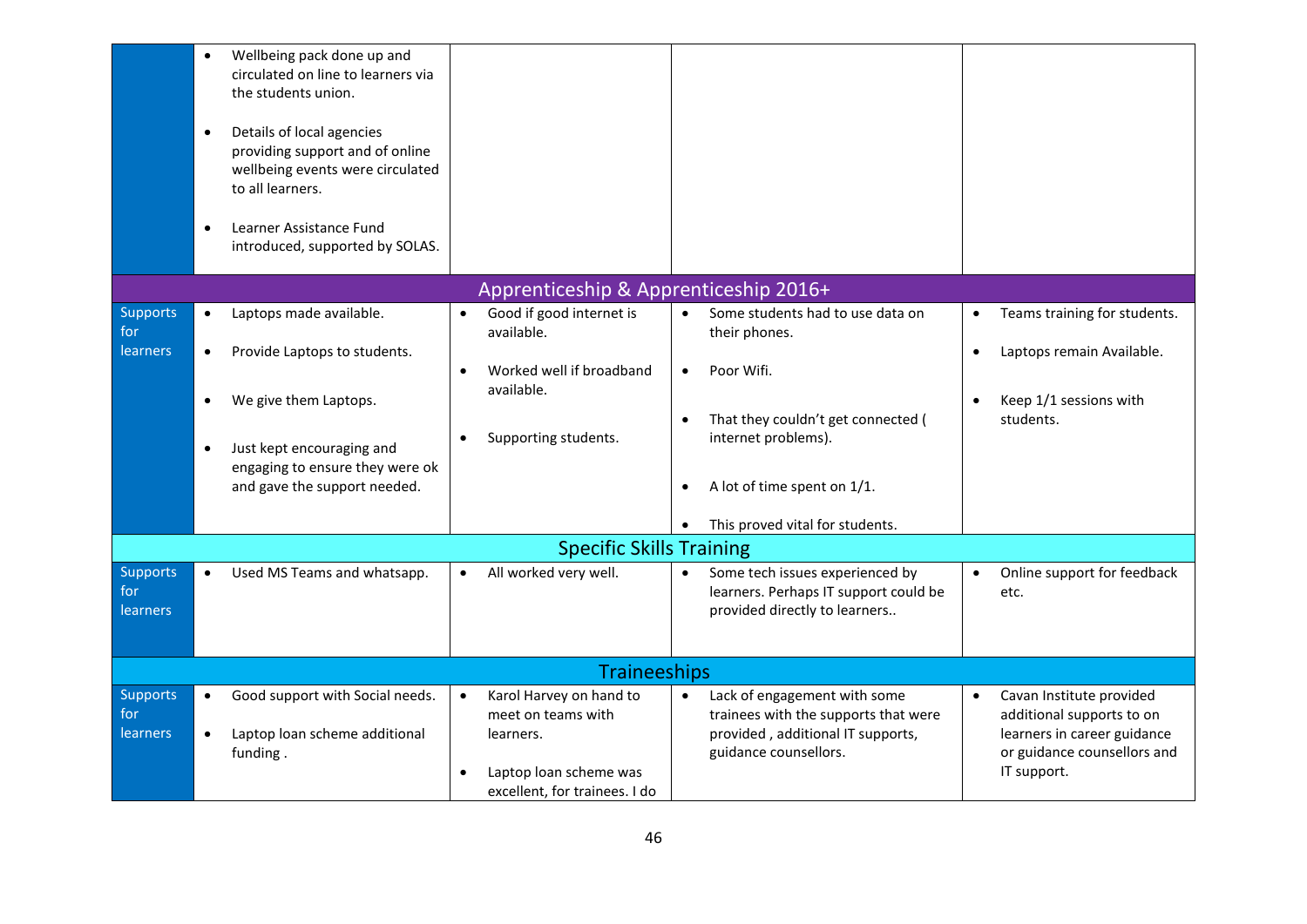|                                           | Access to enhanced services in<br>$\bullet$<br>CI.<br>Issued with laptops.<br>$\bullet$<br>Daily online lessons.<br>Contact with Coordinator &<br>$\bullet$<br>tutors via email or Microsoft<br>Teams at all times.                                                              | not believe they would<br>have been able to<br>complete the course if they<br>did not have this. |                      | Learners should be issued<br>$\bullet$<br>with laptops for their own<br>use every year as some<br>would not have their own<br>device & would struggle to<br>complete work at home.                                                                                |
|-------------------------------------------|----------------------------------------------------------------------------------------------------------------------------------------------------------------------------------------------------------------------------------------------------------------------------------|--------------------------------------------------------------------------------------------------|----------------------|-------------------------------------------------------------------------------------------------------------------------------------------------------------------------------------------------------------------------------------------------------------------|
|                                           |                                                                                                                                                                                                                                                                                  | Youthreach                                                                                       |                      |                                                                                                                                                                                                                                                                   |
| <b>Supports</b><br>for<br><b>learners</b> | Food hampers for learners<br>$\bullet$<br>Laptops supplied to all learners.<br>$\bullet$<br>TEL training for learners.<br>٠<br>Counselling for learners.<br>$\bullet$<br>Supply of dongles for internet<br>$\bullet$<br>access.<br>Keyworkers assigned to learners.<br>$\bullet$ | All measures worked<br>$\bullet$                                                                 | $N/A$ .<br>$\bullet$ | Laptops for learners.<br>$\bullet$<br>Dongles should they be<br>$\bullet$<br>required.<br>Continue TEL training.<br>$\bullet$<br>Counselling should continue<br>$\bullet$<br>into the summer.<br>Programme and budgets<br>should be increased to<br>reflect this. |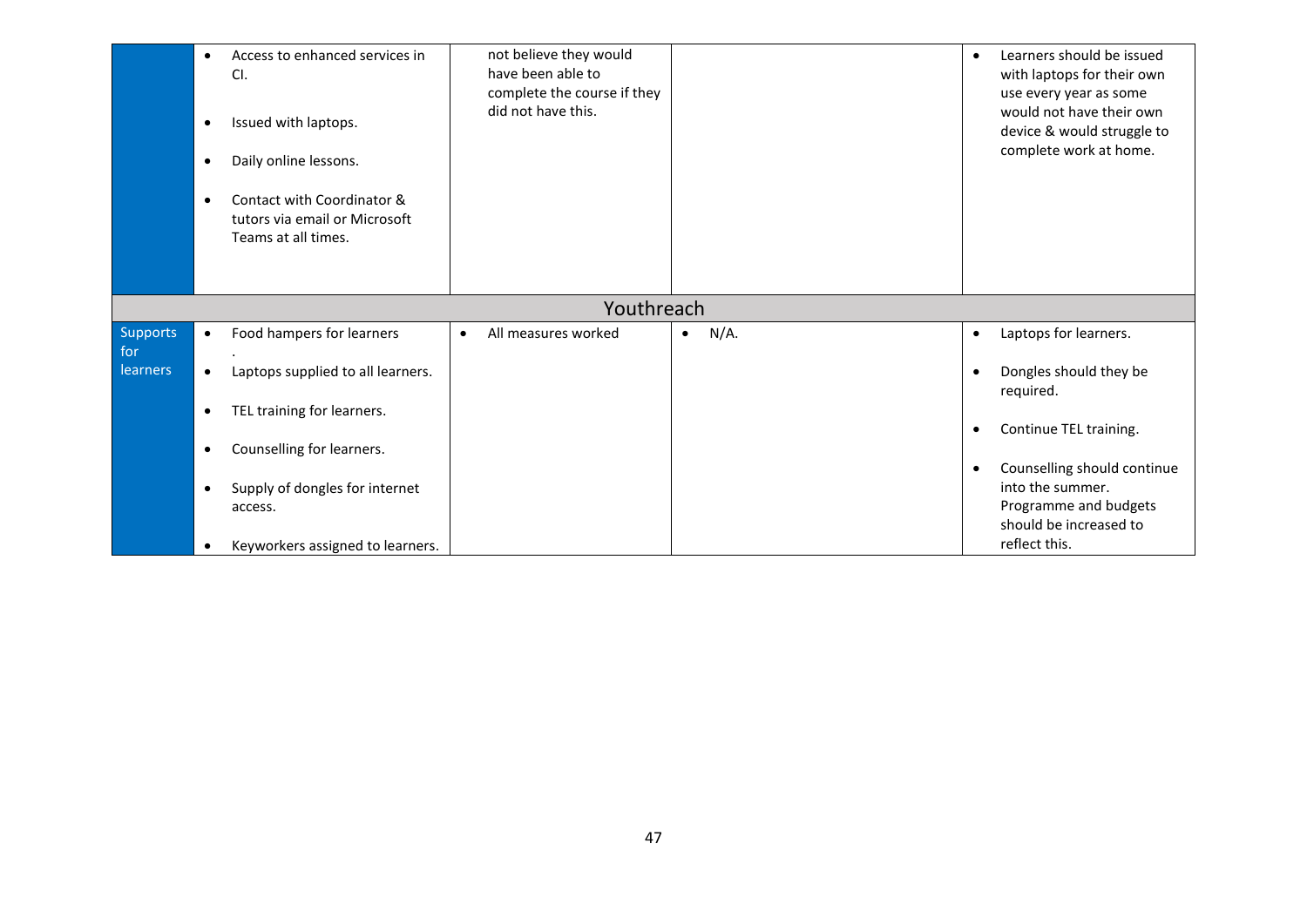#### Other

| <b>Theme</b> |           | What did you do that was                                   |           | What worked?                                                             |           | What didn't go as expected, and                                                                              |           | What should be kept post COVID 19 and                                                                                 |
|--------------|-----------|------------------------------------------------------------|-----------|--------------------------------------------------------------------------|-----------|--------------------------------------------------------------------------------------------------------------|-----------|-----------------------------------------------------------------------------------------------------------------------|
|              |           | different?                                                 |           |                                                                          |           | what did you learn from that?                                                                                |           | whv?                                                                                                                  |
|              |           |                                                            |           |                                                                          |           | Cavan Institute                                                                                              |           |                                                                                                                       |
| Other        | ٠         | Purchasing Procedures.                                     | $\bullet$ | Students were able to<br>review their                                    | $\bullet$ | Gave rise to issues with stock.                                                                              | $\bullet$ | Access to additional resources through<br>the Institute i.e. Mentimeter, Kahoot                                       |
|              | $\bullet$ | Videoing students for<br>practical classes.                |           | presentations when<br>recorded.                                          | $\bullet$ | Food ordering needs to go back to<br>tutor.                                                                  |           | (college subscription)<br>Video library made available. New<br>students could utilise these resources.                |
|              | $\bullet$ | One note notebook was                                      |           |                                                                          |           | <b>ITEC/CIDESCO Practical</b>                                                                                |           |                                                                                                                       |
|              |           | successful. Using live<br>documents.                       |           |                                                                          |           | examinations process was very<br>difficult to navigate resulting in very<br>high stress levels for students. |           | Extra supports for students in the area<br>around ERL September.                                                      |
|              | $\bullet$ | Teambuilding in Cavan<br>Canoe Centre.                     |           |                                                                          |           |                                                                                                              | $\bullet$ | Flagged the importance of Referencing<br>i.e. Video Tutorial be completed on how<br>to properly reference. Consistent |
|              | $\bullet$ | Practical exams took place<br>onsite with a combination of |           |                                                                          |           |                                                                                                              |           | approach to referencing as a result                                                                                   |
|              |           | onsite and remote<br>examiners.                            |           |                                                                          |           |                                                                                                              | $\bullet$ | All practical exams should take place<br>onsite with onsite examiners.                                                |
|              |           |                                                            |           |                                                                          |           | Youthreach                                                                                                   |           |                                                                                                                       |
| Other        | $\bullet$ | No traditional summer<br>programme in 2020.                | $\bullet$ | Most centres set up<br>base classes for groups<br>where it was feasible. | $\bullet$ | $N/A$ .                                                                                                      | $\bullet$ | Base classes for the individual groups will<br>be kept by those centres who used this<br>practice.                    |
|              | ٠         | No Work Experience.                                        |           |                                                                          |           |                                                                                                              |           | Most centres will return to serving                                                                                   |
|              |           | The structure of the                                       |           |                                                                          |           |                                                                                                              |           | traditional meals where possible.                                                                                     |
|              |           | Youthreach day changed.                                    |           |                                                                          |           |                                                                                                              |           |                                                                                                                       |

<span id="page-48-0"></span>• **Other reports or data considered when preparing this template.**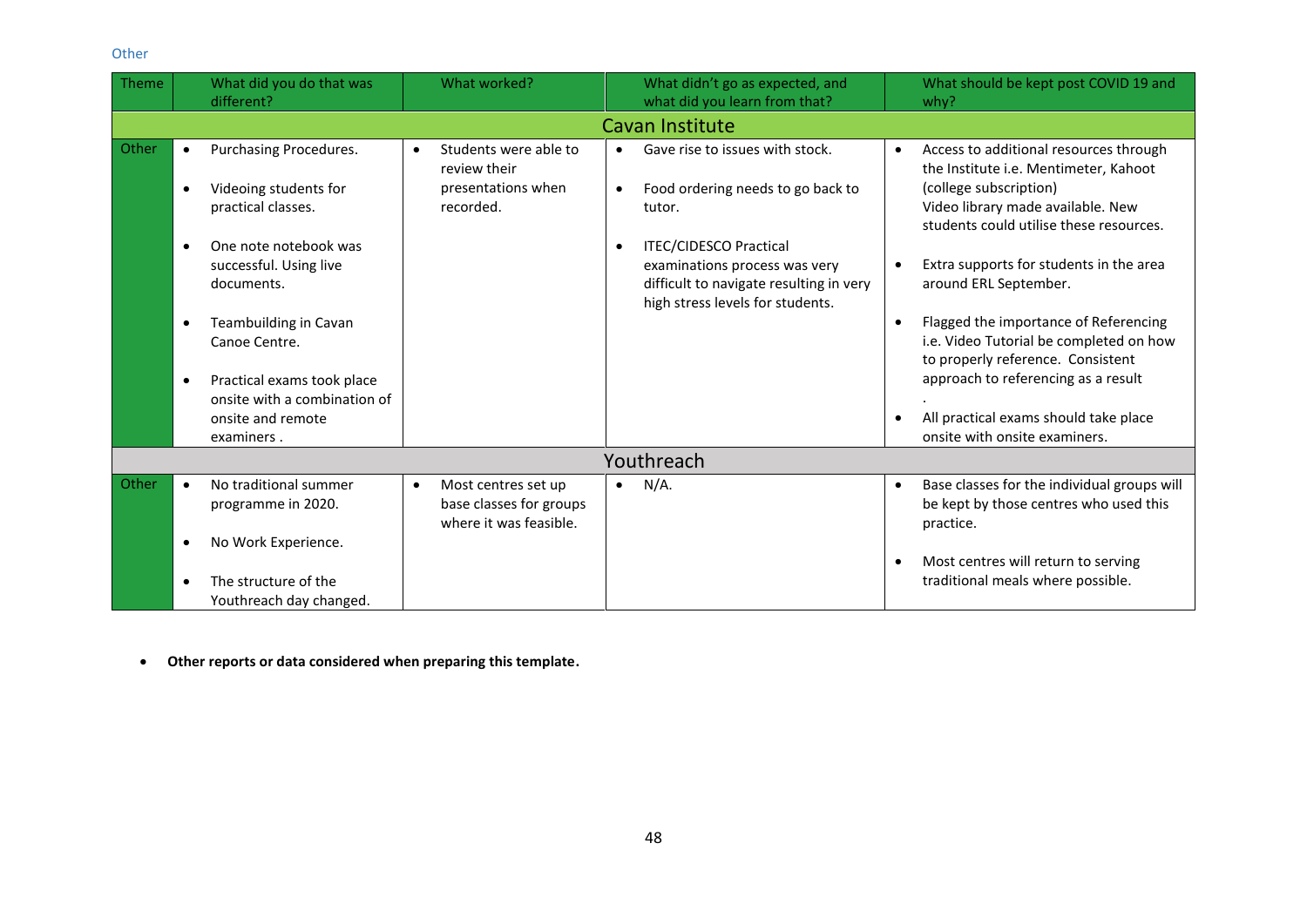<span id="page-49-0"></span>

| Centre /<br><b>Service</b><br><b>Training</b><br><b>Services</b> | <b>Key Actions Taken to</b><br><b>Maintain Continuity of</b><br><b>Teaching and Learning</b> | <b>Key Actions Taken</b><br>to Provide<br>Alternative<br>Assessment<br><b>Options for</b><br><b>Learners</b> | Key Actions Taken to<br><b>Support Learners</b> | <b>Key Challenges for</b><br>Learners | <b>Key Actions Taken to</b><br>Support / Upskill Staff | Key Challenges for Staff     |
|------------------------------------------------------------------|----------------------------------------------------------------------------------------------|--------------------------------------------------------------------------------------------------------------|-------------------------------------------------|---------------------------------------|--------------------------------------------------------|------------------------------|
| Rehab                                                            | <b>Rehab Group Learning</b>                                                                  | Rehab Learning                                                                                               | Staff are providing                             | We would highlight the                | Rehab Group's                                          | Lack of having in-centre     |
| <b>Learning NLN</b>                                              | NLN has moved provision                                                                      | NLN are currently                                                                                            | support through check-                          | vulnerability of the                  | Learning &                                             | resources to hand. Time      |
| National                                                         | to online/remote contact                                                                     | completing an                                                                                                | in by phone/                                    | Learners we provide                   | Development                                            | management in remote         |
| Learning                                                         | in line with Government                                                                      | assessment audit to                                                                                          | email/zoom with                                 | services to and the need              | Department launched                                    | working. Staff are more      |
| Network                                                          | public health guidance.                                                                      | identify Learners                                                                                            | Learners and via on                             | to re-engage physically               | "Online Training"<br>an                                | familiar with working in a   |
| Cavan &                                                          | Ongoing contact and                                                                          | who need to                                                                                                  | line e learning                                 | with them as soon as                  | SharePoint site in                                     | face to face environment     |
| Monaghan                                                         | engagement is in place                                                                       | complete                                                                                                     | methodologies. Multi-                           | possible in line with                 | response to COVID-19                                   | and absence of this          |
|                                                                  | with active learners on a                                                                    | assessment                                                                                                   | disciplinary supports                           | public health guidelines.             | <b>Public Health</b>                                   | interaction with learners is |
|                                                                  | 4-point basis:                                                                               | remotely and                                                                                                 | are also being provided                         | The lack of interaction               | Emergency to ensure                                    | limiting. While online       |
|                                                                  | Stay Well                                                                                    | remote assessment                                                                                            | through digital health                          | with each other and with              | staff continue to                                      | interactions are helpful     |
|                                                                  | Stay Engaged,                                                                                | plan developed.                                                                                              | interventions.                                  | staff may lead to low                 | receive ongoing                                        | they remain somewhat         |
|                                                                  | Stay Connected,                                                                              | The plan considers                                                                                           | NLN's Rehabilitation                            | mood, a sense of                      | mandatory and other                                    | artificial. The lack of      |
|                                                                  | Stay Learning.                                                                               | whether the                                                                                                  | Psychologist highlights                         | isolation and the risk of             | essential training in                                  | physical interaction with    |
|                                                                  | Staff are providing support                                                                  | Learner has                                                                                                  | a marked increase in                            | development of                        | support of their roles.                                | peers and peer support       |
|                                                                  | and lessons through                                                                          | received adequate                                                                                            | the amount of                                   | psychological stress. NLN             | An Instructor resources                                | may be challenging for       |
|                                                                  | phone, email, post and on                                                                    | training to                                                                                                  | interventions with                              | is a specialist training              | area has been created                                  | some staff. Resources not    |
|                                                                  |                                                                                              | complete                                                                                                     | Learners in relation to                         | provider of learner                   | on the e learning                                      | being physically "to hand"   |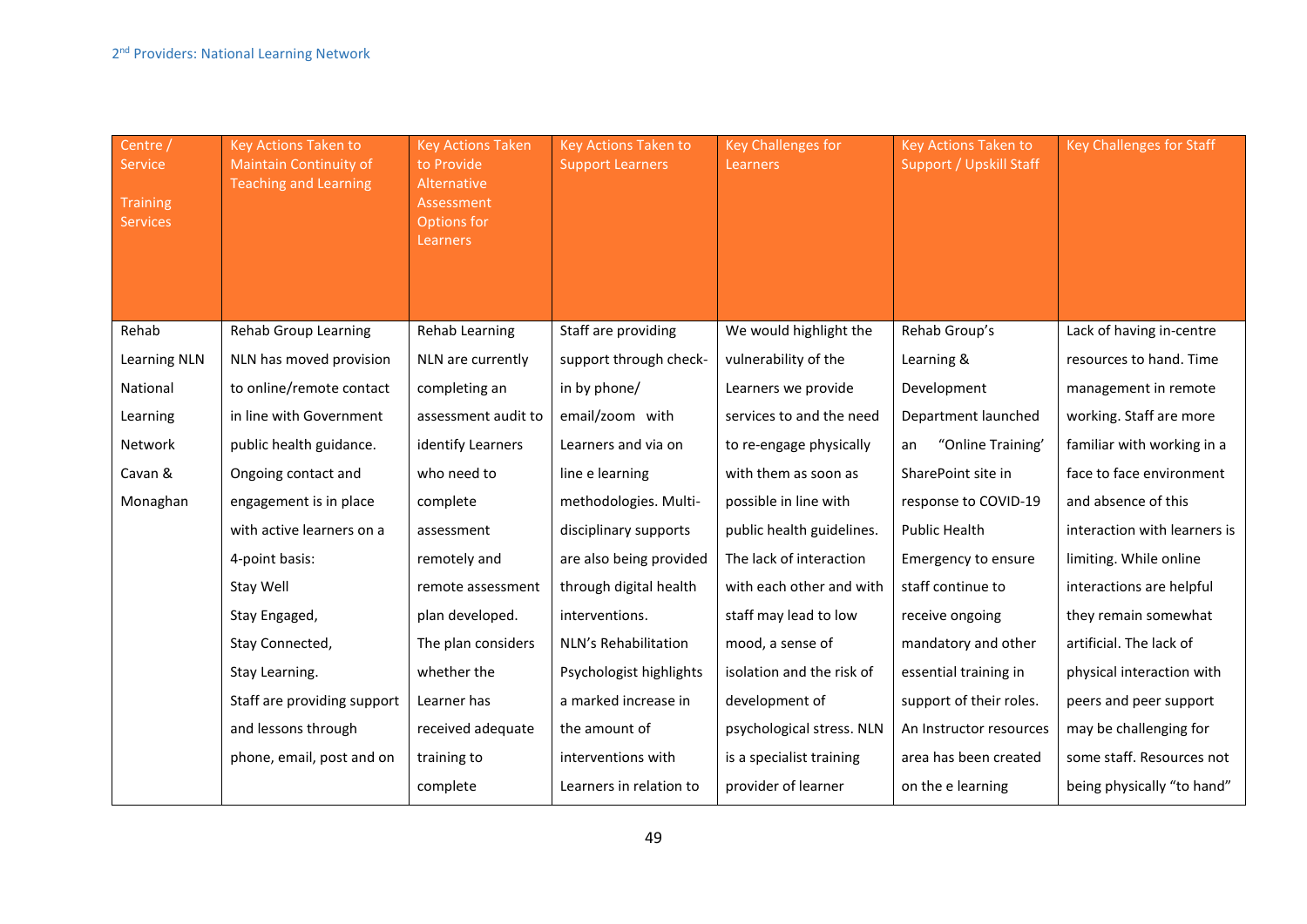| e-learning<br>line          | assessment, the     | anxiety, specifically  | focused training and       | platform where          | can be inconvenient.        |
|-----------------------------|---------------------|------------------------|----------------------------|-------------------------|-----------------------------|
| methodologies.              | Learner has a       | COVID related.         | related services that      | Instructors can share   | Multi-disciplinary team     |
| Learners have access to     | suitable area and   | Wellbeing supports are | address the needs of       | resources and           | staff report an increase in |
| our                         | equipment at home   | available weekly with  | people with disabilities   | activities. Online      | the number of               |
| e-learning platform which   | to complete         | NLN's Rehabilitation   | and those with             | webinars and short      | professional consultations  |
| contains training           | assessment and the  | Officer and emergency  | additional support needs   | courses for staff are   | with staff on supporting    |
| materials, exercises,       | Learner has         | support available with | including learning         | available and Zoom      | Learners in adapting to the |
| quizzes, interactive games  | capacity to         | the Rehabilitation     | difficulties, cognitive or | and Microsoft Teams     | change in training style.   |
| and LDE (Learning           | complete            | Psychologist by phone. | mental health              | tutorials have also     |                             |
| development                 | assessment.         | We are collating       | challenges.                | been provided. Rehab    |                             |
| environment) through        | Rehab Group's       | contacts and           | Comprehension of the       | Group's People &        |                             |
| which Learners can access   | Quality &           | monitoring             | on-going COVID19           | Culture Dept. provide   |                             |
| software used on their      | Governance Dept.    | engagement on an       | situation may be           | regular online wellness |                             |
| course from home. For       | have developed      | ongoing basis.         | problematic for some       | initiatives, further    |                             |
| Learners who have limited   | guidelines for      |                        | learners.                  | supports are available  |                             |
| access to online facilities | developing          |                        | Maintaining motivation     | on SharePoint and EAP   |                             |
| or devices, staff print and | alternative         |                        | levels and staying on      | support is also         |                             |
| post training materials.    | assessments. Any    |                        | task may also be           | available to all staff. |                             |
| Training is delivered       | alternative         |                        | arduous for some           |                         |                             |
| through Zoom group calls    | assessments will be |                        | learners. Connectivity     |                         |                             |
| and one to one sessions.    | agreed with CMETB   |                        | and IT issues may arise    |                         |                             |
|                             | before use.         |                        | for some Learners.         |                         |                             |
|                             |                     |                        |                            |                         |                             |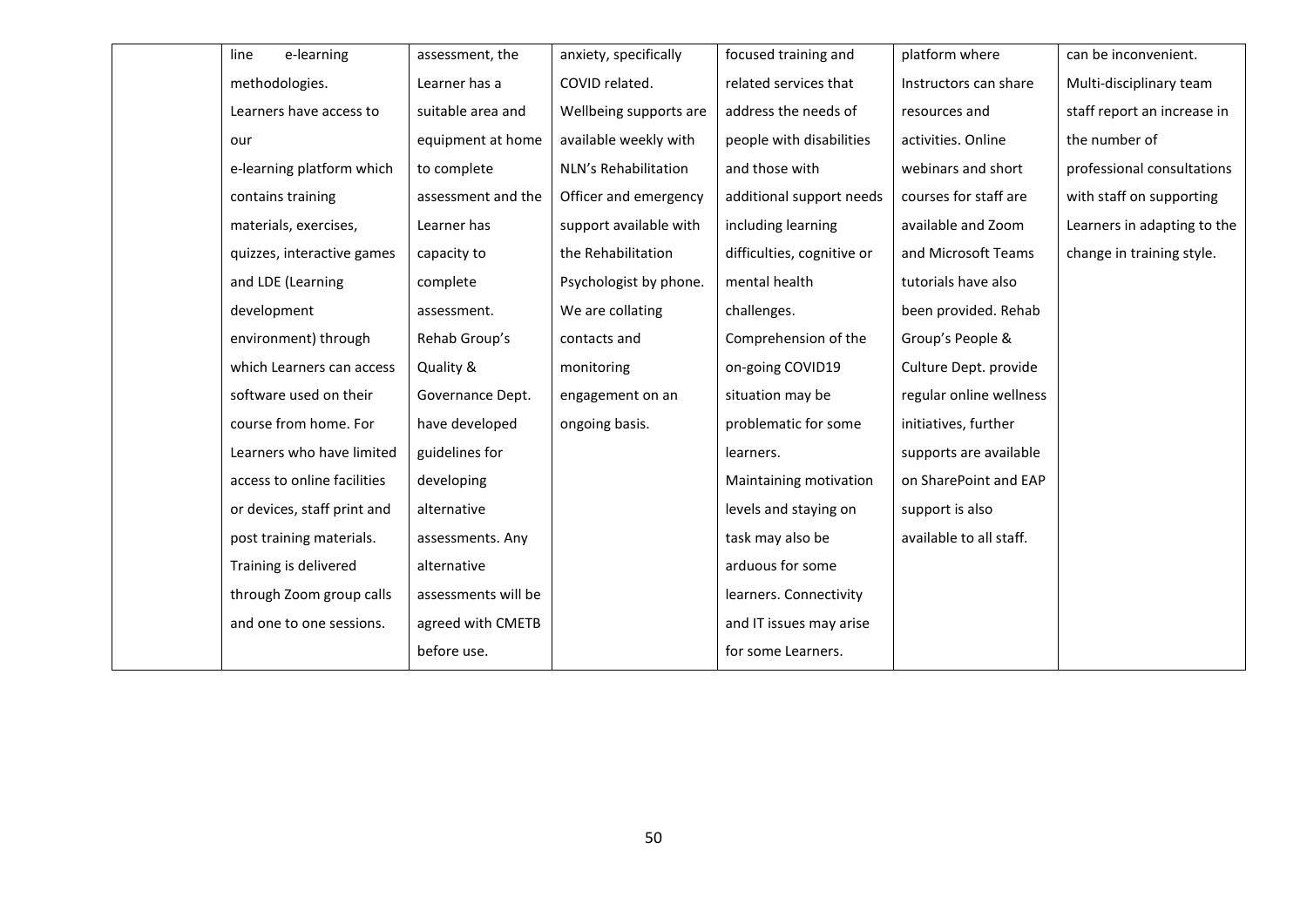#### 2<sup>nd</sup> Providers: Contracted Training

<span id="page-51-0"></span>

| <b>Centre / Service</b>                 | <b>Key Actions Taken to</b><br><b>Maintain Continuity</b><br>of Teaching and<br><b>Learning</b> | <b>Key Actions Taken to</b><br><b>Provide Alternative</b><br><b>Assessment Options</b><br>for Learners | <b>Key Actions Taken to</b><br><b>Support Learners</b> | <b>Key Challenges for</b><br><b>Learners</b> | <b>Key Actions Taken</b><br>to Support /<br><b>Upskill Staff</b> | <b>Key Challenges for Staff</b> |
|-----------------------------------------|-------------------------------------------------------------------------------------------------|--------------------------------------------------------------------------------------------------------|--------------------------------------------------------|----------------------------------------------|------------------------------------------------------------------|---------------------------------|
| <b>Training Services: TMTS Training</b> |                                                                                                 |                                                                                                        |                                                        |                                              |                                                                  |                                 |
| Multimedia                              | Learning materials                                                                              | MOS exams have                                                                                         | Zoom meetings.                                         | Access to PCs and                            | Oiliuna have                                                     | Maintaining contact with        |
|                                         | uploaded to Moodle.                                                                             | been booked for                                                                                        | WhatsApp texts                                         | software.                                    | created tutorials                                                | some learners, especially       |
|                                         | All learners given                                                                              | those learners with                                                                                    | (both group and                                        | <b>CMETB have enabled</b>                    | for tutors on                                                    | those who have no               |
|                                         | Moodle account.                                                                                 | access to PCs. I have                                                                                  | individual) and video                                  | learners to access                           | using Moodle,                                                    | computer access and so          |
|                                         | Training videos                                                                                 | emailed ICS                                                                                            | calls.                                                 | Office 365 via their                         | recording training                                               | cannot complete the             |
|                                         | created and                                                                                     | regarding the same                                                                                     | Emails.                                                | account, however, a                          | videos and using                                                 | work.                           |
|                                         | uploaded.                                                                                       | for ECDL learners.                                                                                     | Phone calls.                                           | number of learners                           | Zoom for                                                         | Keeping learners                |
|                                         | Mock assessments                                                                                |                                                                                                        | Skype calls.                                           | do not have access to                        | meetings.                                                        | motivated when they             |
|                                         | graded.                                                                                         |                                                                                                        |                                                        | a computer or are                            |                                                                  | cannot test.                    |
|                                         | Regular and frequent                                                                            |                                                                                                        |                                                        | sharing it with family                       |                                                                  | Assessing/inducting new         |
|                                         | contact with                                                                                    |                                                                                                        |                                                        | members taking                               |                                                                  | learners; they must have        |
|                                         | learners.                                                                                       |                                                                                                        |                                                        | school/college                               |                                                                  | moderate computer               |
|                                         | Created videos that                                                                             |                                                                                                        |                                                        | exams.                                       |                                                                  | skills to begin with to be      |
|                                         | can be accessed via                                                                             |                                                                                                        |                                                        |                                              |                                                                  | able to access remote           |
|                                         | smartphone for                                                                                  |                                                                                                        |                                                        |                                              |                                                                  | learning.                       |
|                                         | those with no                                                                                   |                                                                                                        |                                                        |                                              |                                                                  |                                 |
|                                         | computer access.                                                                                |                                                                                                        |                                                        |                                              |                                                                  |                                 |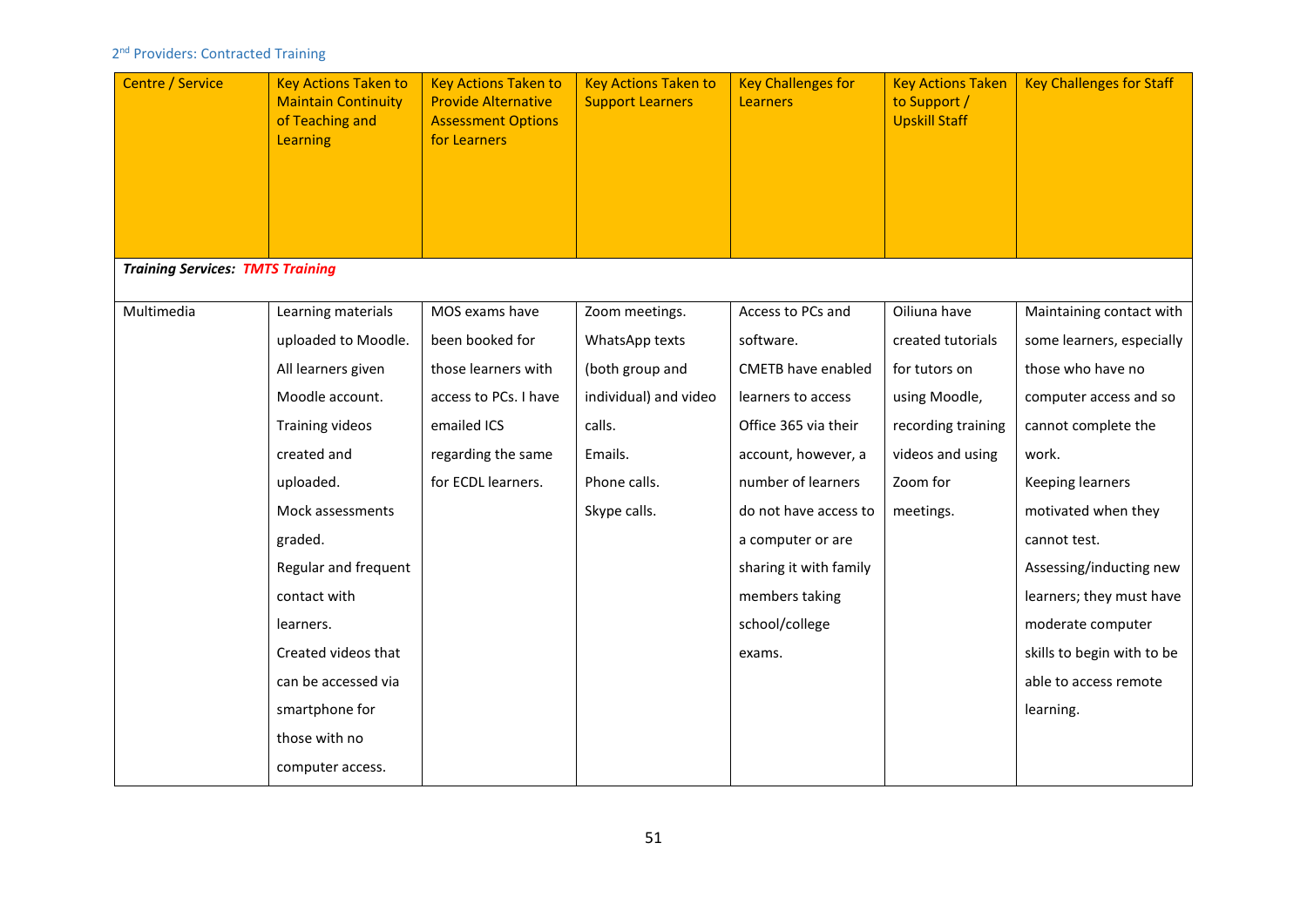| <b>MCSA</b>          | New Cavan Moodle       | Using test engine     | Moodle subject        | As MCSA class had       |                         | To keep students             |
|----------------------|------------------------|-----------------------|-----------------------|-------------------------|-------------------------|------------------------------|
| (Microsoft Certified | site developed         | called Testout & have | forum, Daily chat     | completed 8 out of 9    |                         | motivated, it is a difficult |
| Solutions Associate) | specifically for       | run & scheduled       | sessions which        | months in class, we     |                         | challenge to transition      |
|                      | students online,       | exams on topics       | transitioned to       | were about to go into   |                         | from class based training    |
|                      | containing training    | being studied as per  | weekly chat sessions, | exam prep for last      |                         | to online especially so      |
|                      | video's, technical     | online schedule       | email contact &       | exam, it is more        |                         | near the end of an           |
|                      | documents, weekly      |                       | Whatsapp, setting a   | difficult online to     |                         | intensive course such as     |
|                      | schedule etc           |                       | easy to follow        | keep learners           |                         | <b>MCSA</b>                  |
|                      |                        |                       | schedule online       | motivated rather        |                         |                              |
|                      |                        |                       |                       | than in person, also    |                         |                              |
|                      |                        |                       |                       | lack of exam date       |                         |                              |
|                      |                        |                       |                       | due to test centres     |                         |                              |
|                      |                        |                       |                       | being closed-           |                         |                              |
|                      |                        |                       |                       | motivation!             |                         |                              |
| Welding and          | As a mainly practical  | Not an option         | We gathered each      | Lack of IT skills, lack | <b>Training Manager</b> | From the Tutor's             |
| Fabrication          | course little          | currently- Practical  | learners email        | of IT equipment.        | is in regular           | perspective: being able      |
|                      | opportunity existed    | Welding and           | address and we have   |                         | contact with            | to communicate with          |
|                      | to maintain            | Fabrication           | been sending out      | Understanding how       | course Tutor with       | learners accurately as to    |
|                      | continuity once the    | assessments remain    | their payslip weekly  | their training and      | a view to               | when there will be a         |
|                      | course delivery was    | to be completed.      | by post. We have no   | working career will     | developing a Risk       | restart of the course.       |
|                      | suspended, especially  |                       | updates to            | change post COVID       | Assessed                |                              |
|                      | given the speed it     |                       | communicate to        | 19.                     | approach to             | Upon restart:                |
|                      | happened at.           |                       | them regarding when   |                         | restarting the          |                              |
|                      |                        |                       | or how the course     | When the course         | course once the         | Implementing new             |
|                      | Actions to be taken    |                       | will restart so it is | restarts: Receiving     | restrictions are        | safety measures and          |
|                      | on return to training: |                       | difficult to offer    | practical tuition and   | lifted. The             | getting courses              |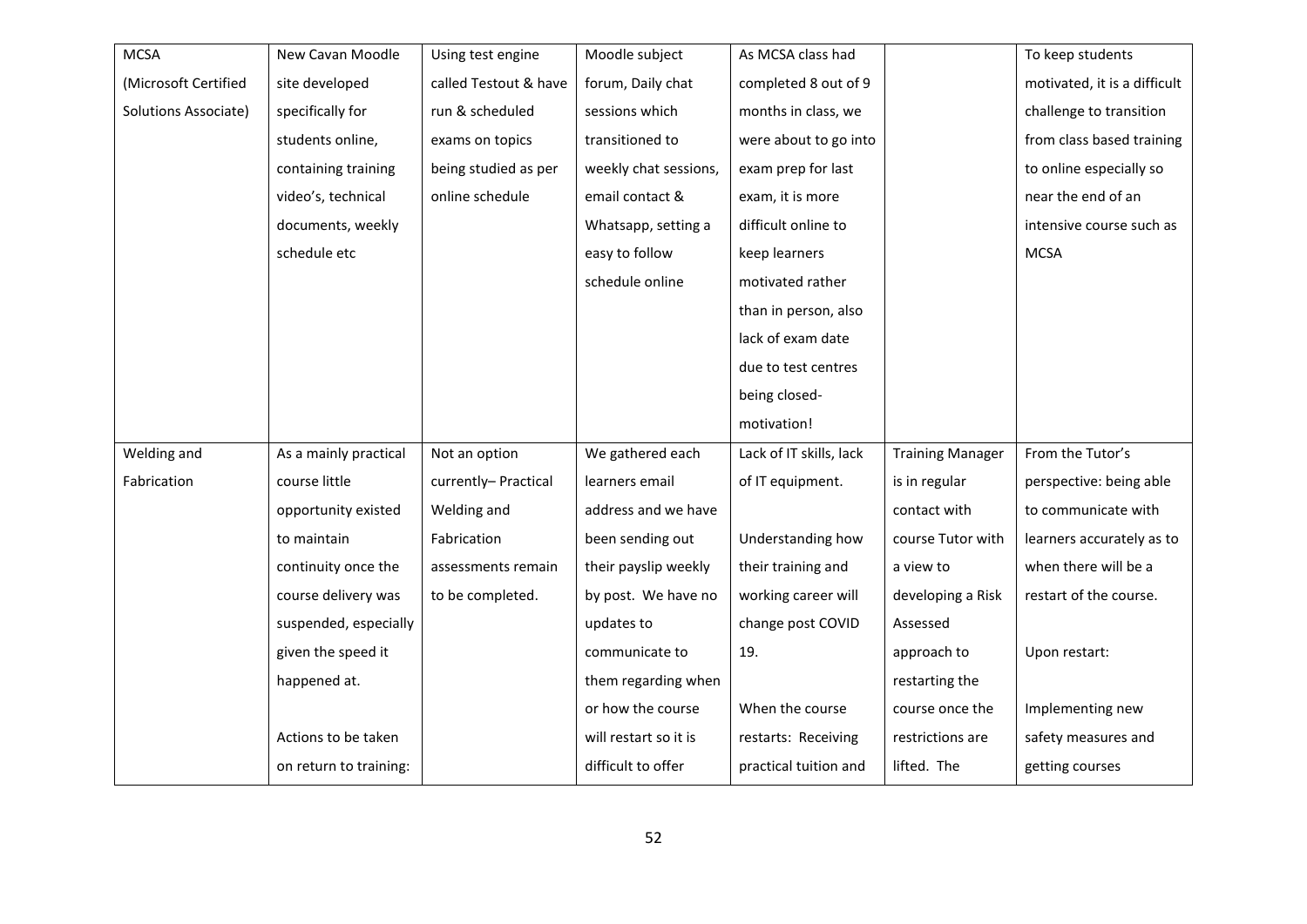| 1. Social distancing to | support. Difficult to | maintaining a 2m     | following are       | completed to the              |
|-------------------------|-----------------------|----------------------|---------------------|-------------------------------|
| be adhered to at all    | gauge what level of   | personal distance.   | preliminary         | required standard,            |
| times.                  | participation online  |                      | discussion points:  | impacting delivery time       |
|                         | classes would         |                      | Covid 19 Safety     | by certainly making           |
| 2. Utilise the benefits | receive.              | Staying safe and not | Awareness           | courses longer and more       |
| of having a remote      |                       | getting the virus.   | Training for all    | expensive.                    |
| location for the        | Phone calls.          |                      | Staff, Tutors and   |                               |
| Welding and ensure      |                       |                      | Learners.           | Issues surrounding:           |
| no interaction with     |                       |                      |                     | Proximity to Learners         |
| main building.          |                       |                      | Extra PPE for       |                               |
|                         |                       |                      | staff.              | <b>Ensuring Learners wear</b> |
| 3. Have a pre-          |                       |                      |                     | goggles, masks and            |
| approved Visitors list  |                       |                      | Learners & Staff    | gloves at all times - visor   |
| to minimise visitors    |                       |                      | temperatures to     | to be worn by everybody       |
| and monitor             |                       |                      | be taken every      | in the classroom              |
| compliance.             |                       |                      | morning on          |                               |
|                         |                       |                      | arrival at the      | Break time - 2m               |
| 4. Increase PPE stock   |                       |                      | training centre.    | distance at breaks            |
| levels.                 |                       |                      |                     |                               |
|                         |                       |                      | Consideration       | Learners to stay in the       |
|                         |                       |                      | given to Learner    | building when they            |
|                         |                       |                      | Self Declaration,   | arrive at the course and      |
|                         |                       |                      | reducing class      | not go to the shops at        |
|                         |                       |                      | sizes, Isolation of | break times.                  |
|                         |                       |                      | premises, Course    |                               |
|                         |                       |                      | Visitor             |                               |
|                         |                       |                      |                     |                               |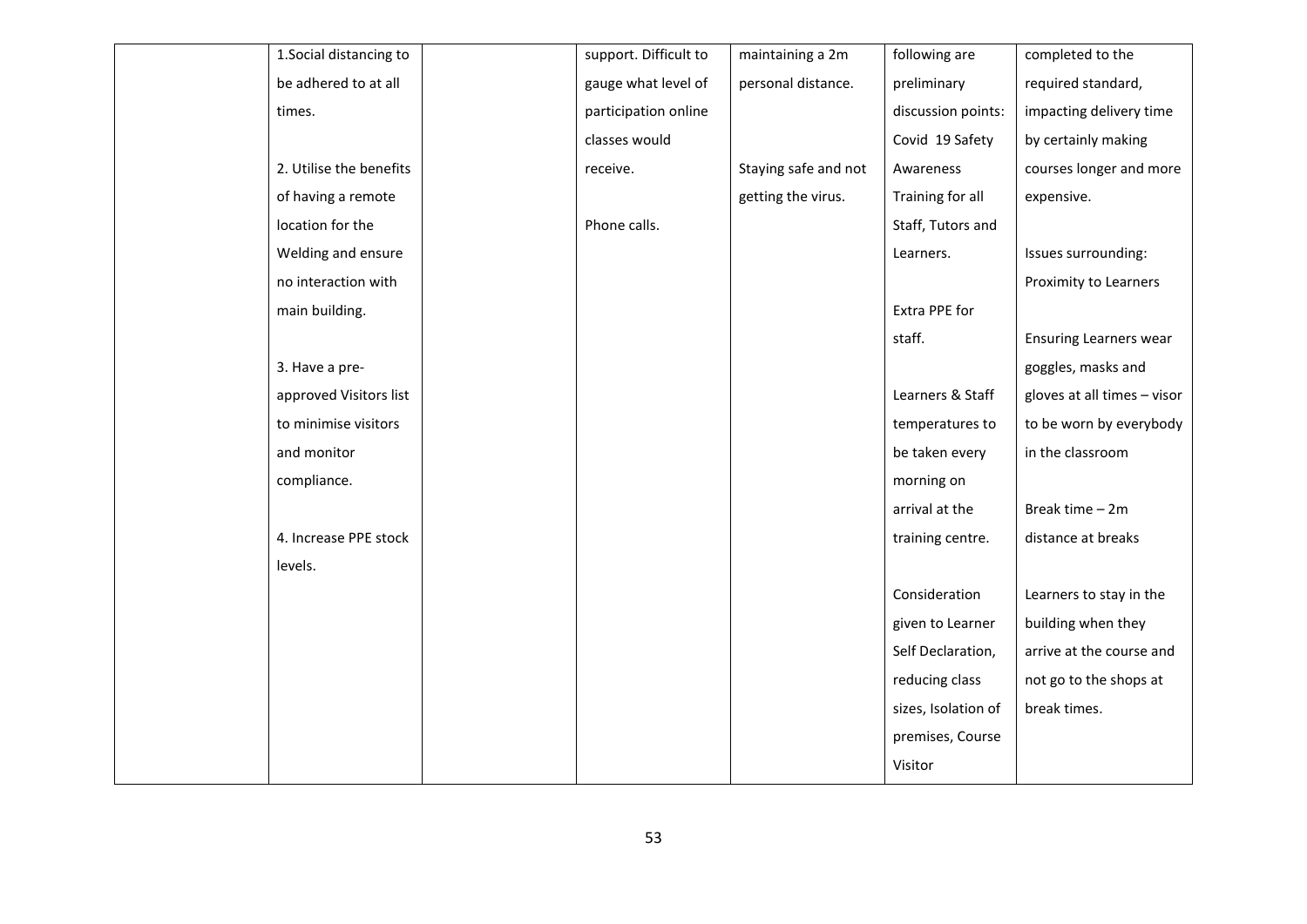|                               |                       |                          |                        |                        | Management              | Delivering practical      |
|-------------------------------|-----------------------|--------------------------|------------------------|------------------------|-------------------------|---------------------------|
|                               |                       |                          |                        |                        | Cleaning                | tuition and maintaining a |
|                               |                       |                          |                        |                        | arrangements,           | 2m personal distance.     |
|                               |                       |                          |                        |                        | First Aid Isolation     |                           |
|                               |                       |                          |                        |                        | room,                   |                           |
|                               |                       |                          |                        |                        | Video tutorials         |                           |
|                               |                       |                          |                        |                        | on-site.                |                           |
| <b>Textile Floor Covering</b> | Currently course is   | Alternative              | Little opportunity     | Staying safe and not   | <b>Training Manager</b> | Being able to             |
| Installer                     | suspended the         | assessment options       | currently exists to    | getting the virus.     | is in regular           | communicate with          |
|                               | following suggestions | not viable, as this is a | support learners until |                        | contact with            | learners accurately as to |
|                               | could form part of a  | mainly a practical       | course                 | Lack of IT skills and  | course Tutor with       | when there will be a      |
|                               | plan to restart       | course.                  | recommences;           | Equipment.             | a view to               | restart of the course.    |
|                               | practical training.   |                          |                        |                        | developing a Risk       |                           |
|                               |                       | 2 practical modules      |                        | <b>Dublin learners</b> | Assessed                | Upon restart:             |
|                               | 2 bays apart in the   | remain and also          | PPE for all learners   | travelling to Cavan.   | approach to             | Implementing new          |
|                               | workshop - widest     | customer service         | and Tutors to include  |                        | restarting the          | safety measures and       |
|                               | point would be 3.5m   | modules. Tutor for       | face masks,            | Receiving practical    | course once the         | getting courses           |
|                               | apart - bays can be   | Customer service         | disposable gloves,     | tuition and            | restrictions are        | completed to the          |
|                               | moved further apart   | said that learners are   | visors, disposable     | maintaining a 2m       | lifted. The             | required standard,        |
|                               | to make the distance  | not up to speed with     | jump suits             | personal distance.     | following are           | impacting delivery time   |
|                               | wider if required.    | IT skills to complete    |                        |                        | preliminary             | by certainly making       |
|                               |                       | this module online.      |                        |                        | discussion points:      | courses longer and more   |
|                               | All materials cut     |                          |                        |                        |                         | expensive.                |
|                               | beforehand for the    | <b>Practical modules</b> |                        |                        | Covid-19 Safety         |                           |
|                               | learners, so they do  | need to be               |                        |                        | Awareness               | Issues surrounding:       |
|                               | not come into         | completed in front of    |                        |                        | Training for all        | Proximity to Learners     |